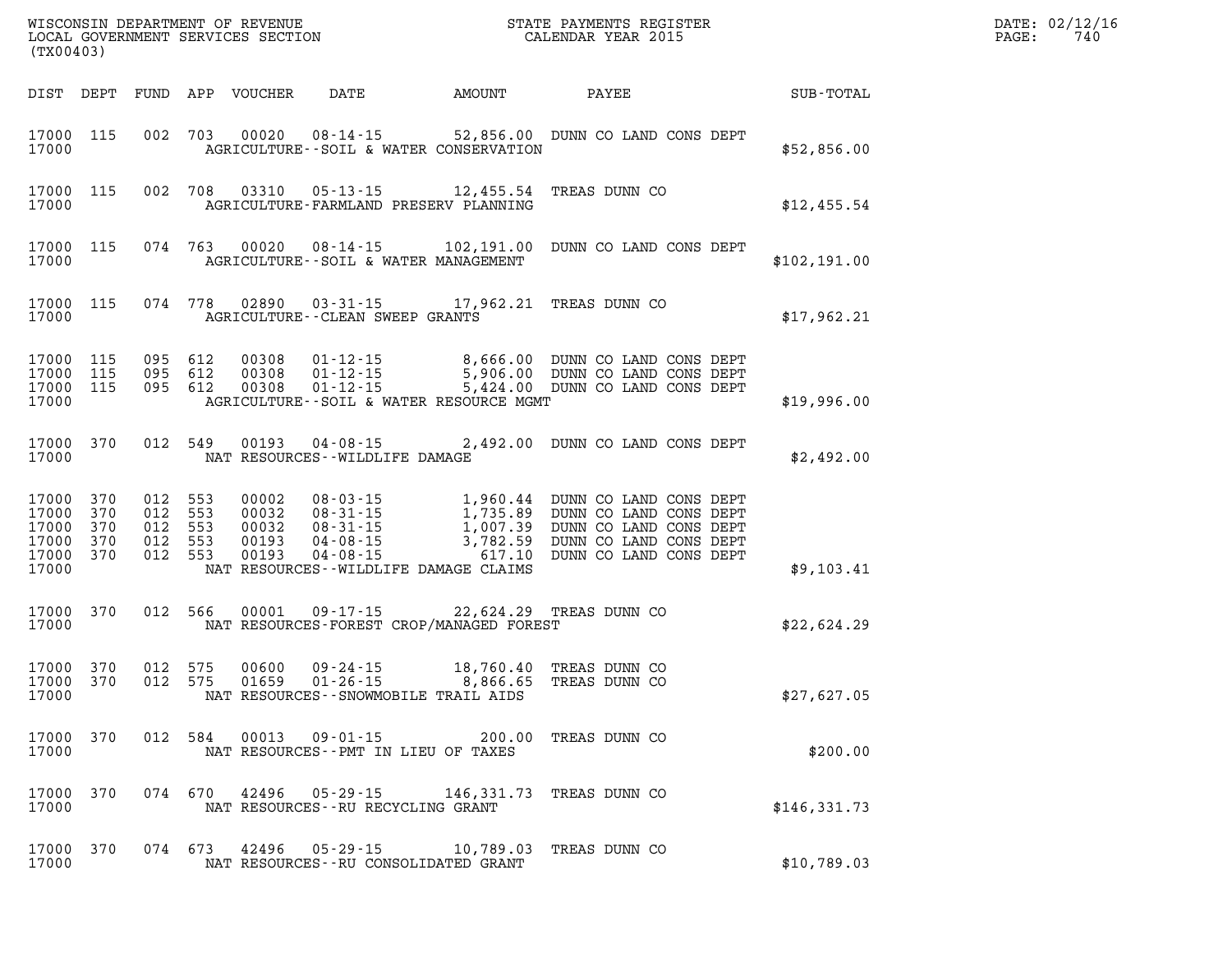| WISCONSIN DEPARTMENT OF REVENUE<br>LOCAL GOVERNMENT SERVICES SECTION<br>(TX00403)                                                                                                                      |                                                                           |                                                                                                 |                                                                                                                   |                                                                                                                                                                                                                                        | STATE PAYMENTS REGISTER<br>CALENDAR YEAR 2015                                                                                                                                              |                                                                                                                       | DATE: 02/12/16<br>741<br>PAGE: |  |
|--------------------------------------------------------------------------------------------------------------------------------------------------------------------------------------------------------|---------------------------------------------------------------------------|-------------------------------------------------------------------------------------------------|-------------------------------------------------------------------------------------------------------------------|----------------------------------------------------------------------------------------------------------------------------------------------------------------------------------------------------------------------------------------|--------------------------------------------------------------------------------------------------------------------------------------------------------------------------------------------|-----------------------------------------------------------------------------------------------------------------------|--------------------------------|--|
| DIST DEPT                                                                                                                                                                                              |                                                                           |                                                                                                 | FUND APP VOUCHER                                                                                                  | DATE                                                                                                                                                                                                                                   | AMOUNT                                                                                                                                                                                     | PAYEE                                                                                                                 | SUB-TOTAL                      |  |
| 17000<br>395<br>17000                                                                                                                                                                                  |                                                                           | 011 168                                                                                         | 50017                                                                                                             | 06-09-15<br>TRANSPORTATION--ELDERLY & DISABLED                                                                                                                                                                                         | 94,199.00                                                                                                                                                                                  | COUNTY OF DUNN                                                                                                        | \$94,199.00                    |  |
| 17000<br>395<br>17000                                                                                                                                                                                  |                                                                           | 011 175                                                                                         | 43697                                                                                                             | $03 - 31 - 15$                                                                                                                                                                                                                         | 4,338.00 DUNN CO<br>TRANSPORTATION - - PARATRANSIT AIDS, STATE                                                                                                                             |                                                                                                                       | TRANSIT COMM<br>\$4,338.00     |  |
| 395<br>17000<br>17000<br>395<br>17000<br>395<br>17000                                                                                                                                                  |                                                                           | 011 177<br>011 177<br>011 177                                                                   | 58016<br>60016<br>62016                                                                                           | $06 - 25 - 15$<br>$07 - 06 - 15$<br>$09 - 30 - 15$<br>TRANSPORTATION - - TRANSIT AID                                                                                                                                                   | 24,778.00<br>24,778.00<br>24,778.00                                                                                                                                                        | COUNTY OF DUNN<br>COUNTY OF DUNN<br>COUNTY OF DUNN                                                                    | \$74,334.00                    |  |
| 395<br>17000<br>17000<br>395<br>17000<br>395<br>17000<br>395<br>17000<br>395<br>17000                                                                                                                  |                                                                           | 011 182<br>011 182<br>011 182<br>011 182<br>011 182                                             | 41875<br>49454<br>66864<br>67478<br>68538                                                                         | $03 - 11 - 15$<br>$06 - 04 - 15$<br>$11 - 24 - 15$<br>$12 - 02 - 15$<br>$12 - 14 - 15$                                                                                                                                                 | 98,552.00<br>66,602.83<br>8,297.00<br>103,348.00<br>51,915.00<br>TRANSPORTATION - - TRANSIT AIDS - FEDERAL                                                                                 | TREAS DUNN CO<br>TREAS DUNN CO<br>TREAS DUNN CO<br>TREAS DUNN CO<br>TREAS DUNN CO                                     | \$328,714.83                   |  |
| 17000<br>395<br>17000<br>395<br>17000<br>395<br>17000<br>395<br>17000                                                                                                                                  |                                                                           | 011 185<br>011 185<br>011 185<br>011 185                                                        | 37549<br>52386<br>61763<br>65946                                                                                  | $01 - 28 - 15$<br>$07 - 03 - 15$<br>$10 - 05 - 15$<br>$11 - 13 - 15$                                                                                                                                                                   | 4,000.00<br>599.99<br>592.93<br>1,585.12 DUNN CO<br>TRANSPORTATION - - HIGHWAY SAFETY - FEDERAL                                                                                            | TREAS DUNN CO<br>DUNN CO<br>DUNN CO                                                                                   | \$6,778.04                     |  |
| 17000<br>395<br>17000<br>395<br>17000<br>395<br>17000                                                                                                                                                  |                                                                           | 011 190<br>011 190<br>011 190                                                                   | 36017<br>52017<br>64017                                                                                           | $01 - 05 - 15$<br>$07 - 06 - 15$<br>$10 - 05 - 15$                                                                                                                                                                                     | 368,549.98<br>737,099.96<br>TRANSPORTATION - - GENERAL TRANSP AIDS - GTA                                                                                                                   | COUNTY OF DUNN<br>COUNTY OF DUNN<br>368,550.00 COUNTY OF DUNN                                                         | \$1,474,199.94                 |  |
| 17000<br>395<br>17000<br>395<br>17000                                                                                                                                                                  |                                                                           | 011 278<br>011 278                                                                              | 40758<br>68878                                                                                                    | $02 - 23 - 15$<br>$12 - 14 - 15$                                                                                                                                                                                                       | 160,436.00<br>5,092.30<br>TRANSPORTATION - - LRIP/TRIP/MSIP GRANTS                                                                                                                         | TREAS DUNN CO<br>TREAS DUNN CO                                                                                        | \$165,528.30                   |  |
| 17000 435<br>17000 435<br>435<br>17000<br>17000<br>435<br>17000<br>435<br>17000<br>435<br>17000<br>435<br>17000<br>435<br>17000<br>435<br>17000<br>435<br>17000<br>435<br>17000<br>435<br>17000<br>435 | 005<br>005<br>005<br>005<br>005<br>005<br>005<br>005<br>005<br>005<br>005 | 005 000<br>005 000<br>000<br>000<br>000<br>000<br>000<br>000<br>000<br>000<br>000<br>000<br>000 | 90511<br>90514<br>90515<br>90517<br>90518<br>90519<br>90521<br>90600<br>90601<br>90604<br>90607<br>90609<br>90611 | $01 - 01 - 15$<br>$02 - 01 - 15$<br>$03 - 01 - 15$<br>$04 - 01 - 15$<br>$05 - 01 - 15$<br>$06 - 01 - 15$<br>$06 - 29 - 15$<br>$07 - 01 - 15$<br>$08 - 01 - 15$<br>$09 - 01 - 15$<br>$10 - 01 - 15$<br>$11 - 02 - 15$<br>$12 - 01 - 15$ | 161,488.00 DUNN CO<br>76,662.00 DUNN CO<br>74,513.00<br>21,135.00<br>64,236.00<br>105,328.00<br>78,283.00<br>125,499.00<br>66,899.00<br>689,178.00<br>72,080.00<br>143,758.00<br>77,102.00 | DUNN CO<br>DUNN CO<br>DUNN CO<br>DUNN CO<br>DUNN CO<br>DUNN CO<br>DUNN CO<br>DUNN CO<br>DUNN CO<br>DUNN CO<br>DUNN CO |                                |  |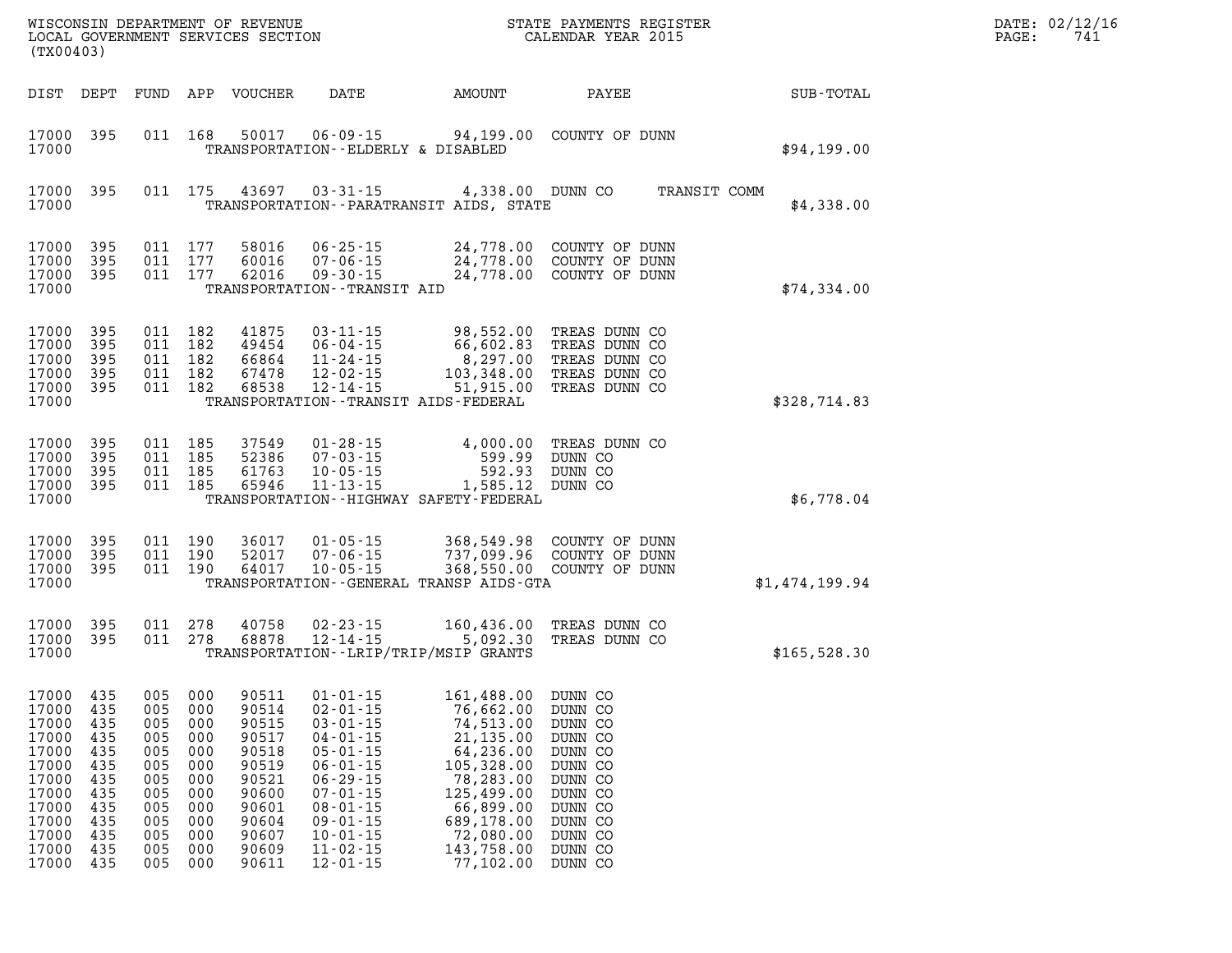| DATE: | 02/12/16 |
|-------|----------|
| PAGE: | 742      |

| (TX00403)                                                                                                                                                      |                                                                                                                     |                                                                                                                             |                                                                                                       | LOCAL GOVERNMENT SERVICES SECTION                                                                                                                     |                                                                                     |                                                                                                             | CALENDAR YEAR 2015                              |                                                                                                                      |                                                                                                | PAGE: | 742 |
|----------------------------------------------------------------------------------------------------------------------------------------------------------------|---------------------------------------------------------------------------------------------------------------------|-----------------------------------------------------------------------------------------------------------------------------|-------------------------------------------------------------------------------------------------------|-------------------------------------------------------------------------------------------------------------------------------------------------------|-------------------------------------------------------------------------------------|-------------------------------------------------------------------------------------------------------------|-------------------------------------------------|----------------------------------------------------------------------------------------------------------------------|------------------------------------------------------------------------------------------------|-------|-----|
| DIST DEPT                                                                                                                                                      |                                                                                                                     | FUND                                                                                                                        |                                                                                                       | APP VOUCHER                                                                                                                                           |                                                                                     | DATE AMOUNT                                                                                                 | <b>PAYEE</b>                                    | SUB-TOTAL                                                                                                            |                                                                                                |       |     |
| 17000 435<br>17000                                                                                                                                             |                                                                                                                     | 005 000                                                                                                                     |                                                                                                       | 90612                                                                                                                                                 | HEALTH SERVICES - - STATE/FED AIDS                                                  | 12-15-15 5,000.00 DUNN CO                                                                                   |                                                 |                                                                                                                      | \$1,761,161.00                                                                                 |       |     |
| 17000<br>17000<br>17000<br>17000<br>17000<br>17000<br>17000<br>17000<br>17000<br>17000<br>17000<br>17000<br>17000<br>17000<br>17000<br>17000<br>17000<br>17000 | 437<br>437<br>437<br>437<br>437<br>437<br>437<br>437<br>437<br>437<br>437<br>437<br>437<br>437<br>437<br>437<br>437 | 005 000<br>005<br>005<br>005<br>005<br>005<br>005<br>005<br>005<br>005<br>005<br>005<br>005<br>005<br>005<br>005<br>005 000 | 000<br>000<br>000<br>000<br>000<br>000<br>000<br>000<br>000<br>000<br>000<br>000<br>000<br>000<br>000 | 00000<br>00000<br>00000<br>00000<br>00000<br>00000<br>00000<br>00000<br>00000<br>00000<br>00000<br>00000<br>00000<br>00000<br>00000<br>00000<br>00000 | $01 - 05 - 15$<br>$01 - 30 - 15$                                                    | 21,514.53 DUNN<br>117,070.55 DUNN CHILD SUPPORT<br>CHILDREN & FAMILIES - - STATE/FEDERAL AIDS               |                                                 | DUNN CHILD SUPPORT<br>DUNN CHILD SUPPORT<br>DUNN DUNN<br>DUNN CHILD SUPPORT<br>DUNN DUNN<br>DUNN *<br>NUNN *<br>\$1, | $^\star$<br>$^\star$<br>$\star$<br>$\star$<br>$^\star$<br>$\star$<br>$\star$<br>\$1,167,076.79 |       |     |
| 17000<br>17000                                                                                                                                                 | 455                                                                                                                 | 002 221                                                                                                                     |                                                                                                       | 14                                                                                                                                                    | $07 - 21 - 15$                                                                      | 780.00<br>JUSTICE -- LAW ENFORCEMENT SERVICES AID                                                           | TREAS DUNN CNTY                                 |                                                                                                                      | \$780.00                                                                                       |       |     |
| 17000 455<br>17000                                                                                                                                             |                                                                                                                     | 002 231                                                                                                                     |                                                                                                       | 20                                                                                                                                                    | 04-27-15<br>JUSTICE - - LAW ENFORCEMENT TRAINING                                    | 8,960.00                                                                                                    | TREAS DUNN CNTY                                 |                                                                                                                      | \$8,960.00                                                                                     |       |     |
| 17000<br>17000<br>17000<br>17000                                                                                                                               | 455<br>455<br>455                                                                                                   | 002 251<br>002 251<br>002 251                                                                                               |                                                                                                       | 00117<br>04570<br>05766                                                                                                                               |                                                                                     | 07-24-15 18,211.98<br>02-24-15 16,006.65<br>04-24-15 15,771.17<br>JUSTICE - - TRUANCY PROGRAM - GRANT FUNDS | TREAS DUNN CO<br>TREAS DUNN CO<br>TREAS DUNN CO |                                                                                                                      | \$49,989.80                                                                                    |       |     |
| 17000 455<br>17000                                                                                                                                             |                                                                                                                     | 002 532                                                                                                                     |                                                                                                       | 12                                                                                                                                                    |                                                                                     | 07-27-15 30,571.32 TREAS DUNN CO<br>JUSTICE - - VICTIM/WITNESS ASSISTANCE SERV                              |                                                 |                                                                                                                      | \$30,571.32                                                                                    |       |     |
| 17000 455<br>17000                                                                                                                                             |                                                                                                                     | 002 539                                                                                                                     |                                                                                                       | 03                                                                                                                                                    | $03 - 09 - 15$<br>JUSTICE - - VICTIM/WITNESS SERVICES                               |                                                                                                             | 31,274.42 TREAS DUNN CO                         |                                                                                                                      | \$31, 274.42                                                                                   |       |     |
| 17000<br>17000<br>17000<br>17000                                                                                                                               | 455<br>455<br>455                                                                                                   | 002<br>002<br>002                                                                                                           | 542<br>542<br>542                                                                                     | 00527<br>04343<br>06255                                                                                                                               | $08 - 17 - 15$<br>$02 - 13 - 15$<br>$05 - 19 - 15$<br>JUSTICE - - VICTIM ASSISTANCE |                                                                                                             |                                                 | 6,677.00 DUNN CO DISTRICT ATTORNEY<br>5,339.00 DUNN CO DISTRICT ATTORNEY<br>8,434.00 DUNN CO DISTRICT ATTORNEY       | \$20,450.00                                                                                    |       |     |

WISCONSIN DEPARTMENT OF REVENUE **STATE PAYMENTS REGISTER** 

**17000 465 002 305 00963 01-15-15 24,798.50 TREAS DUNN CO**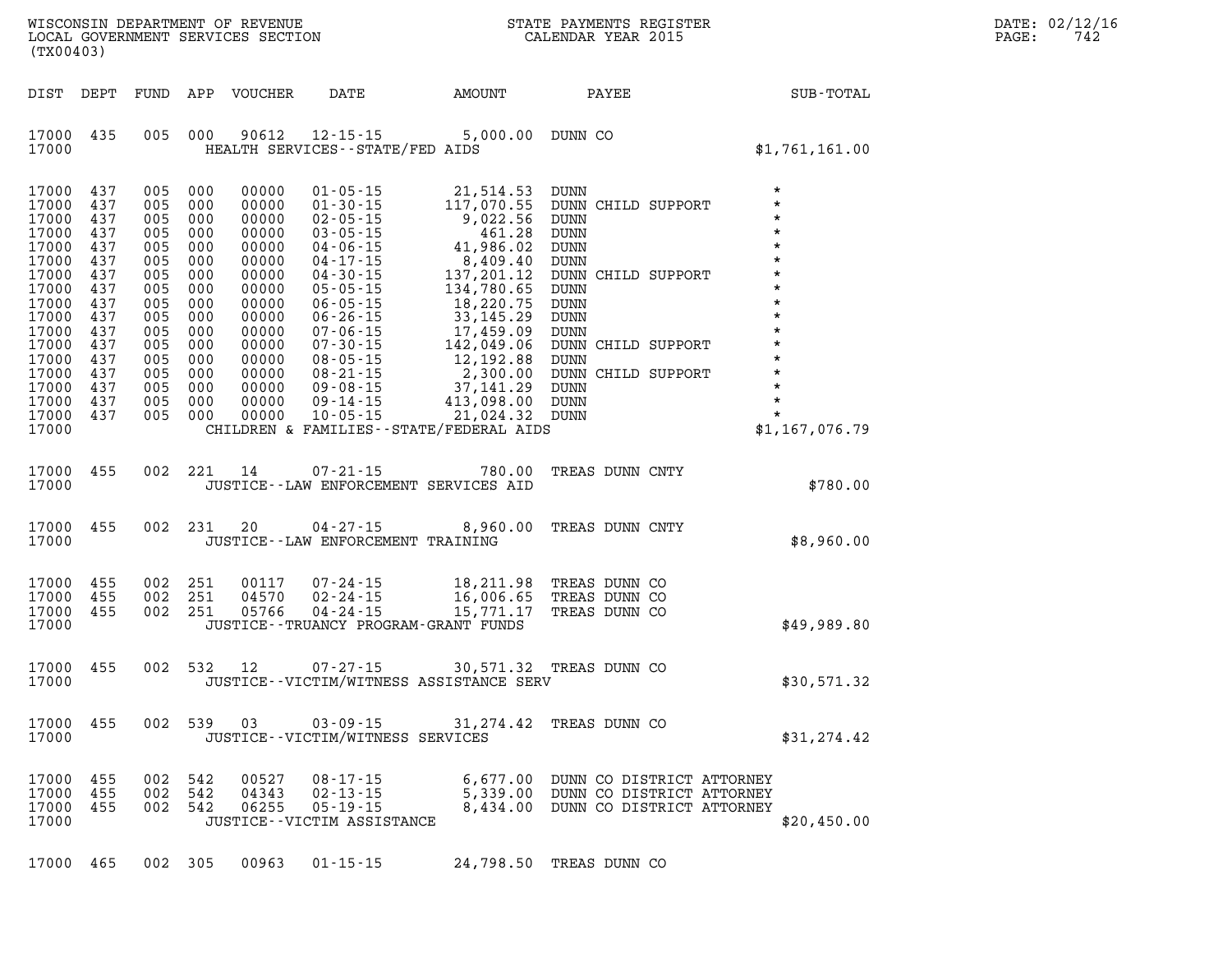| (TX00403)                                                                                                    |                                                                           |                                                                                              |                                                             |                                                                                                          | WISCONSIN DEPARTMENT OF REVENUE<br>LOCAL GOVERNMENT SERVICES SECTION                                                                                                                                                                                     |                                                                                                                                                      | STATE PAYMENTS REGISTER<br>CALENDAR YEAR 2015                                                                                                                                                                             |  | DATE: 02/12/16<br>PAGE:<br>743 |  |
|--------------------------------------------------------------------------------------------------------------|---------------------------------------------------------------------------|----------------------------------------------------------------------------------------------|-------------------------------------------------------------|----------------------------------------------------------------------------------------------------------|----------------------------------------------------------------------------------------------------------------------------------------------------------------------------------------------------------------------------------------------------------|------------------------------------------------------------------------------------------------------------------------------------------------------|---------------------------------------------------------------------------------------------------------------------------------------------------------------------------------------------------------------------------|--|--------------------------------|--|
| DIST DEPT                                                                                                    |                                                                           |                                                                                              |                                                             | FUND APP VOUCHER                                                                                         | DATE                                                                                                                                                                                                                                                     | AMOUNT                                                                                                                                               | PAYEE                                                                                                                                                                                                                     |  | SUB-TOTAL                      |  |
| 17000                                                                                                        |                                                                           |                                                                                              |                                                             |                                                                                                          | MILITARY AFFAIRS-EMER MGMT-DISASTER RECO                                                                                                                                                                                                                 |                                                                                                                                                      |                                                                                                                                                                                                                           |  | \$24,798.50                    |  |
| 17000<br>17000                                                                                               | 465                                                                       |                                                                                              | 002 337                                                     | 01334                                                                                                    | 06-24-15<br>MILITARY AFFAIRS-EMERGENCY MGMT PLANNING                                                                                                                                                                                                     |                                                                                                                                                      | 6,905.00 TREAS DUNN CO                                                                                                                                                                                                    |  | \$6,905.00                     |  |
| 17000 465<br>17000<br>17000<br>17000<br>17000                                                                | 465<br>465<br>465                                                         | 002 342                                                                                      | 002 342<br>002 342<br>002 342                               | 00018<br>00898<br>00963<br>01406                                                                         | $08 - 13 - 15$<br>$01 - 15 - 15$<br>$01 - 15 - 15$<br>$06 - 25 - 15$<br>MILITARY AFFAIRS-EMERGENCY MGMT-FED FUND                                                                                                                                         | 5,334.70<br>21,795.16<br>148.793.00<br>148,793.00<br>21,798.74                                                                                       | TREAS DUNN CO<br>TREAS DUNN CO<br>TREAS DUNN CO<br>TREAS DUNN CO                                                                                                                                                          |  | \$197,721.60                   |  |
| 17000<br>17000<br>17000<br>17000                                                                             | 465<br>465<br>465                                                         | 002 350<br>002 350                                                                           | 002 350                                                     | 00244<br>00794<br>00809                                                                                  | 09-28-15<br>$03 - 23 - 15$<br>$03 - 27 - 15$<br>MILITARY AFFAIRS--HOMELAND SEC GRANT                                                                                                                                                                     | 57,128.66<br>57,128.00<br>12,130.99<br>1,369.01                                                                                                      | TREAS DUNN CNTY<br>TREAS DUNN CNTY<br>TREAS DUNN CNTY                                                                                                                                                                     |  | \$70,628.66                    |  |
| 17000<br>17000                                                                                               | 465                                                                       | 072 364                                                                                      |                                                             | 00981                                                                                                    | $01 - 20 - 15$<br>MILITARY AFFAIRS-EMER MGMT-PLANNING AID                                                                                                                                                                                                |                                                                                                                                                      | 6,998.00 TREAS DUNN CO                                                                                                                                                                                                    |  | \$6,998.00                     |  |
| 17000<br>17000                                                                                               | 485                                                                       |                                                                                              | 002 127                                                     | 06017                                                                                                    | 06-12-15<br>VETERANS AFFAIRS GRANTS                                                                                                                                                                                                                      | 1,000.00 TREAS DUNN CO                                                                                                                               |                                                                                                                                                                                                                           |  | \$1,000.00                     |  |
| 17000<br>17000                                                                                               | 485                                                                       | 082 267                                                                                      |                                                             | 06017                                                                                                    | $06 - 12 - 15$<br>VETERANS AFFAIRS -- GRANTS TO COUNTIES                                                                                                                                                                                                 | 4,500.00                                                                                                                                             | TREAS DUNN CO                                                                                                                                                                                                             |  | \$4,500.00                     |  |
| 17000<br>17000                                                                                               | 485                                                                       | 082 280                                                                                      |                                                             | 02992                                                                                                    | $01 - 02 - 15$<br>VETERANS AFFAIRS - - GRANTS                                                                                                                                                                                                            | 1,462.56 TREAS DUNN CO                                                                                                                               |                                                                                                                                                                                                                           |  | \$1,462.56                     |  |
| 17000<br>17000                                                                                               | 485                                                                       | 083                                                                                          | 370                                                         | 06017                                                                                                    | $06 - 12 - 15$<br>VETERANS AFFAIRS -- GRANTS TO COUNTIES                                                                                                                                                                                                 | 4,500.00                                                                                                                                             | TREAS DUNN CO                                                                                                                                                                                                             |  | \$4,500.00                     |  |
| 17000 505<br>17000<br>17000<br>17000<br>17000<br>17000<br>17000<br>17000<br>17000<br>17000<br>17000<br>17000 | 505<br>505<br>505<br>505<br>505<br>505<br>505<br>505<br>505<br>505<br>505 | 002 155<br>002<br>002<br>002<br>002<br>002<br>002<br>002<br>002<br>002<br>002 155<br>002 155 | 155<br>155<br>155<br>155<br>155<br>155<br>155<br>155<br>155 | 60027<br>60388<br>60388<br>60514<br>60563<br>60563<br>60657<br>60657<br>60703<br>60703<br>60737<br>60737 | $08 - 06 - 15$<br>17000 505 002 155 60096 09-09-15<br>$01 - 06 - 15$<br>$01 - 06 - 15$<br>$02 - 24 - 15$<br>$03 - 10 - 15$<br>$03 - 10 - 15$<br>$04 - 23 - 15$<br>$04 - 23 - 15$<br>$05 - 21 - 15$<br>$05 - 21 - 15$<br>$05 - 21 - 15$<br>$05 - 21 - 15$ | 1,069.07<br>1,472.52<br>1,188.57<br>2,855.70<br>1,290.80<br>1,387.00<br>4,784.00<br>711.15<br>2,562.14<br>754.71<br>3,838.39<br>3,575.88<br>1,204.77 | TREAS DUNN CO<br>TREAS DUNN CO<br>TREAS DUNN CO<br>TREAS DUNN CO<br>TREAS DUNN CO<br>TREAS DUNN CO<br>TREAS DUNN CO<br>TREAS DUNN CO<br>TREAS DUNN CO<br>TREAS DUNN CO<br>TREAS DUNN CO<br>TREAS DUNN CO<br>TREAS DUNN CO |  |                                |  |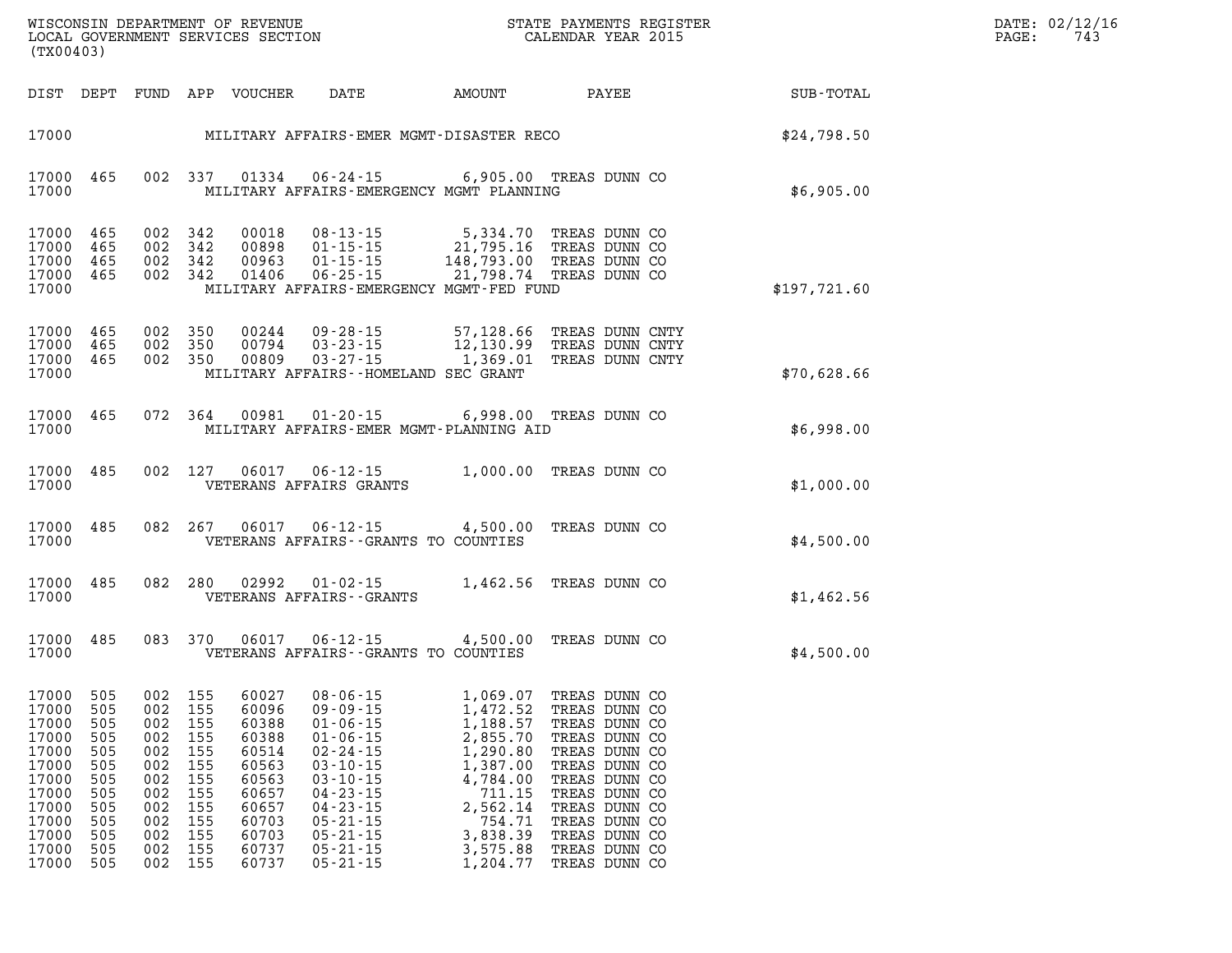| DATE: | 02/12/16 |
|-------|----------|
| PAGE: | 744      |

| SUB-TOTAL        | AMOUNT PAYEE                                                                                                                                                                                                                                                                 |                                                                                                                                                                                                                                                                                                                                             | DATE                                                       | VOUCHER                                                                                                                                      | APP                                                                                                          | FUND                                                                                                         | DEPT                                                                                                         | DIST                                                                                                                                                  |
|------------------|------------------------------------------------------------------------------------------------------------------------------------------------------------------------------------------------------------------------------------------------------------------------------|---------------------------------------------------------------------------------------------------------------------------------------------------------------------------------------------------------------------------------------------------------------------------------------------------------------------------------------------|------------------------------------------------------------|----------------------------------------------------------------------------------------------------------------------------------------------|--------------------------------------------------------------------------------------------------------------|--------------------------------------------------------------------------------------------------------------|--------------------------------------------------------------------------------------------------------------|-------------------------------------------------------------------------------------------------------------------------------------------------------|
| \$34,153.09      | TREAS DUNN CO<br>3,903.73 TREAS DUNN CO<br>TREAS DUNN CO                                                                                                                                                                                                                     | 2,273.46<br>1,281.20<br>DOA-HOUSING ASSISTANCE-FEDERAL FUNDS                                                                                                                                                                                                                                                                                | $06 - 08 - 15$<br>$06 - 08 - 15$<br>$07 - 07 - 15$         | 60780<br>60780<br>60861                                                                                                                      | 155<br>155<br>155                                                                                            | 002<br>002<br>002                                                                                            | 505<br>505<br>505                                                                                            | 17000<br>17000<br>17000<br>17000                                                                                                                      |
| \$24,332.35      | TREAS DUNN CO<br>TREAS DUNN CO<br>TREAS DUNN CO<br>TREAS DUNN CO<br>TREAS DUNN CO<br>TREAS DUNN CO<br>TREAS DUNN CO<br>TREAS DUNN CO<br>TREAS DUNN CO<br>TREAS DUNN CO<br>TREAS DUNN CO<br>TREAS DUNN CO<br>TREAS DUNN CO<br>TREAS DUNN CO<br>TREAS DUNN CO<br>TREAS DUNN CO | $\begin{array}{cccc} 08\text{-}06\text{-}15 & 11.41 \\ 09\text{-}09\text{-}15 & 55 \\ 01\text{-}06\text{-}15 & 171.00 \\ 01\text{-}06\text{-}15 & 5,167.49 \\ 02\text{-}24\text{-}15 & 5,167.49 \\ 03\text{-}10\text{-}15 & 5,298.00 \\ 04\text{-}23\text{-}15 & 5,298.00 \\ 04\text{-}23\text{-}15 & 2,568.64 \\ 05\text{-}21\text{-}15 &$ | DOA--PUBLIC BENEFITS FUND                                  | 60027<br>60096<br>60388<br>60388<br>60514<br>60563<br>60563<br>60657<br>60657<br>60703<br>60703<br>60737<br>60737<br>60780<br>60780<br>60861 | 371<br>371<br>371<br>371<br>371<br>371<br>371<br>371<br>371<br>371<br>371<br>371<br>371<br>371<br>371<br>371 | 035<br>035<br>035<br>035<br>035<br>035<br>035<br>035<br>035<br>035<br>035<br>035<br>035<br>035<br>035<br>035 | 505<br>505<br>505<br>505<br>505<br>505<br>505<br>505<br>505<br>505<br>505<br>505<br>505<br>505<br>505<br>505 | 17000<br>17000<br>17000<br>17000<br>17000<br>17000<br>17000<br>17000<br>17000<br>17000<br>17000<br>17000<br>17000<br>17000<br>17000<br>17000<br>17000 |
| \$50,896.00      | 1,000.00 TREAS DUNN CO<br>49,896.00 TREAS DUNN CO                                                                                                                                                                                                                            |                                                                                                                                                                                                                                                                                                                                             | 03 - 23 - 15<br>06 - 23 - 15<br>DOA--LAND INFORMATION FUND | 06755<br>09093                                                                                                                               | 166<br>166                                                                                                   | 089<br>089                                                                                                   | 505<br>505                                                                                                   | 17000<br>17000<br>17000                                                                                                                               |
| \$346,365.55     | 346,365.55 TREAS DUNN CO                                                                                                                                                                                                                                                     |                                                                                                                                                                                                                                                                                                                                             | $07 - 27 - 15$<br>REVENUE - - STATE SHARED REVENUES        | 43401                                                                                                                                        | 105                                                                                                          | 002                                                                                                          | 835                                                                                                          | 17000<br>17000                                                                                                                                        |
| \$45, 117.00     |                                                                                                                                                                                                                                                                              | 07-27-15 45,117.00 TREAS DUNN CO                                                                                                                                                                                                                                                                                                            | REVENUE--EXEMPT COMPUTER AID                               | 01017                                                                                                                                        | 109                                                                                                          | 002                                                                                                          | 835                                                                                                          | 17000<br>17000                                                                                                                                        |
| \$5,429,916.54   |                                                                                                                                                                                                                                                                              | 4,348,311.87 TREAS DUNN CO<br>1,081,604.67 TREAS DUNN CO<br>REVENUE-FIRST DOLLAR/SCHOOL LEVY CREDITS                                                                                                                                                                                                                                        | $07 - 27 - 15$<br>$07 - 27 - 15$                           | 10026<br>11026                                                                                                                               | 302<br>302                                                                                                   | 002<br>002                                                                                                   | 835<br>835                                                                                                   | 17000<br>17000<br>17000                                                                                                                               |
| \$1, 118, 659.47 | TREAS DUNN CO                                                                                                                                                                                                                                                                | 117.05 TREAS DUNN CO<br>1, 118, 542.42                                                                                                                                                                                                                                                                                                      | 04 - 29 - 15<br>03 - 23 - 15<br>REVENUE--LOTTERY CREDIT -  | CR082<br>37165                                                                                                                               | 363<br>363                                                                                                   | 021<br>021                                                                                                   | 835<br>835                                                                                                   | 17000<br>17000<br>17000                                                                                                                               |
| \$13,010,938.02  |                                                                                                                                                                                                                                                                              |                                                                                                                                                                                                                                                                                                                                             | DISTRICT TOTAL APPROPRIATIONS                              |                                                                                                                                              |                                                                                                              |                                                                                                              |                                                                                                              | 17000                                                                                                                                                 |

**WISCONSIN DEPARTMENT OF REVENUE STATE STATE PAYMENTS REGISTER**<br>LOCAL GOVERNMENT SERVICES SECTION STATE: OF BALENDAR YEAR 2015

LOCAL GOVERNMENT SERVICES SECTION

**(TX00403)**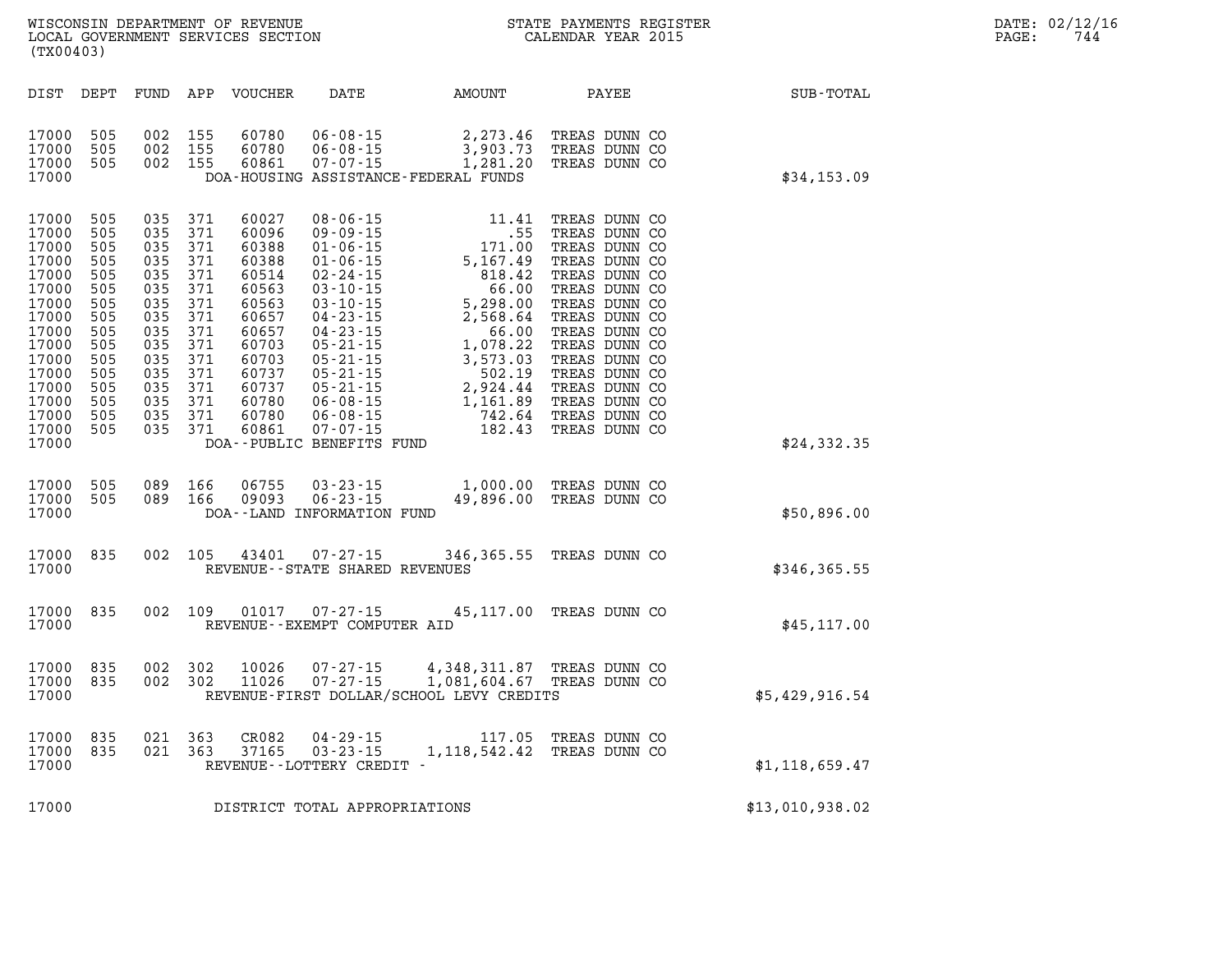| (TX00403)                                             |           |  |                                   |                                          | WISCONSIN DEPARTMENT OF REVENUE<br>LOCAL GOVERNMENT SERVICES SECTION CALENDAR YEAR 2015                                                                                                                                                                                                                                                    |                                                    | DATE: 02/12/16<br>PAGE:<br>745 |
|-------------------------------------------------------|-----------|--|-----------------------------------|------------------------------------------|--------------------------------------------------------------------------------------------------------------------------------------------------------------------------------------------------------------------------------------------------------------------------------------------------------------------------------------------|----------------------------------------------------|--------------------------------|
|                                                       |           |  |                                   |                                          |                                                                                                                                                                                                                                                                                                                                            | DIST DEPT FUND APP VOUCHER DATE AMOUNT PAYEE TOTAL |                                |
| 17002                                                 | 17002 165 |  |                                   | SAFETY/PROF SERV--FIRE INSURANCE DUES    | 002 225 00455 06-25-15 2,951.39 TREAS TN COLFAX                                                                                                                                                                                                                                                                                            | \$2,951.39                                         |                                |
| 17002                                                 | 17002 370 |  |                                   | NAT RESOURCES-SEVERANCE/YIELD/WITHDRAWAL | 000 001 04DNR 06-03-15 1,022.07 TREAS TOWN COLFAX                                                                                                                                                                                                                                                                                          | \$1,022.07                                         |                                |
| 17002                                                 | 17002 370 |  |                                   | NAT RESOURCES--FOREST CROP/MFL/CO FOREST | 012 571 38828 06-02-15 348.78 TREAS TN COLFAX                                                                                                                                                                                                                                                                                              | \$348.78                                           |                                |
| 17002 370<br>17002<br>17002 370<br>17002 370<br>17002 | 370       |  |                                   | NAT RESOURCES--AIDS IN LIEU OF TAXES     | $\begin{array}{cccc} 012 & 579 & 20183 & 04\cdot 03\cdot 15 & .48 & \text{TREAS TN COLFAX} \\ 012 & 579 & 20183 & 04\cdot 03\cdot 15 & 4.80 & \text{TREAS TN COLFAX} \\ 012 & 579 & 20183 & 04\cdot 03\cdot 15 & 68.13 & \text{TREAS TN COLFAX} \\ 012 & 579 & 20183 & 04\cdot 03\cdot 15 & 23.90 & \text{TREAS TN COLFAX} \end{array}$    | \$97.31                                            |                                |
| 17002 395<br>17002<br>17002 395<br>17002 395<br>17002 | 395       |  |                                   | TRANSPORTATION--GENERAL TRANSP AIDS-GTA  | $\begin{array}{cccc} 011 & 191 & 38458 & 01\cdot 05\cdot 15 & 20\,,473\,.09 & \textrm{TOWN OF COLFAX} \\ 011 & 191 & 46458 & 04\cdot 06\cdot 15 & 20\,,473\,.09 & \textrm{TOWN OF COLFAX} \\ 011 & 191 & 54458 & 07\cdot 06\cdot 15 & 20\,,473\,.09 & \textrm{TOWN OF COLFAX} \\ 011 & 191 & 66458 & 10\cdot 05\cdot 15 & 20\,,473\,.11 &$ | \$81,892.38                                        |                                |
| 17002 835<br>17002                                    |           |  | REVENUE - - STATE SHARED REVENUES |                                          | 002 105 43371 07-27-15 2,612.61 TREAS TN COLFAX                                                                                                                                                                                                                                                                                            | \$2,612.61                                         |                                |
| 17002                                                 | 17002 835 |  | REVENUE--EXEMPT COMPUTER AID      |                                          | 002 109 02431 07-27-15 15.00 TREAS TN COLFAX                                                                                                                                                                                                                                                                                               | \$15.00                                            |                                |
| 17002                                                 |           |  | DISTRICT TOTAL APPROPRIATIONS     |                                          |                                                                                                                                                                                                                                                                                                                                            | \$88,939.54                                        |                                |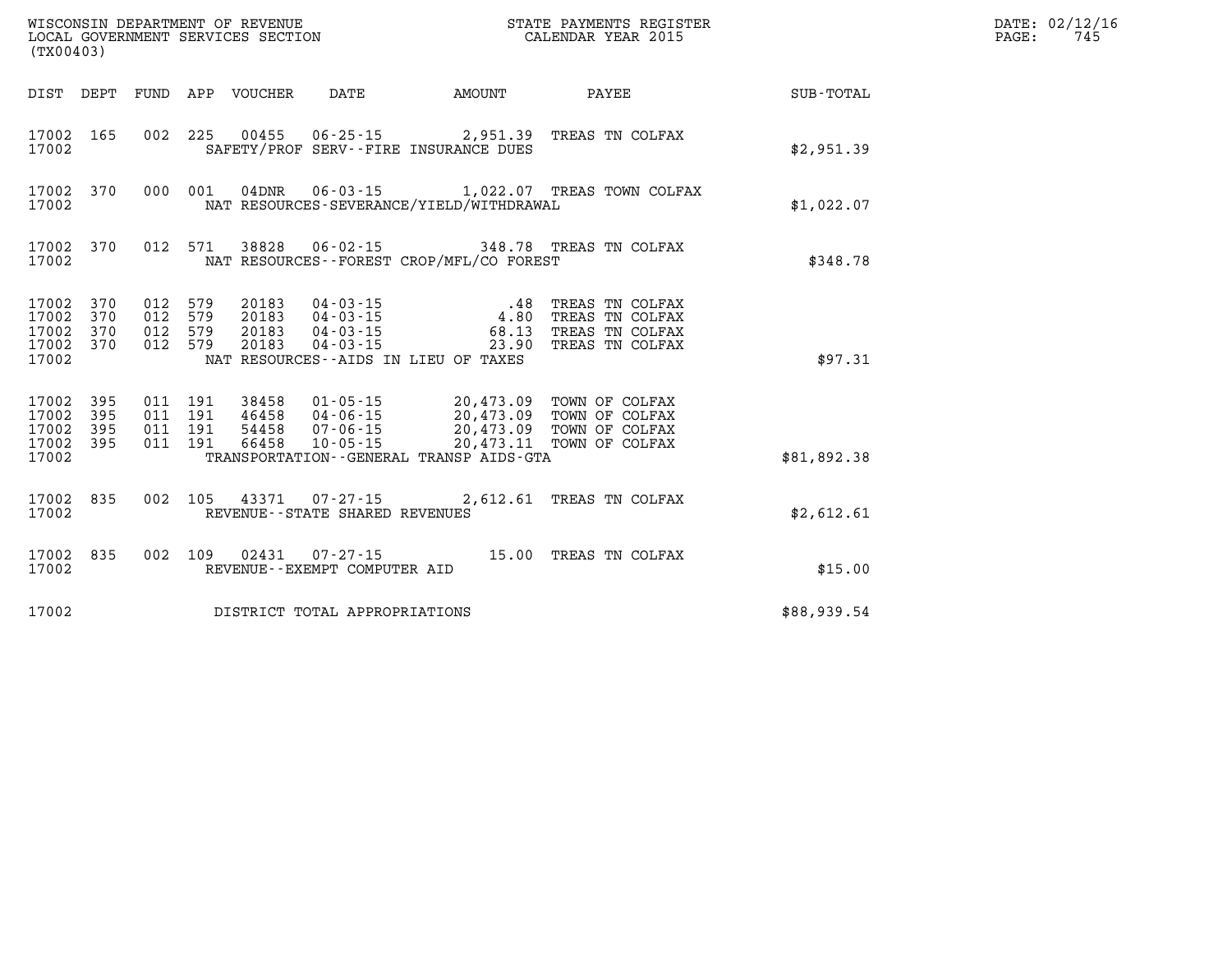| (TX00403)                                             |            |                                          |                                  |                                                     |                                                                                                                                                                                                               |                                                 |               | DATE: 02/12/16<br>$\mathtt{PAGE}$ :<br>746 |
|-------------------------------------------------------|------------|------------------------------------------|----------------------------------|-----------------------------------------------------|---------------------------------------------------------------------------------------------------------------------------------------------------------------------------------------------------------------|-------------------------------------------------|---------------|--------------------------------------------|
| DIST DEPT                                             |            |                                          | FUND APP VOUCHER                 |                                                     | DATE AMOUNT PAYEE                                                                                                                                                                                             |                                                 | SUB-TOTAL     |                                            |
| 17004 165<br>17004                                    |            | 002 225                                  | 00456                            |                                                     | $06 - 25 - 15$ 3,519.83<br>SAFETY/PROF SERV--FIRE INSURANCE DUES                                                                                                                                              | TREAS TN DUNN                                   | \$3,519.83    |                                            |
| 17004<br>17004<br>17004                               | 370<br>370 | 000 001<br>000 001                       | 01DNR<br>05DNR                   |                                                     | NAT RESOURCES-SEVERANCE/YIELD/WITHDRAWAL                                                                                                                                                                      | 04-09-15<br>09-28-15 623.34 TREAS TOWN DUNN     | \$650.78      |                                            |
| 17004<br>17004<br>17004                               | 370<br>370 | 002 503<br>002 503                       | 17443<br>17443                   |                                                     | 01-12-15 7,522.31 TREAS TN DUNN<br>01-12-15 27,958.66 TREAS TN DUNN<br>NAT RESOURCES--AIDS IN LIEU OF TAXES                                                                                                   | 5807.86 TOWN SHARE                              | \$35,480.97   |                                            |
| 17004<br>17004                                        | 370        | 012 571                                  | 38829                            | $06 - 02 - 15$                                      | 446.70 TREAS TN DUNN<br>NAT RESOURCES - - FOREST CROP/MFL/CO FOREST                                                                                                                                           |                                                 | \$446.70      |                                            |
| 17004<br>17004 370<br>17004 370<br>17004              | 370        | 012 579<br>012 579<br>012 579            | 20184<br>20184<br>20184          |                                                     | $\begin{array}{llll} 04\cdot 03\cdot 15 & 192\cdot 44 \\ 04\cdot 03\cdot 15 & 306\cdot 88 \\ 04\cdot 03\cdot 15 & 1,836\cdot 19 \end{array}$<br>NAT RESOURCES -- AIDS IN LIEU OF TAXES                        | TREAS TN DUNN<br>TREAS TN DUNN<br>TREAS TN DUNN | \$2,335.51    |                                            |
| 17004 395<br>17004<br>17004 395<br>17004 395<br>17004 | 395        | 011 191<br>011 191<br>011 191<br>011 191 | 38459<br>46459<br>54459<br>66459 |                                                     | 01-05-15<br>04-06-15<br>07-06-15<br>07-06-15<br>10-05-15<br>03,250.20<br>07-06-15<br>03,250.20<br>07-06-15<br>03,250.20<br>07-07-05-15<br>03,250.20<br>07-07-05-15<br>TRANSPORTATION--GENERAL TRANSP AIDS-GTA |                                                 | \$133,000.80  |                                            |
| 17004 835<br>17004                                    |            | 002 105                                  | 43372                            | $07 - 27 - 15$<br>REVENUE - - STATE SHARED REVENUES |                                                                                                                                                                                                               | 12,852.93 TREAS TN DUNN                         | \$12,852.93   |                                            |
| 17004 835<br>17004                                    |            |                                          | 002 109 02432                    | 07-27-15<br>REVENUE--EXEMPT COMPUTER AID            |                                                                                                                                                                                                               | 25.00 TREAS TN DUNN                             | \$25.00       |                                            |
| 17004<br>17004                                        | 835        | 021 363                                  | 35599                            | $03 - 23 - 15$<br>REVENUE - - LOTTERY CREDIT -      |                                                                                                                                                                                                               | 2,103.99 TREAS TN DUNN                          | \$2,103.99    |                                            |
| 17004                                                 |            |                                          |                                  | DISTRICT TOTAL APPROPRIATIONS                       |                                                                                                                                                                                                               |                                                 | \$190, 416.51 |                                            |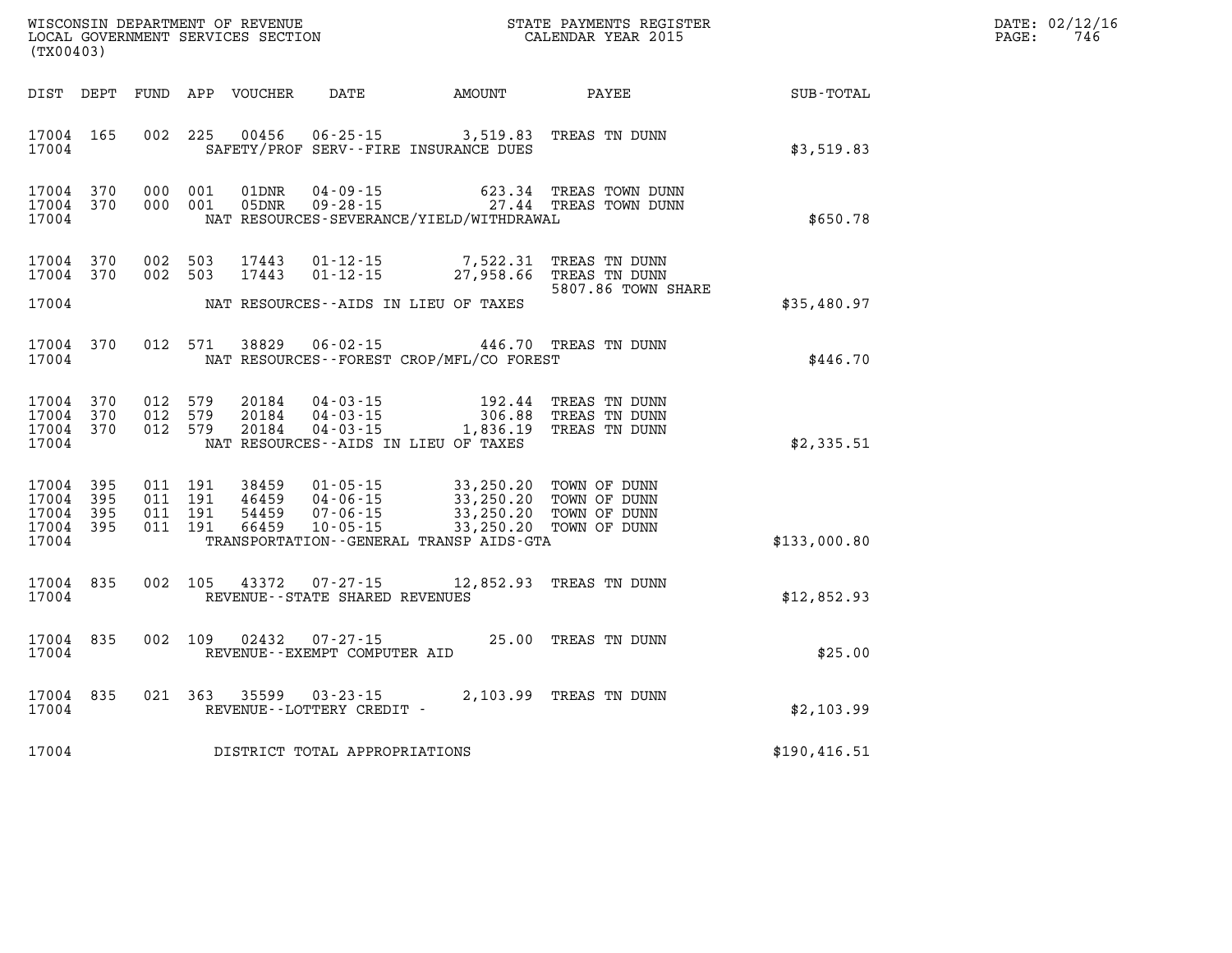| (TX00403)                                             |                        |                                                |                                             | WISCONSIN DEPARTMENT OF REVENUE<br>LOCAL GOVERNMENT SERVICES SECTION<br>CALENDAR YEAR 2015                                                                                     |              | DATE: 02/12/16<br>PAGE:<br>747 |
|-------------------------------------------------------|------------------------|------------------------------------------------|---------------------------------------------|--------------------------------------------------------------------------------------------------------------------------------------------------------------------------------|--------------|--------------------------------|
|                                                       |                        |                                                |                                             | DIST DEPT FUND APP VOUCHER DATE AMOUNT PAYEE TOTAL                                                                                                                             |              |                                |
| 17006                                                 | 17006 165              |                                                | SAFETY/PROF SERV--FIRE INSURANCE DUES       | 002 225 00457 06-25-15 2,314.21 TREAS TN EAU GALLE                                                                                                                             | \$2,314.21   |                                |
| 17006                                                 | 17006 370              | 000 001                                        | NAT RESOURCES-SEVERANCE/YIELD/WITHDRAWAL    | 04DNR  06-03-15  767.67 TREAS TOWN EAU GALLE                                                                                                                                   | \$767.67     |                                |
| 17006                                                 |                        |                                                | NAT RESOURCES--AIDS IN LIEU OF TAXES        | 17006 370 002 503 17963 01-30-15 31.12 TREAS TN EAU GALLE<br>2.67 TOWN SHARE                                                                                                   | \$31.12      |                                |
| 17006                                                 | 17006 370              |                                                | NAT RESOURCES - - FOREST CROP/MFL/CO FOREST | 012 571 38830 06-02-15 552.98 TREAS TN EAU GALLE                                                                                                                               | \$552.98     |                                |
| 17006                                                 | 17006 370<br>17006 370 | 012 579<br>012 579                             | NAT RESOURCES--AIDS IN LIEU OF TAXES        | 20185  04-03-15  109.06  TREAS TN EAU GALLE<br>20185  04-03-15  83.20  TREAS TN EAU GALLE                                                                                      | \$192.26     |                                |
| 17006 395<br>17006<br>17006 395<br>17006 395<br>17006 | 395                    | 011 191 38460<br>011 191<br>011 191<br>011 191 | TRANSPORTATION--GENERAL TRANSP AIDS-GTA     | 01-05-15 24,811.03 TOWN OF EAU GALLE<br>46460 04-06-15 24,811.03 TOWN OF EAU GALLE<br>54460 07-06-15 24,811.03 TOWN OF EAU GALLE<br>66460 10-05-15 24,811.05 TOWN OF EAU GALLE | \$99, 244.14 |                                |
| 17006                                                 | 17006 835              |                                                | REVENUE - - STATE SHARED REVENUES           | 002 105 43373 07-27-15 5,412.08 TREAS TN EAU GALLE                                                                                                                             | \$5,412.08   |                                |
| 17006                                                 | 17006 835              | 002 109 02433                                  | REVENUE--EXEMPT COMPUTER AID                | 07-27-15 68.00 TREAS TN EAU GALLE                                                                                                                                              | \$68.00      |                                |
| 17006                                                 |                        |                                                | DISTRICT TOTAL APPROPRIATIONS               |                                                                                                                                                                                | \$108,582.46 |                                |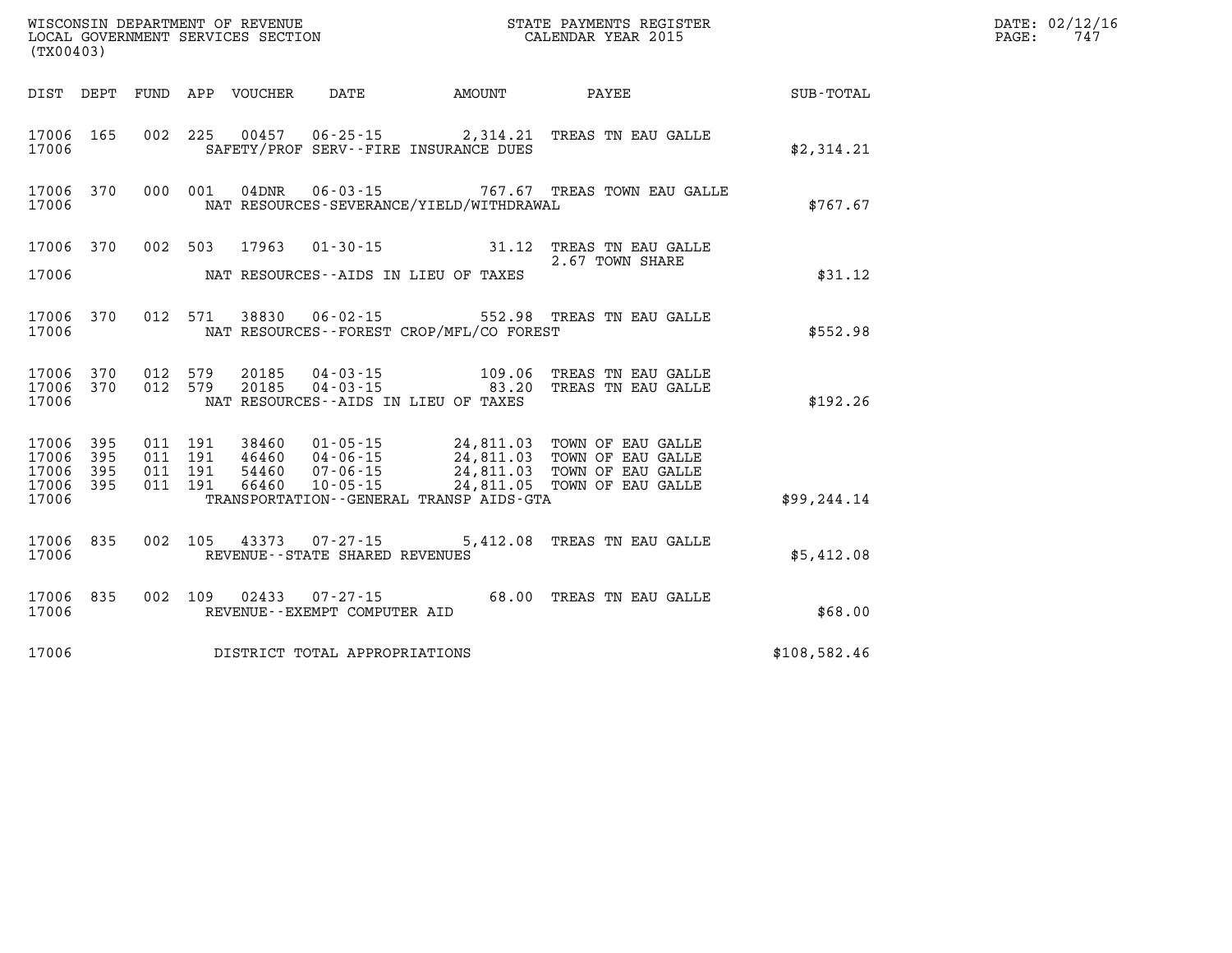| (TX00403)                                 |                          |                          | WISCONSIN DEPARTMENT OF REVENUE<br>LOCAL GOVERNMENT SERVICES SECTION |                                                                                                                 |                                                   | STATE PAYMENTS REGISTER<br>CALENDAR YEAR 2015                                        |              |
|-------------------------------------------|--------------------------|--------------------------|----------------------------------------------------------------------|-----------------------------------------------------------------------------------------------------------------|---------------------------------------------------|--------------------------------------------------------------------------------------|--------------|
| DIST                                      | DEPT                     | FUND                     | APP<br>VOUCHER                                                       | DATE                                                                                                            | AMOUNT                                            | PAYEE                                                                                | SUB-TOTAL    |
| 17008<br>17008                            | 165                      | 002                      | 225<br>00458                                                         | $06 - 25 - 15$<br>SAFETY/PROF SERV--FIRE INSURANCE DUES                                                         | 4,156.63                                          | TREAS TN ELK MOUND                                                                   | \$4,156.63   |
| 17008<br>17008                            | 370                      | 000                      | 001<br>04DNR                                                         | $06 - 03 - 15$<br>NAT RESOURCES-SEVERANCE/YIELD/WITHDRAWAL                                                      | 461.91                                            | TREAS TOWN ELK MOUND                                                                 | \$461.91     |
| 17008<br>17008                            | 370                      | 002                      | 503<br>17444                                                         | $01 - 12 - 15$<br>NAT RESOURCES - AIDS IN LIEU OF TAXES                                                         | 6,670.32                                          | TREAS TN ELK MOUND                                                                   | \$6,670.32   |
| 17008<br>17008                            | 370                      | 012                      | 38831<br>571                                                         | $06 - 02 - 15$<br>NAT RESOURCES - - FOREST CROP/MFL/CO FOREST                                                   | 285.55                                            | TREAS TN ELK MOUND                                                                   | \$285.55     |
| 17008<br>17008<br>17008<br>17008<br>17008 | 370<br>370<br>370<br>370 | 012<br>012<br>012<br>012 | 579<br>20186<br>20186<br>579<br>579<br>20186<br>579<br>20186         | $04 - 03 - 15$<br>$04 - 03 - 15$<br>$04 - 03 - 15$<br>$04 - 03 - 15$<br>NAT RESOURCES -- AIDS IN LIEU OF TAXES  | 379.60<br>17.59<br>35.87<br>1,403.38              | TREAS TN ELK MOUND<br>TREAS TN ELK MOUND<br>TREAS TN ELK MOUND<br>TREAS TN ELK MOUND | \$1,836.44   |
| 17008<br>17008<br>17008<br>17008<br>17008 | 395<br>395<br>395<br>395 | 011<br>011<br>011<br>011 | 191<br>38461<br>191<br>46461<br>191<br>54461<br>191<br>66461         | $01 - 05 - 15$<br>$04 - 06 - 15$<br>$07 - 06 - 15$<br>$10 - 05 - 15$<br>TRANSPORTATION--GENERAL TRANSP AIDS-GTA | 22,240.20<br>22, 240.20<br>22,240.20<br>22,240.20 | TOWN OF ELK MOUND<br>TOWN OF ELK MOUND<br>TOWN OF ELK MOUND<br>TOWN OF ELK MOUND     | \$88,960.80  |
| 17008<br>17008                            | 395                      | 011                      | 278<br>40997                                                         | $02 - 25 - 15$<br>TRANSPORTATION--LRIP/TRIP/MSIP GRANTS                                                         | 17,883.42                                         | TREAS TN ELK MOUND                                                                   | \$17,883.42  |
| 17008<br>17008                            | 835                      | 002                      | 105<br>43374                                                         | $07 - 27 - 15$<br>REVENUE - - STATE SHARED REVENUES                                                             | 3,976.53                                          | TREAS TN ELK MOUND                                                                   | \$3,976.53   |
| 17008<br>17008                            | 835                      | 002                      | 109<br>02434                                                         | $07 - 27 - 15$<br>REVENUE--EXEMPT COMPUTER AID                                                                  | 308.00                                            | TREAS TN ELK MOUND                                                                   | \$308.00     |
| 17008<br>17008                            | 835                      | 021                      | 363<br>35600                                                         | $03 - 23 - 15$<br>REVENUE--LOTTERY CREDIT -                                                                     | 2,366.77                                          | TREAS TN ELK MOUND                                                                   | \$2,366.77   |
| 17008                                     |                          |                          |                                                                      | DISTRICT TOTAL APPROPRIATIONS                                                                                   |                                                   |                                                                                      | \$126,906.37 |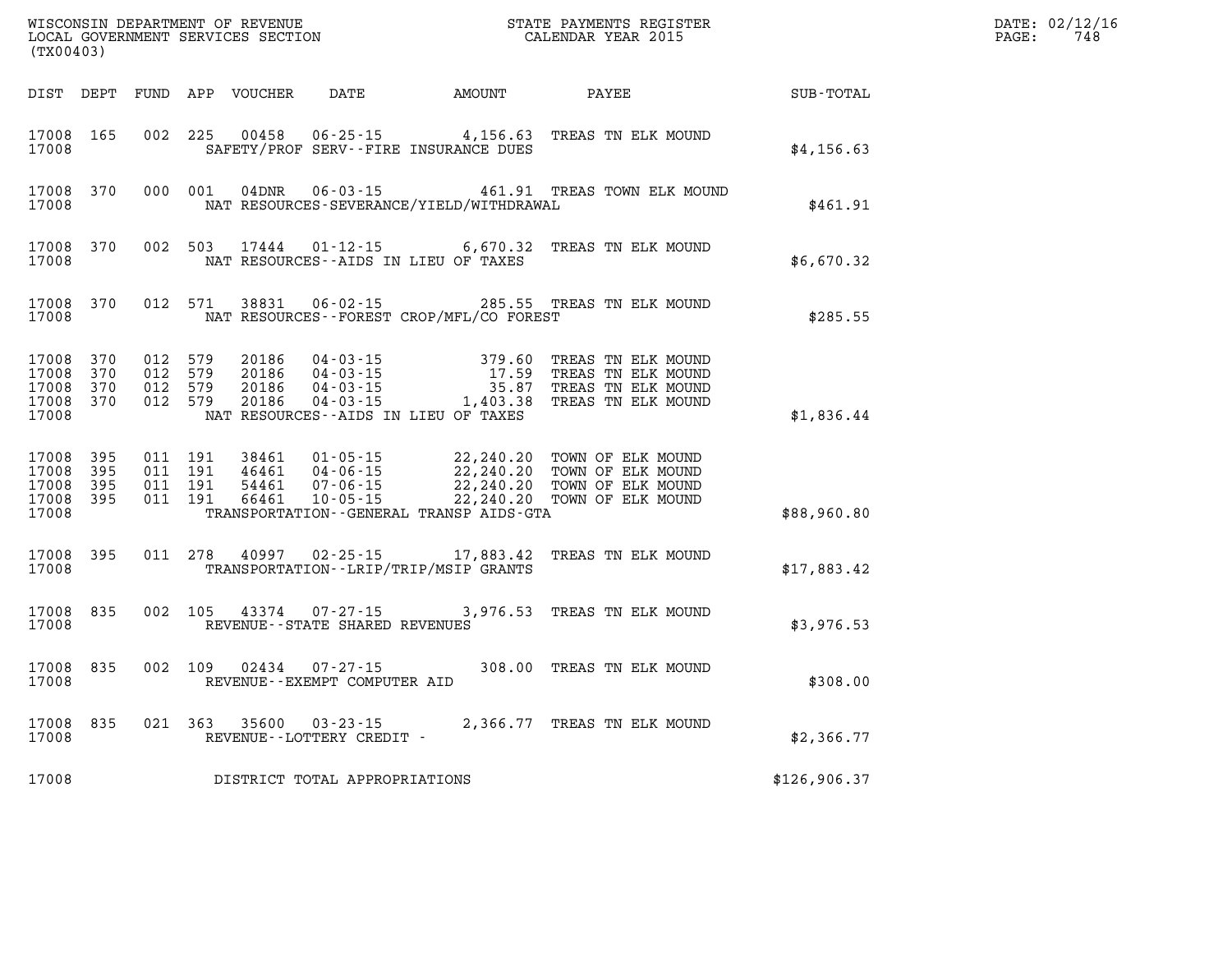| (TX00403)                   |                               |  |                                 | WISCONSIN DEPARTMENT OF REVENUE<br>LOCAL GOVERNMENT SERVICES SECTION |                                                                                                                                                                                                                                                                                                                                                                            | STATE PAYMENTS REGISTER<br>CALENDAR YEAR 2015              |               | DATE: 02/12/16<br>$\mathtt{PAGE:}$<br>749 |
|-----------------------------|-------------------------------|--|---------------------------------|----------------------------------------------------------------------|----------------------------------------------------------------------------------------------------------------------------------------------------------------------------------------------------------------------------------------------------------------------------------------------------------------------------------------------------------------------------|------------------------------------------------------------|---------------|-------------------------------------------|
|                             |                               |  | DIST DEPT FUND APP VOUCHER DATE |                                                                      | AMOUNT                                                                                                                                                                                                                                                                                                                                                                     | PAYEE                                                      | SUB-TOTAL     |                                           |
| 17010                       | 17010 165                     |  |                                 |                                                                      | 002 225 00459 06-25-15 1,077.95 TREAS TN GRANT<br>SAFETY/PROF SERV--FIRE INSURANCE DUES                                                                                                                                                                                                                                                                                    |                                                            | \$1,077.95    |                                           |
| 17010                       |                               |  |                                 |                                                                      | NAT RESOURCES-SEVERANCE/YIELD/WITHDRAWAL                                                                                                                                                                                                                                                                                                                                   | 17010 370 000 001 01DNR 04-09-15 1,078.30 TREAS TOWN GRANT | \$1,078.30    |                                           |
| 17010                       |                               |  |                                 |                                                                      | 17010 370 012 571 38832 06-02-15 426.98 TREAS TN GRANT<br>NAT RESOURCES - - FOREST CROP/MFL/CO FOREST                                                                                                                                                                                                                                                                      |                                                            | \$426.98      |                                           |
| 17010 395<br>17010<br>17010 | 395<br>17010 395<br>17010 395 |  |                                 |                                                                      | $\begin{array}{cccc} 011 & 191 & 38462 & 01\cdot 05\cdot 15 & 21\, 221\, 77 & \text{TOWN OF GRANT} \\ 011 & 191 & 46462 & 04\cdot 06\cdot 15 & 21\, 221\, 77 & \text{TOWN OF GRANT} \\ 011 & 191 & 54462 & 07\cdot 06\cdot 15 & 21\, 221\, 77 & \text{TOWN OF GRANT} \\ 011 & 191 & 66462 & 10\cdot 05\cdot 15 & 21\, 221\, 79$<br>TRANSPORTATION--GENERAL TRANSP AIDS-GTA |                                                            | \$84,887.10   |                                           |
| 17010                       |                               |  |                                 |                                                                      | 17010 395 011 278 39721 02-13-15 17,883.42 TREAS TN GRANT<br>TRANSPORTATION - - LRIP/TRIP/MSIP GRANTS                                                                                                                                                                                                                                                                      |                                                            | \$17,883.42   |                                           |
| 17010                       | 17010 835                     |  |                                 | REVENUE - - STATE SHARED REVENUES                                    | 002 105 43375 07-27-15 3,766.67 TREAS TN GRANT                                                                                                                                                                                                                                                                                                                             |                                                            | \$3,766.67    |                                           |
| 17010                       | 17010 835                     |  |                                 | REVENUE--EXEMPT COMPUTER AID                                         | 002 109 02435 07-27-15 3.00 TREAS TN GRANT                                                                                                                                                                                                                                                                                                                                 |                                                            | \$3.00        |                                           |
| 17010                       |                               |  |                                 | DISTRICT TOTAL APPROPRIATIONS                                        |                                                                                                                                                                                                                                                                                                                                                                            |                                                            | \$109, 123.42 |                                           |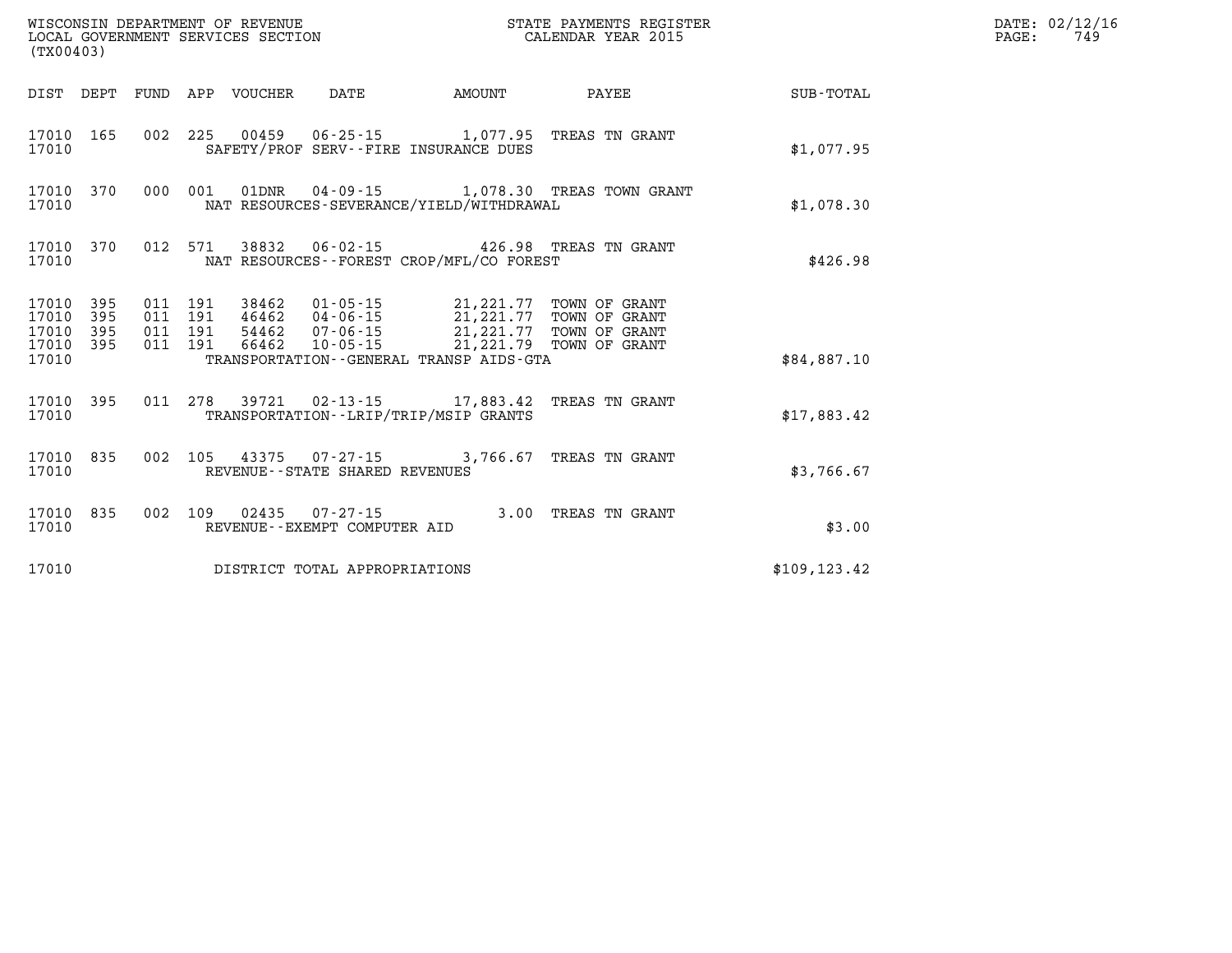| PAGE: | DATE: 02/12/16<br>750 |
|-------|-----------------------|
|       |                       |

| WISCONSIN DEPARTMENT OF REVENUE<br>(TX00403)                                                      | LOCAL GOVERNMENT SERVICES SECTION                                                                                                                                | STATE PAYMENTS REGISTER<br>CALENDAR YEAR 2015                                                                                        |              |  |  |  |  |
|---------------------------------------------------------------------------------------------------|------------------------------------------------------------------------------------------------------------------------------------------------------------------|--------------------------------------------------------------------------------------------------------------------------------------|--------------|--|--|--|--|
| DIST<br>DEPT<br>FUND                                                                              | APP VOUCHER<br>DATE                                                                                                                                              | AMOUNT<br><b>PAYEE</b>                                                                                                               | SUB-TOTAL    |  |  |  |  |
| 002<br>165<br>17012<br>17012                                                                      | 225<br>00460 06-25-15 1,709.30<br>SAFETY/PROF SERV--FIRE INSURANCE DUES                                                                                          | TREAS TN HAY RIVER                                                                                                                   | \$1,709.30   |  |  |  |  |
| 000<br>17012<br>370<br>17012                                                                      | 001<br>05DNR<br>NAT RESOURCES-SEVERANCE/YIELD/WITHDRAWAL                                                                                                         | 09-28-15 23.79 TREAS TOWN HAY RIVER                                                                                                  | \$23.79      |  |  |  |  |
| 012<br>370<br>17012<br>17012                                                                      | 571<br>38833<br>06-02-15<br>NAT RESOURCES - - FOREST CROP/MFL/CO FOREST                                                                                          | 556.78 TREAS TN HAY RIVER                                                                                                            | \$556.78     |  |  |  |  |
| 370<br>012<br>17012<br>012<br>17012<br>370<br>17012                                               | 579<br>20187<br>04-03-15<br>$04 - 03 - 15$<br>579<br>20187<br>NAT RESOURCES -- AIDS IN LIEU OF TAXES                                                             | 289.74<br>TREAS TN HAY RIVER<br>160.00<br>TREAS TN HAY RIVER                                                                         | \$449.74     |  |  |  |  |
| 370<br>17012<br>17012                                                                             | 074 670<br>42497 05-29-15 1,253.00<br>NAT RESOURCES -- RU RECYCLING GRANT                                                                                        | TREAS TN HAY RIVER                                                                                                                   | \$1,253.00   |  |  |  |  |
| 17012<br>395<br>011<br>395<br>011<br>17012<br>395<br>17012<br>011<br>17012<br>395<br>011<br>17012 | 191<br>38463<br>01-05-15<br>191<br>46463 04-06-15<br>$07 - 06 - 15$<br>191<br>54463<br>191<br>66463<br>$10 - 05 - 15$<br>TRANSPORTATION--GENERAL TRANSP AIDS-GTA | 23,599.93<br>TOWN OF HAY RIVER<br>23,599.93<br>TOWN OF HAY RIVER<br>23,599.93<br>TOWN OF HAY RIVER<br>23,599.95<br>TOWN OF HAY RIVER | \$94,399.74  |  |  |  |  |
| 17012<br>835<br>002<br>17012                                                                      | 105<br>43376 07-27-15<br>REVENUE - - STATE SHARED REVENUES                                                                                                       | 4,602.22<br>TREAS TN HAY RIVER                                                                                                       | \$4,602.22   |  |  |  |  |
| 835<br>002<br>17012<br>17012                                                                      | 109<br>02436<br>07-27-15<br>REVENUE--EXEMPT COMPUTER AID                                                                                                         | 58.00<br>TREAS TN HAY RIVER                                                                                                          | \$58.00      |  |  |  |  |
| 17012                                                                                             | DISTRICT TOTAL APPROPRIATIONS                                                                                                                                    |                                                                                                                                      | \$103,052.57 |  |  |  |  |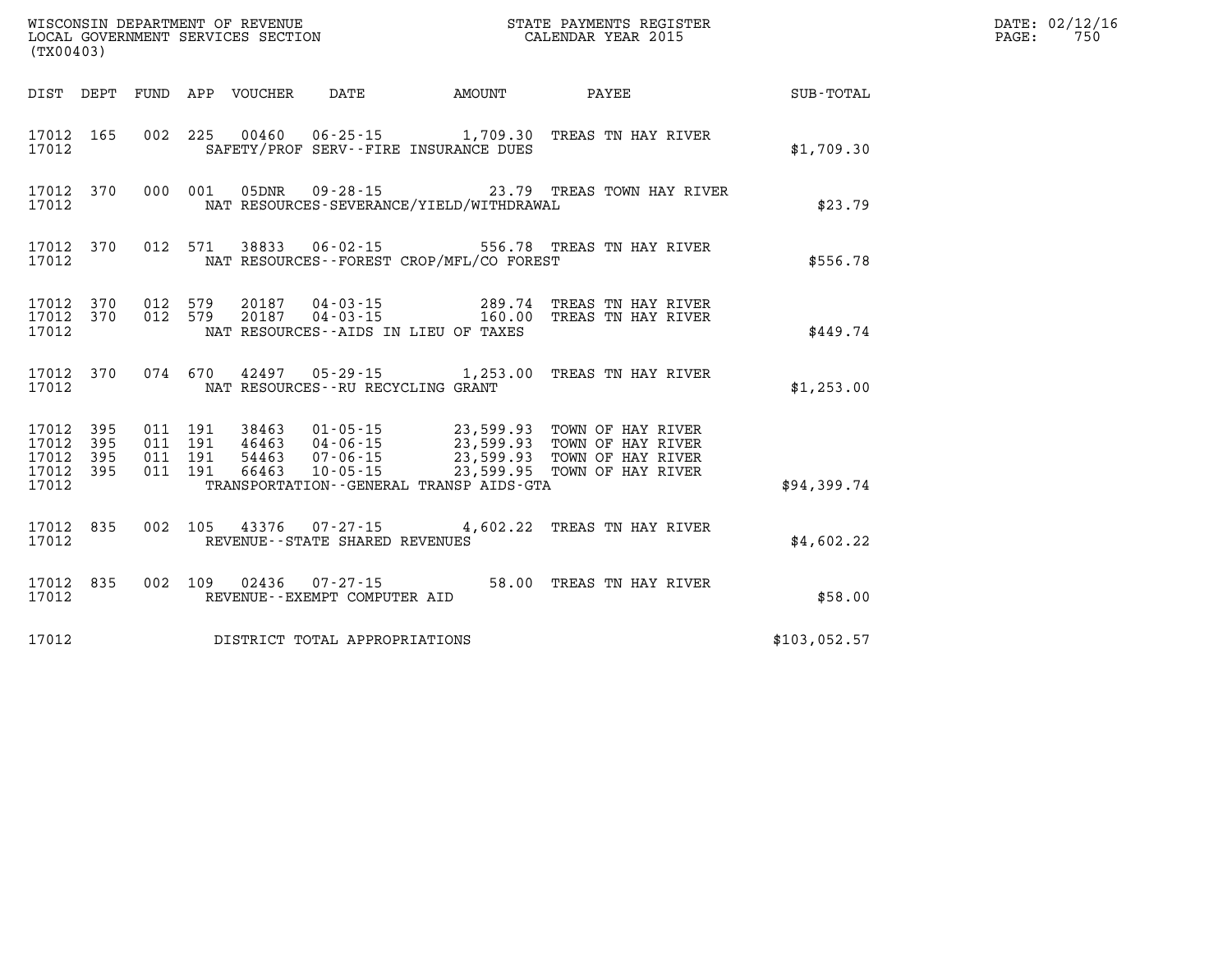| (TX00403)                                 |                          |                          |                          | WISCONSIN DEPARTMENT OF REVENUE<br>LOCAL GOVERNMENT SERVICES SECTION    | STATE PAYMENTS REGISTER<br>CALENDAR YEAR 2015       |                                                                                                                                                                                                                    |                                                                      |              |
|-------------------------------------------|--------------------------|--------------------------|--------------------------|-------------------------------------------------------------------------|-----------------------------------------------------|--------------------------------------------------------------------------------------------------------------------------------------------------------------------------------------------------------------------|----------------------------------------------------------------------|--------------|
| DIST                                      | DEPT                     | FUND                     | APP                      | VOUCHER                                                                 | DATE                                                | <b>EXAMPLE THE PROPERTY OF AMOUNT</b>                                                                                                                                                                              | PAYEE                                                                | SUB-TOTAL    |
| 17014<br>17014                            | 165                      | 002                      | 225                      |                                                                         |                                                     | 00461  06-25-15  1,795.61  TREAS TN LUCAS<br>SAFETY/PROF SERV--FIRE INSURANCE DUES                                                                                                                                 |                                                                      | \$1,795.61   |
| 17014<br>17014                            | 370                      | 000                      | 001                      | 05DNR                                                                   |                                                     | NAT RESOURCES-SEVERANCE/YIELD/WITHDRAWAL                                                                                                                                                                           | 09-28-15 60.03 TREAS TOWN LUCAS                                      | \$60.03      |
| 17014<br>17014                            | 370                      | 012                      | 571                      |                                                                         |                                                     | 38834 06-02-15 472.98 TREAS TN LUCAS<br>NAT RESOURCES - - FOREST CROP/MFL/CO FOREST                                                                                                                                |                                                                      | \$472.98     |
| 17014<br>17014<br>17014<br>17014<br>17014 | 370<br>370<br>370<br>370 | 012<br>012<br>012<br>012 | 579<br>579<br>579<br>579 | 20188<br>20188<br>20188<br>20188                                        |                                                     | $\begin{array}{llll} 04\cdot 03\cdot 15 & 3\cdot 85 \\ 04\cdot 03\cdot 15 & 33\cdot 84 \\ 04\cdot 03\cdot 15 & 60\cdot 04 \\ 04\cdot 03\cdot 15 & 3\cdot 14 \end{array}$<br>NAT RESOURCES -- AIDS IN LIEU OF TAXES | TREAS TN LUCAS<br>TREAS TN LUCAS<br>TREAS TN LUCAS<br>TREAS TN LUCAS | \$100.87     |
| 17014<br>17014<br>17014<br>17014<br>17014 | 395<br>395<br>395<br>395 | 011<br>011<br>011<br>011 | 191<br>191<br>191<br>191 | 38464<br>46464       04-06-15<br>54464       07-06-15<br>54464<br>66464 | $01 - 05 - 15$<br>$10 - 05 - 15$                    | 23,583.42<br>23,583.42<br>23,583.42<br>23,583.42<br>TRANSPORTATION--GENERAL TRANSP AIDS-GTA                                                                                                                        | TOWN OF LUCAS<br>TOWN OF LUCAS<br>TOWN OF LUCAS<br>TOWN OF LUCAS     | \$94,333.68  |
| 17014<br>17014                            | 835                      | 002                      | 105                      |                                                                         | 43377 07-27-15<br>REVENUE - - STATE SHARED REVENUES | 5,693.36                                                                                                                                                                                                           | TREAS TN LUCAS                                                       | \$5,693.36   |
| 17014<br>17014                            | 835                      | 002                      | 109                      |                                                                         | REVENUE--EXEMPT COMPUTER AID                        | 02437 07-27-15 15.00                                                                                                                                                                                               | TREAS TN LUCAS                                                       | \$15.00      |
| 17014                                     |                          |                          |                          |                                                                         | DISTRICT TOTAL APPROPRIATIONS                       |                                                                                                                                                                                                                    |                                                                      | \$102,471.53 |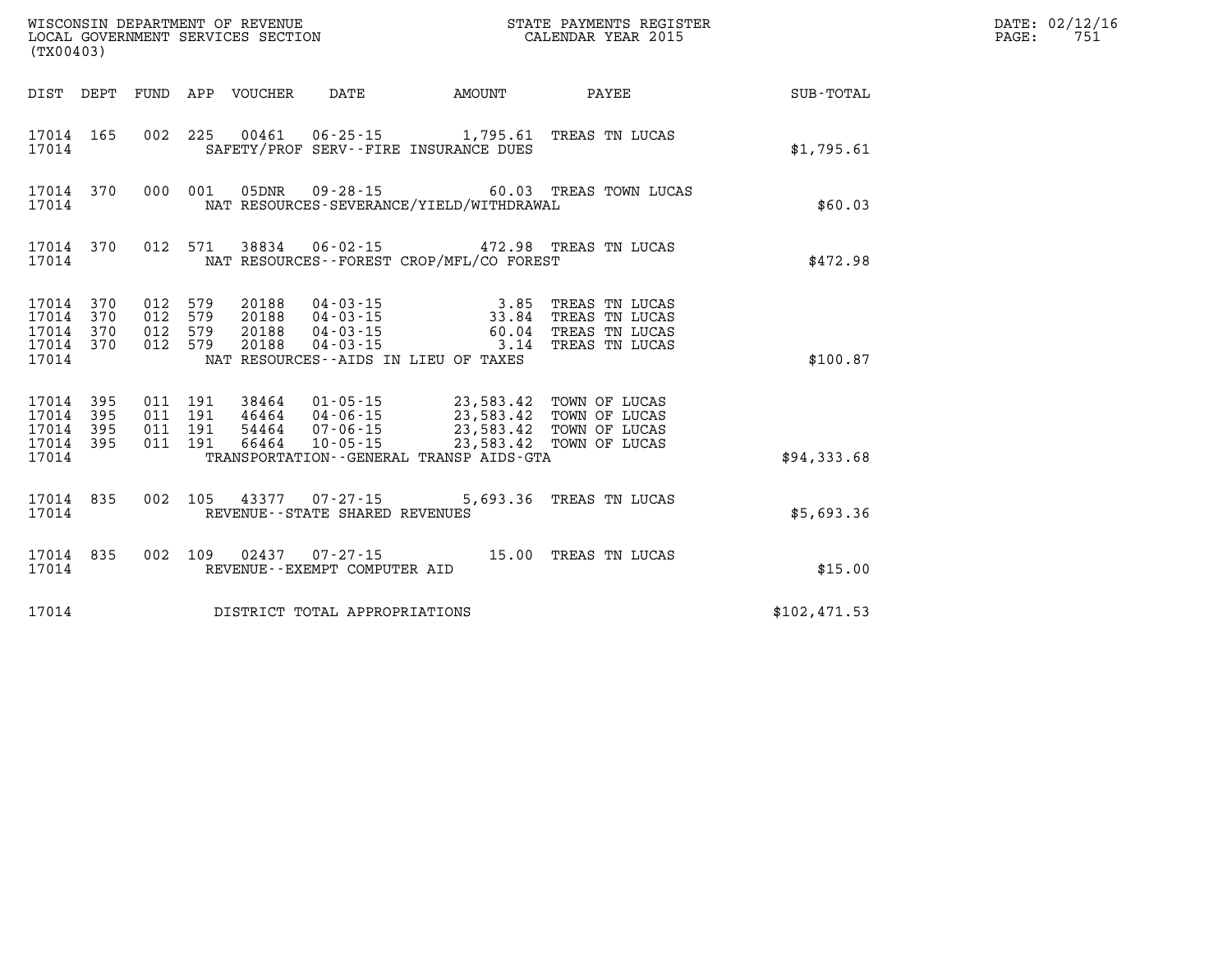| DATE: | 02/12/16 |
|-------|----------|
| PAGE: | 752      |

| (TX00403)               |                   |                                                                                                          |                   | WISCONSIN DEPARTMENT OF REVENUE<br>LOCAL GOVERNMENT SERVICES SECTION |                                                                  |                                                                  | STATE PAYMENTS REGISTER<br>CALENDAR YEAR 2015                 |                  |  |
|-------------------------|-------------------|----------------------------------------------------------------------------------------------------------|-------------------|----------------------------------------------------------------------|------------------------------------------------------------------|------------------------------------------------------------------|---------------------------------------------------------------|------------------|--|
| DIST                    | DEPT              | FUND                                                                                                     | APP               | VOUCHER                                                              | <b>DATE</b>                                                      | AMOUNT                                                           | PAYEE                                                         | <b>SUB-TOTAL</b> |  |
| 17016<br>17016          | 165               | 002                                                                                                      | 225               | 00462                                                                |                                                                  | $06 - 25 - 15$ 8,005.64<br>SAFETY/PROF SERV--FIRE INSURANCE DUES | TREAS TN MENOMONIE                                            | \$8,005.64       |  |
| 17016<br>17016          | 370<br>370        | 002<br>002                                                                                               | 503<br>503        | 17446<br>17446                                                       | $01 - 12 - 15$<br>$01 - 12 - 15$                                 | 185.99<br>5,009.33                                               | TREAS TN MENOMONIE<br>TREAS TN MENOMONIE<br>379.60 TOWN SHARE |                  |  |
| 17016                   |                   |                                                                                                          |                   |                                                                      |                                                                  | NAT RESOURCES -- AIDS IN LIEU OF TAXES                           |                                                               | \$5,195.32       |  |
| 17016<br>17016          | 370               | 012<br>571<br>38835<br>06-02-15 212.83 TREAS TN MENOMONIE<br>NAT RESOURCES - - FOREST CROP/MFL/CO FOREST |                   |                                                                      |                                                                  |                                                                  |                                                               |                  |  |
| 17016<br>17016          | 370               | 012                                                                                                      | 579               | 20189                                                                | $04 - 03 - 15$                                                   | 54.70<br>NAT RESOURCES -- AIDS IN LIEU OF TAXES                  | TREAS TN MENOMONIE                                            | \$54.70          |  |
| 17016<br>17016<br>17016 | 395<br>395<br>395 | 011<br>011<br>011                                                                                        | 191<br>191<br>191 | 38465<br>46465<br>54465                                              | $01 - 05 - 15$<br>04 - 06 - 15<br>07 - 06 - 15<br>$07 - 06 - 15$ | 37,004.61<br>37,004.61<br>37,004.61                              | TOWN OF MENOMONIE<br>TOWN OF MENOMONIE<br>TOWN OF MENOMONIE   |                  |  |
| 17016<br>17016          | 395               | 011                                                                                                      | 191               | 66465                                                                | $10 - 05 - 15$                                                   | 37,004.61<br>TRANSPORTATION--GENERAL TRANSP AIDS-GTA             | TOWN OF MENOMONIE                                             | \$148,018.44     |  |
| 17016<br>17016          | 835               | 002                                                                                                      | 105               | 43378                                                                | 07-27-15<br>REVENUE - - STATE SHARED REVENUES                    | 23,399.60                                                        | TREAS TN MENOMONIE                                            | \$23,399.60      |  |
| 17016<br>17016          | 835               | 021                                                                                                      | 363               | 35601                                                                | $03 - 23 - 15$<br>REVENUE - - LOTTERY CREDIT -                   |                                                                  | 15,081.27 TREAS TN MENOMONIE                                  | \$15,081.27      |  |
| 17016                   |                   |                                                                                                          |                   |                                                                      | DISTRICT TOTAL APPROPRIATIONS                                    |                                                                  |                                                               | \$199, 967.80    |  |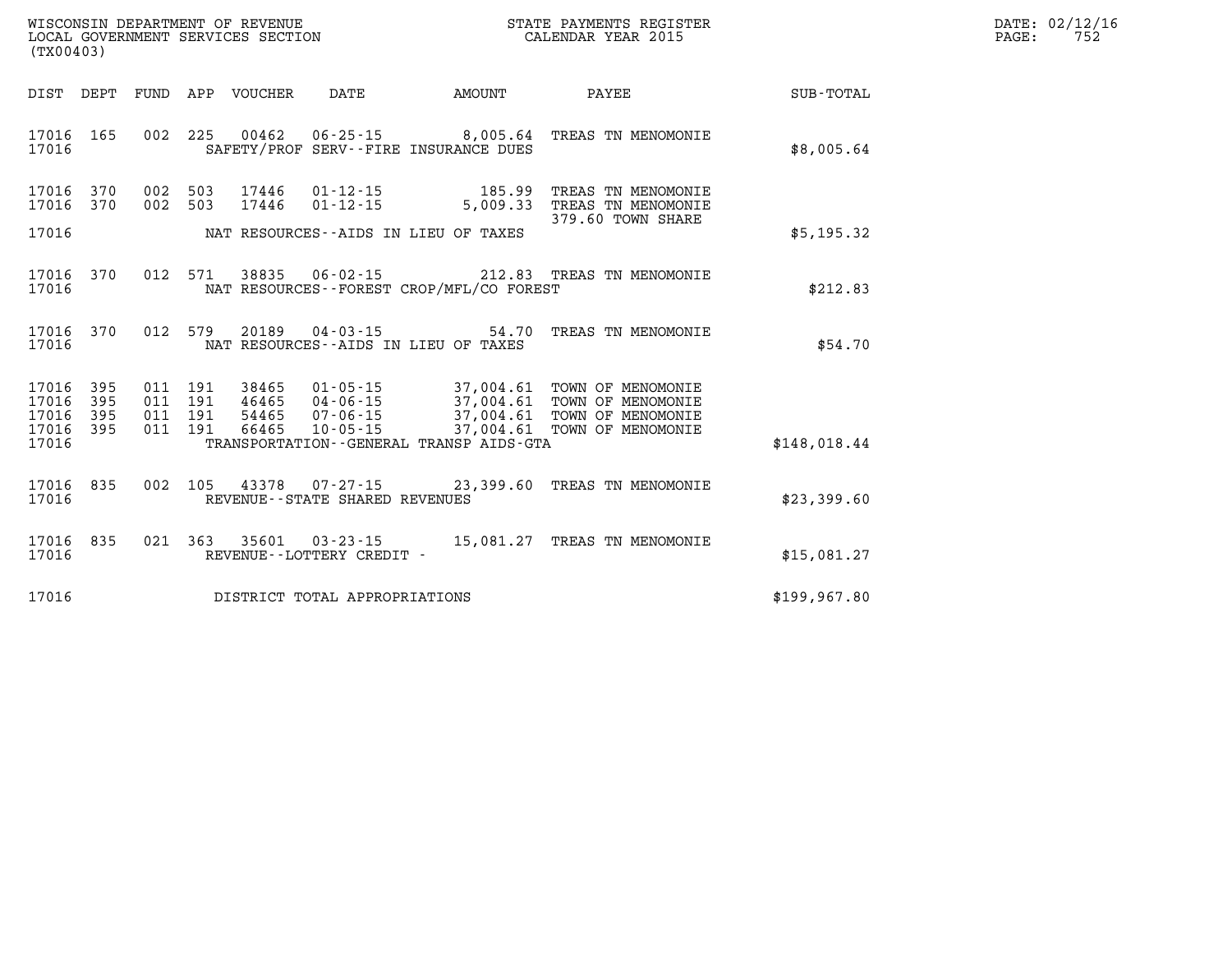| (TX00403)                                 |                          | WISCONSIN DEPARTMENT OF REVENUE<br>LOCAL GOVERNMENT SERVICES SECTION |                          |                                  |                                                                      |                                                                                             |                                                                                  |               |
|-------------------------------------------|--------------------------|----------------------------------------------------------------------|--------------------------|----------------------------------|----------------------------------------------------------------------|---------------------------------------------------------------------------------------------|----------------------------------------------------------------------------------|---------------|
| DIST                                      | DEPT                     | FUND                                                                 | APP                      | VOUCHER                          | DATE                                                                 | AMOUNT                                                                                      | PAYEE                                                                            | SUB-TOTAL     |
| 17018<br>17018                            | 165                      | 002                                                                  | 225                      |                                  |                                                                      | 00463 06-25-15 1,220.81<br>SAFETY/PROF SERV--FIRE INSURANCE DUES                            | TREAS TN NEW HAVEN                                                               | \$1,220.81    |
| 17018<br>17018                            | 370                      | 012                                                                  | 571                      | 38836                            |                                                                      | NAT RESOURCES - - FOREST CROP/MFL/CO FOREST                                                 | 06-02-15 384.18 TREAS TN NEW HAVEN                                               | \$384.18      |
| 17018<br>17018<br>17018<br>17018          | 370<br>370<br>370        | 012<br>012<br>012                                                    | 579<br>579<br>579        | 20190<br>20190<br>20190          | 04-03-15<br>$04 - 03 - 15$<br>$04 - 03 - 15$                         | 8.30<br>9.46<br>83.00<br>NAT RESOURCES - - AIDS IN LIEU OF TAXES                            | TREAS TN NEW HAVEN<br>TREAS TN NEW HAVEN<br>TREAS TN NEW HAVEN                   | \$100.76      |
| 17018<br>17018<br>17018<br>17018<br>17018 | 395<br>395<br>395<br>395 | 011<br>011<br>011<br>011                                             | 191<br>191<br>191<br>191 | 38466<br>46466<br>54466<br>66466 | $01 - 05 - 15$<br>$04 - 06 - 15$<br>$07 - 06 - 15$<br>$10 - 05 - 15$ | 25,317.49<br>25,317.49<br>25,317.49<br>25,317.51<br>TRANSPORTATION--GENERAL TRANSP AIDS-GTA | TOWN OF NEW HAVEN<br>TOWN OF NEW HAVEN<br>TOWN OF NEW HAVEN<br>TOWN OF NEW HAVEN | \$101, 269.98 |
| 17018<br>17018                            | 835                      | 002                                                                  | 105                      |                                  | REVENUE--STATE SHARED REVENUES                                       | 43379 07-27-15 8,861.31                                                                     | TREAS TN NEW HAVEN                                                               | \$8,861.31    |
| 17018<br>17018                            | 835                      | 002                                                                  | 109                      | 02438                            | $07 - 27 - 15$<br>REVENUE--EXEMPT COMPUTER AID                       | 12.00                                                                                       | TREAS TN NEW HAVEN                                                               | \$12.00       |
| 17018                                     |                          |                                                                      |                          |                                  | DISTRICT TOTAL APPROPRIATIONS                                        |                                                                                             |                                                                                  | \$111,849.04  |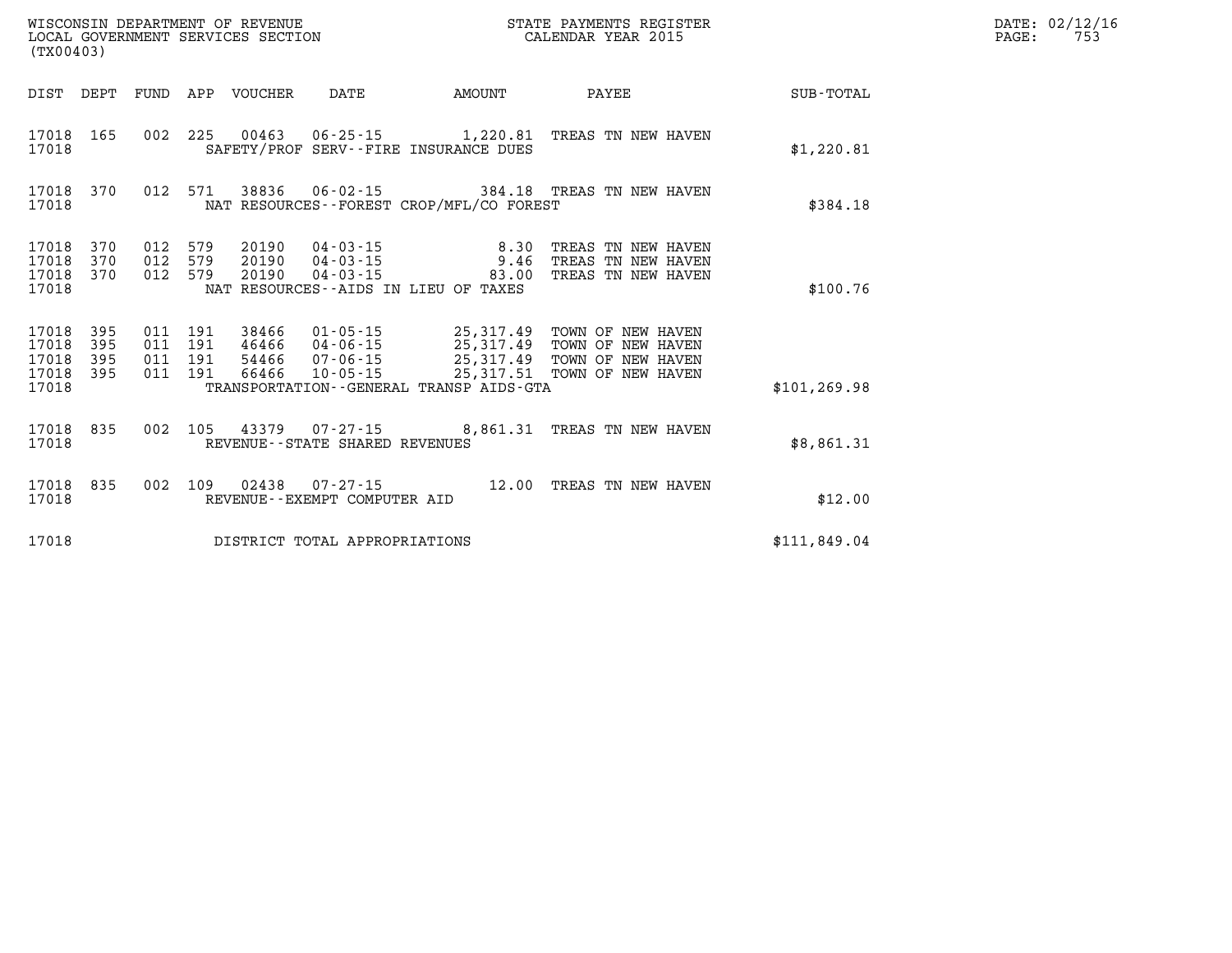| DATE:             | 02/12/16 |
|-------------------|----------|
| $\mathtt{PAGE}$ : | 754      |

| (TX00403)                                 |                          |                          |                              | WISCONSIN DEPARTMENT OF REVENUE<br>LOCAL GOVERNMENT SERVICES SECTION |                                                                  | STATE PAYMENTS REGISTER<br>CALENDAR YEAR 2015                    |                                                                                                                        |              |
|-------------------------------------------|--------------------------|--------------------------|------------------------------|----------------------------------------------------------------------|------------------------------------------------------------------|------------------------------------------------------------------|------------------------------------------------------------------------------------------------------------------------|--------------|
| DIST                                      | DEPT                     | FUND                     |                              | APP VOUCHER                                                          | DATE                                                             | AMOUNT                                                           | PAYEE                                                                                                                  | SUB-TOTAL    |
| 17020<br>17020                            | 165                      | 002                      | 225                          | 00464                                                                |                                                                  | $06 - 25 - 15$ 1,010.85<br>SAFETY/PROF SERV--FIRE INSURANCE DUES | TREAS TN OTTER CREEK                                                                                                   | \$1,010.85   |
| 17020<br>17020<br>17020<br>17020          | 370<br>370<br>370        | 000<br>000<br>000        | 001<br>001<br>001            | 01DNR<br>$04$ DNR<br>05DNR                                           | $04 - 09 - 15$<br>$06 - 03 - 15$<br>$09 - 28 - 15$               | NAT RESOURCES-SEVERANCE/YIELD/WITHDRAWAL                         | 3,454.65 TREAS TOWN OTTER CREEK<br>2,631.32 TREAS TOWN OTTER CREEK<br>3,857.94 TREAS TOWN OTTER CREEK                  | \$9,943.91   |
| 17020<br>17020                            | 370                      | 012                      | 571                          | 38837                                                                | $06 - 02 - 15$                                                   | NAT RESOURCES - - FOREST CROP/MFL/CO FOREST                      | 1,521.65 TREAS TN OTTER CREEK                                                                                          | \$1,521.65   |
| 17020<br>17020<br>17020<br>17020<br>17020 | 370<br>370<br>370<br>370 | 012<br>012<br>012        | 012 579<br>579<br>579<br>579 | 20191<br>20191<br>20191<br>20191                                     | 04 - 03 - 15<br>04 - 03 - 15<br>$04 - 03 - 15$<br>$04 - 03 - 15$ | 253.93<br>127.26<br>NAT RESOURCES -- AIDS IN LIEU OF TAXES       | TREAS TN OTTER CREEK<br>188.48 TREAS TN OTTER CREEK<br>94.17 TREAS TN OTTER CREEK<br>TREAS TN OTTER CREEK              | \$663.84     |
| 17020<br>17020<br>17020<br>17020<br>17020 | 395<br>395<br>395<br>395 | 011<br>011<br>011<br>011 | 191<br>191<br>191<br>191     | 38467<br>46467<br>54467<br>66467                                     | $01 - 05 - 15$<br>04-06-15<br>$07 - 06 - 15$<br>$10 - 05 - 15$   | 22,724.64<br>TRANSPORTATION--GENERAL TRANSP AIDS-GTA             | 22,724.64 TOWN OF OTTER CREEK<br>22,724.64 TOWN OF OTTER CREEK<br>22,724.64 TOWN OF OTTER CREEK<br>TOWN OF OTTER CREEK | \$90,898.56  |
| 17020<br>17020                            | 835                      | 002                      | 105                          | 43380                                                                | $07 - 27 - 15$<br>REVENUE - - STATE SHARED REVENUES              | 3,635.54                                                         | TREAS TN OTTER CREEK                                                                                                   | \$3,635.54   |
| 17020<br>17020                            | 835                      | 002                      | 501                          | 00002                                                                | $02 - 02 - 15$                                                   | DOA-PAYMENT FOR MUNICIPAL SERVICES AID                           | 1,013.79 TREAS TN OTTER CREEK                                                                                          | \$1,013.79   |
| 17020                                     |                          |                          |                              |                                                                      | DISTRICT TOTAL APPROPRIATIONS                                    |                                                                  |                                                                                                                        | \$108,688.14 |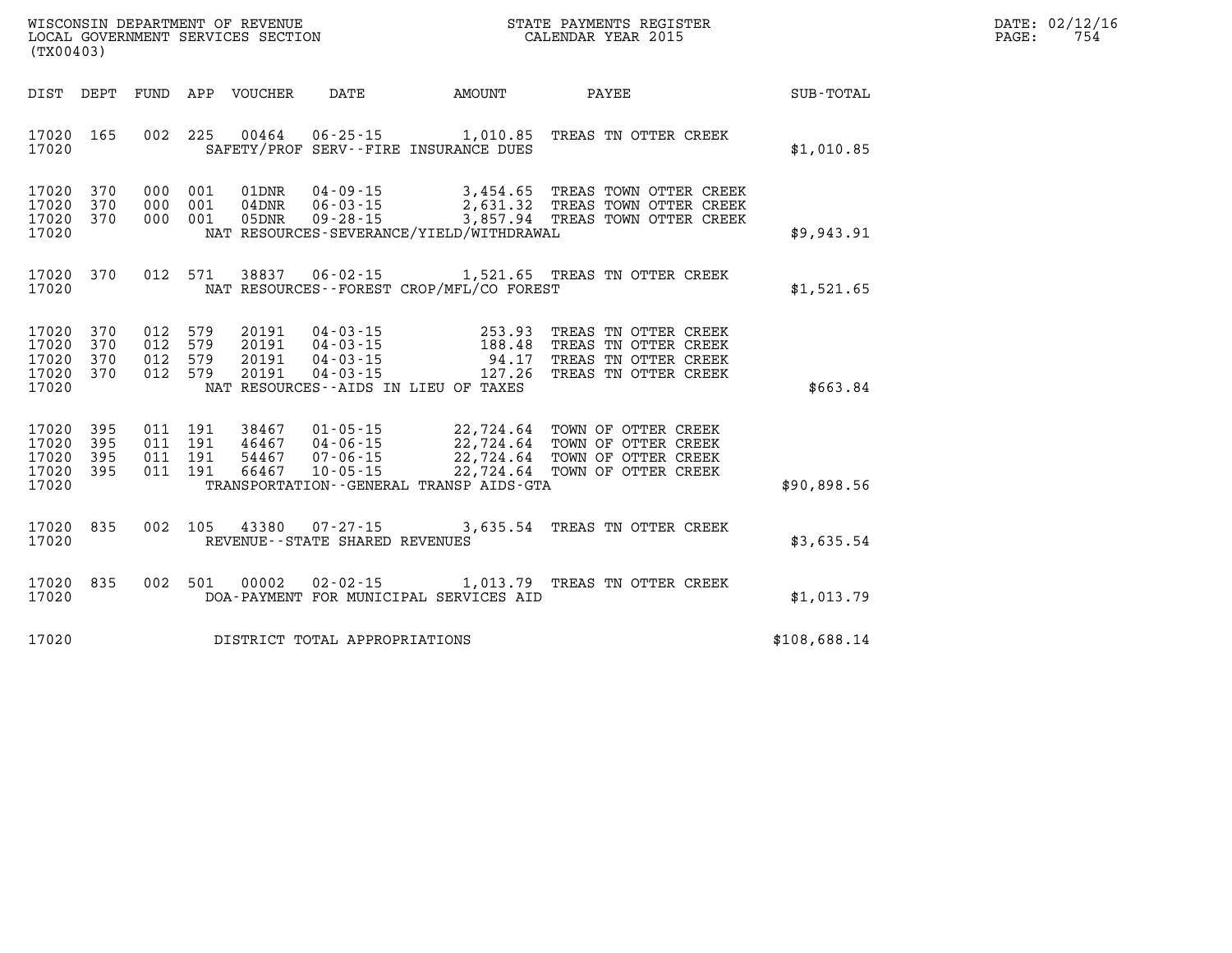| WISCONSIN DEPARTMENT OF REVENUE<br>LOCAL GOVERNMENT SERVICES SECTION<br>(TX00403) |     |                                          |  |                            |                                   |                                                                                                                                                                           | STATE PAYMENTS REGISTER<br>CALENDAR YEAR 2015 |             | DATE: 02/12/16<br>$\mathtt{PAGE:}$<br>755 |
|-----------------------------------------------------------------------------------|-----|------------------------------------------|--|----------------------------|-----------------------------------|---------------------------------------------------------------------------------------------------------------------------------------------------------------------------|-----------------------------------------------|-------------|-------------------------------------------|
|                                                                                   |     |                                          |  | DIST DEPT FUND APP VOUCHER | DATE                              | AMOUNT                                                                                                                                                                    | PAYEE                                         | SUB-TOTAL   |                                           |
| 17022 165<br>17022                                                                |     |                                          |  |                            |                                   | 002 225 00465 06-25-15 562.70 TREAS TN PERU<br>SAFETY/PROF SERV--FIRE INSURANCE DUES                                                                                      |                                               | \$562.70    |                                           |
| 17022 370<br>17022                                                                |     |                                          |  | 000 001 05DNR              |                                   | NAT RESOURCES-SEVERANCE/YIELD/WITHDRAWAL                                                                                                                                  | 09-28-15 919.36 TREAS TOWN PERU               | \$919.36    |                                           |
| 17022 370<br>17022                                                                |     |                                          |  |                            |                                   | 012 571 38838 06-02-15 367.33 TREAS TN PERU<br>NAT RESOURCES - - FOREST CROP/MFL/CO FOREST                                                                                |                                               | \$367.33    |                                           |
| 17022 370<br>17022                                                                |     |                                          |  |                            |                                   | 012 579 20192 04-03-15 93.39 TREAS TN PERU<br>NAT RESOURCES--AIDS IN LIEU OF TAXES                                                                                        |                                               | \$93.39     |                                           |
| 17022 395<br>17022<br>17022 395<br>17022 395                                      | 395 | 011 191<br>011 191<br>011 191<br>011 191 |  |                            |                                   | 38468  01-05-15  10,696.21  TOWN OF PERU<br>46468 04-06-15 10,696.21 TOWN OF PERU<br>54468  07-06-15  10,696.21  TOWN OF PERU<br>66468  10-05-15  10,696.23  TOWN OF PERU |                                               |             |                                           |
| 17022                                                                             |     |                                          |  |                            |                                   | TRANSPORTATION - - GENERAL TRANSP AIDS - GTA                                                                                                                              |                                               | \$42,784.86 |                                           |
| 17022 835<br>17022                                                                |     |                                          |  |                            | REVENUE - - STATE SHARED REVENUES | 002 105 43381 07-27-15 2,773.16 TREAS TN PERU                                                                                                                             |                                               | \$2,773.16  |                                           |
| 17022 835<br>17022                                                                |     |                                          |  |                            | REVENUE--EXEMPT COMPUTER AID      | 002 109 02439 07-27-15 2.00 TREAS TN PERU                                                                                                                                 |                                               | \$2.00      |                                           |
| 17022                                                                             |     |                                          |  |                            | DISTRICT TOTAL APPROPRIATIONS     |                                                                                                                                                                           |                                               | \$47,502.80 |                                           |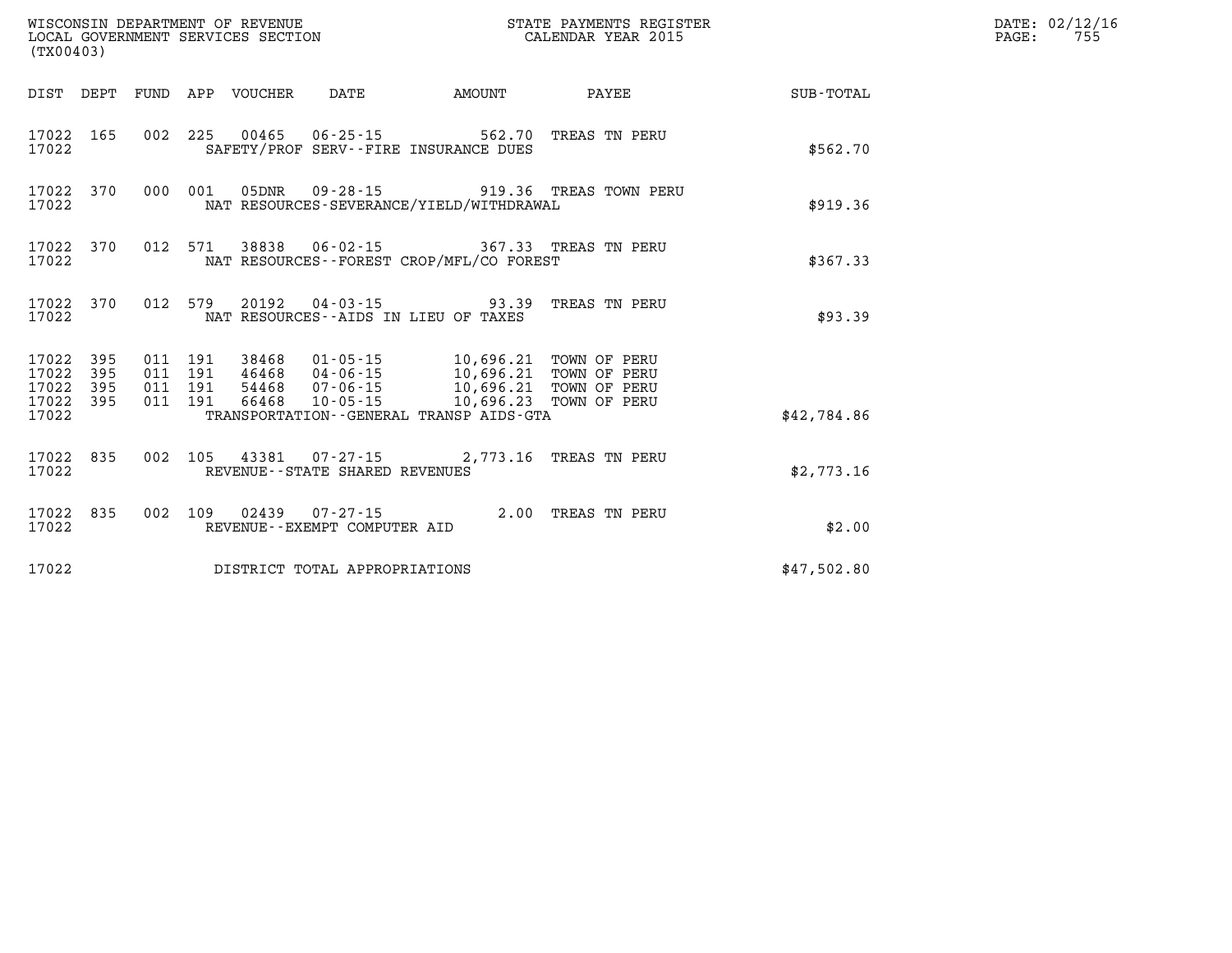| WISCONSIN DEPARTMENT OF REVENUE   | STATE PAYMENTS REGISTER | DATE: | .: 02/12/16 |
|-----------------------------------|-------------------------|-------|-------------|
| LOCAL GOVERNMENT SERVICES SECTION | CALENDAR YEAR 2015      | PAGE. | 756         |

| (TX00403)                                                 |         |  | LOCAL GOVERNMENT SERVICES SECTION CALENDAR YEAR 2015 |                                                                                                                                                                                                                      |              | PAGE: | 756 |
|-----------------------------------------------------------|---------|--|------------------------------------------------------|----------------------------------------------------------------------------------------------------------------------------------------------------------------------------------------------------------------------|--------------|-------|-----|
|                                                           |         |  |                                                      | DIST DEPT FUND APP VOUCHER DATE AMOUNT PAYEE PAYES                                                                                                                                                                   |              |       |     |
| 17024 165                                                 |         |  | 17024 SAFETY/PROF SERV--FIRE INSURANCE DUES          | 002 225 00466 06-25-15 6,374.31 TREAS TN RED CEDAR                                                                                                                                                                   | \$6,374.31   |       |     |
| 17024 370<br>17024 370                                    |         |  | 17024 NAT RESOURCES--AIDS IN LIEU OF TAXES           | 002 503 17447 01-12-15 1,214.05 TREAS TN RED CEDAR<br>002 503 17447 01-12-15 10,385.65 TREAS TN RED CEDAR<br>952.20 TOWN SHARE                                                                                       | \$11,599.70  |       |     |
|                                                           |         |  |                                                      | 17024 370 012 571 38839 06-02-15 77.36 TREAS TN RED CEDAR<br>17024 NAT RESOURCES--FOREST CROP/MFL/CO FOREST                                                                                                          | \$77.36      |       |     |
| 17024 370<br>17024 370<br>17024 370<br>17024 370<br>17024 | 012 579 |  | NAT RESOURCES--AIDS IN LIEU OF TAXES                 | 012 579 20193 04-03-15 23.89 TREAS TN RED CEDAR<br>012 579 20193 04-03-15 51.12 TREAS TN RED CEDAR<br>012 579 20193 04-03-15 47.63 TREAS TN RED CEDAR<br>012 579 20193 04-03-15 452.33 TREAS TN RED CEDAR            | \$574.97     |       |     |
| 17024 395<br>17024 395<br>17024 395<br>17024 395          |         |  | 17024 TRANSPORTATION - GENERAL TRANSP AIDS - GTA     | 011 191 38469 01-05-15 33,233.68 TOWN OF RED CEDAR<br>011 191 46469 04-06-15 33,233.68 TOWN OF RED CEDAR<br>011 191 54469 07-06-15 33,233.68 TOWN OF RED CEDAR<br>011 191 66469 10-05-15 33,233.70 TOWN OF RED CEDAR | \$132,934.74 |       |     |
|                                                           |         |  | 17024 TRANSPORTATION - - LRIP/TRIP/MSIP GRANTS       | 17024 395 011 278 67724 12-01-15 17,500.00 TREAS TN RED CEDAR                                                                                                                                                        | \$17,500.00  |       |     |
| 17024 835<br>17024 REVENUE--STATE SHARED REVENUES         |         |  |                                                      | 002 105 43382 07-27-15 7,796.66 TREAS TN RED CEDAR                                                                                                                                                                   | \$7,796.66   |       |     |
| 17024 835<br>17024 REVENUE - EXEMPT COMPUTER AID          |         |  |                                                      | 002 109 02440 07-27-15 47.00 TREAS TN RED CEDAR                                                                                                                                                                      | \$47.00      |       |     |
| 17024 DISTRICT TOTAL APPROPRIATIONS                       |         |  |                                                      |                                                                                                                                                                                                                      | \$176,904.74 |       |     |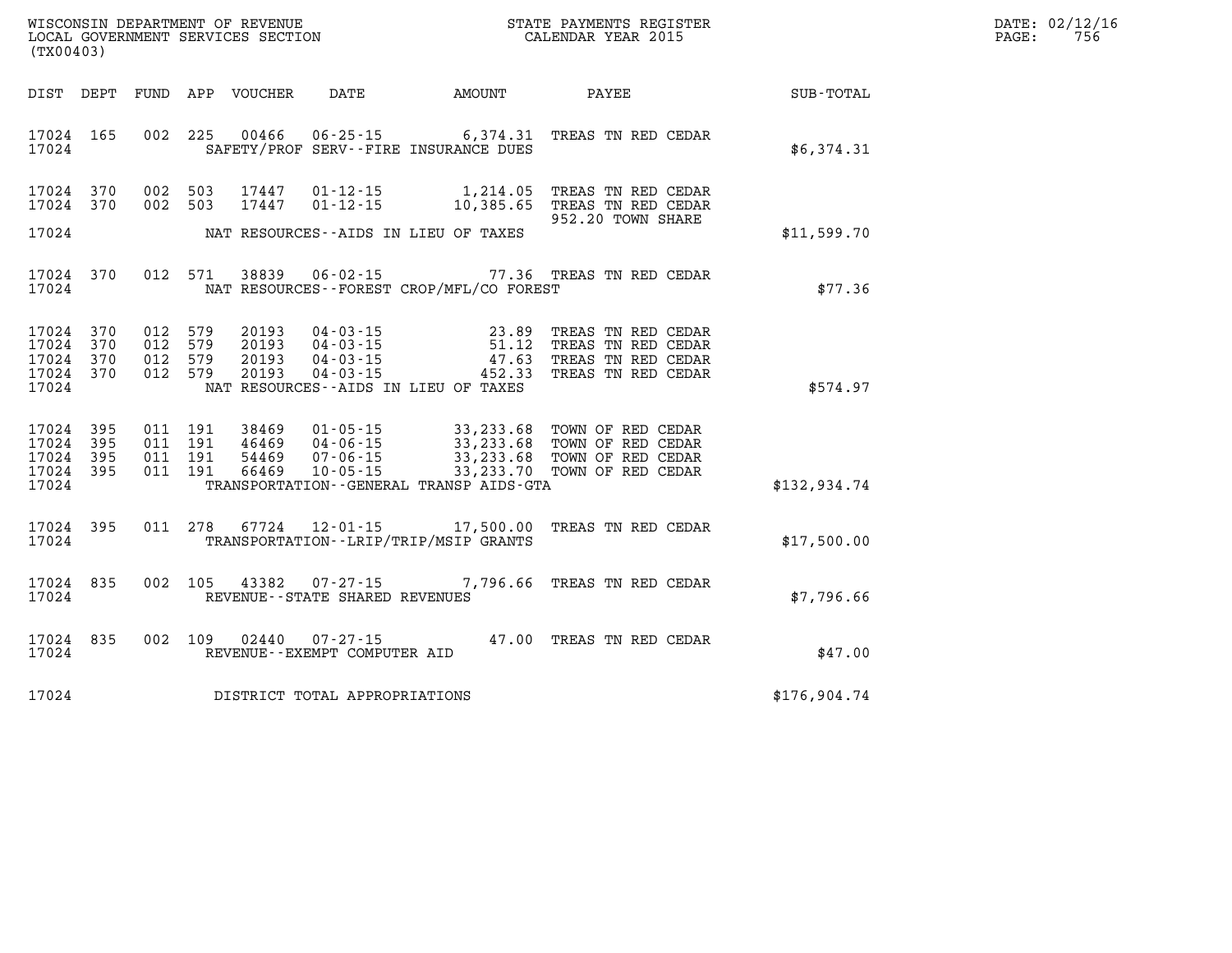| WISCONSIN DEPARTMENT OF REVENUE<br>LOCAL GOVERNMENT SERVICES SECTION<br>(TX00403) |           |                    |                               |                                 |                                                        |                                          | STATE PAYMENTS REGISTER<br>CALENDAR YEAR 2015                                                                                                                                                     | DATE: 02/12/16<br>PAGE:<br>757 |  |
|-----------------------------------------------------------------------------------|-----------|--------------------|-------------------------------|---------------------------------|--------------------------------------------------------|------------------------------------------|---------------------------------------------------------------------------------------------------------------------------------------------------------------------------------------------------|--------------------------------|--|
|                                                                                   |           |                    |                               | DIST DEPT FUND APP VOUCHER DATE |                                                        | <b>AMOUNT</b>                            | <b>PAYEE</b> PAYEE                                                                                                                                                                                | SUB-TOTAL                      |  |
| 17026 165<br>17026                                                                |           |                    |                               | 002 225 00467                   |                                                        | SAFETY/PROF SERV--FIRE INSURANCE DUES    | 06-25-15 2,449.71 TREAS TN ROCK CREEK                                                                                                                                                             | \$2,449.71                     |  |
| 17026                                                                             | 17026 370 | 002 503            |                               | 17448                           |                                                        | NAT RESOURCES--AIDS IN LIEU OF TAXES     | 01-12-15 17,570.67 TREAS TN ROCK CREEK<br>1776.76 TOWN SHARE                                                                                                                                      | \$17,570.67                    |  |
| 17026                                                                             | 17026 370 |                    |                               |                                 |                                                        | NAT RESOURCES--FOREST CROP/MFL/CO FOREST | 012 571 38840 06-02-15 127.37 TREAS TN ROCK CREEK                                                                                                                                                 | \$127.37                       |  |
| 17026 370<br>17026                                                                | 17026 370 | 012 579<br>012 579 |                               |                                 |                                                        | NAT RESOURCES--AIDS IN LIEU OF TAXES     | TREAS TN ROCK CREEK<br>TREAS TN ROCK CREEK                                                                                                                                                        | \$284.46                       |  |
| 17026 395<br>17026<br>17026 395<br>17026 395<br>17026                             | 395       | 011 191            | 011 191<br>011 191<br>011 191 |                                 |                                                        | TRANSPORTATION--GENERAL TRANSP AIDS-GTA  | 38470  01-05-15  24,078.87  TOWN OF ROCK CREEK<br>46470  04-06-15  24,078.87 TOWN OF ROCK CREEK<br>54470  07-06-15  24,078.87 TOWN OF ROCK CREEK<br>66470  10-05-15  24,078.87 TOWN OF ROCK CREEK | \$96,315.48                    |  |
| 17026                                                                             | 17026 835 |                    |                               |                                 | REVENUE - - STATE SHARED REVENUES                      |                                          | 002 105 43383 07-27-15 3,931.20 TREAS TN ROCK CREEK                                                                                                                                               | \$3,931.20                     |  |
| 17026                                                                             | 17026 835 |                    |                               |                                 | 002 109 02441 07-27-15<br>REVENUE--EXEMPT COMPUTER AID |                                          | 13.00 TREAS TN ROCK CREEK                                                                                                                                                                         | \$13.00                        |  |
| 17026                                                                             | 17026 835 |                    |                               |                                 | REVENUE - - LOTTERY CREDIT -                           |                                          | 021 363 35602 03-23-15 522.99 TREAS TN ROCK CREEK                                                                                                                                                 | \$522.99                       |  |
| 17026                                                                             |           |                    |                               |                                 | DISTRICT TOTAL APPROPRIATIONS                          |                                          |                                                                                                                                                                                                   | \$121, 214.88                  |  |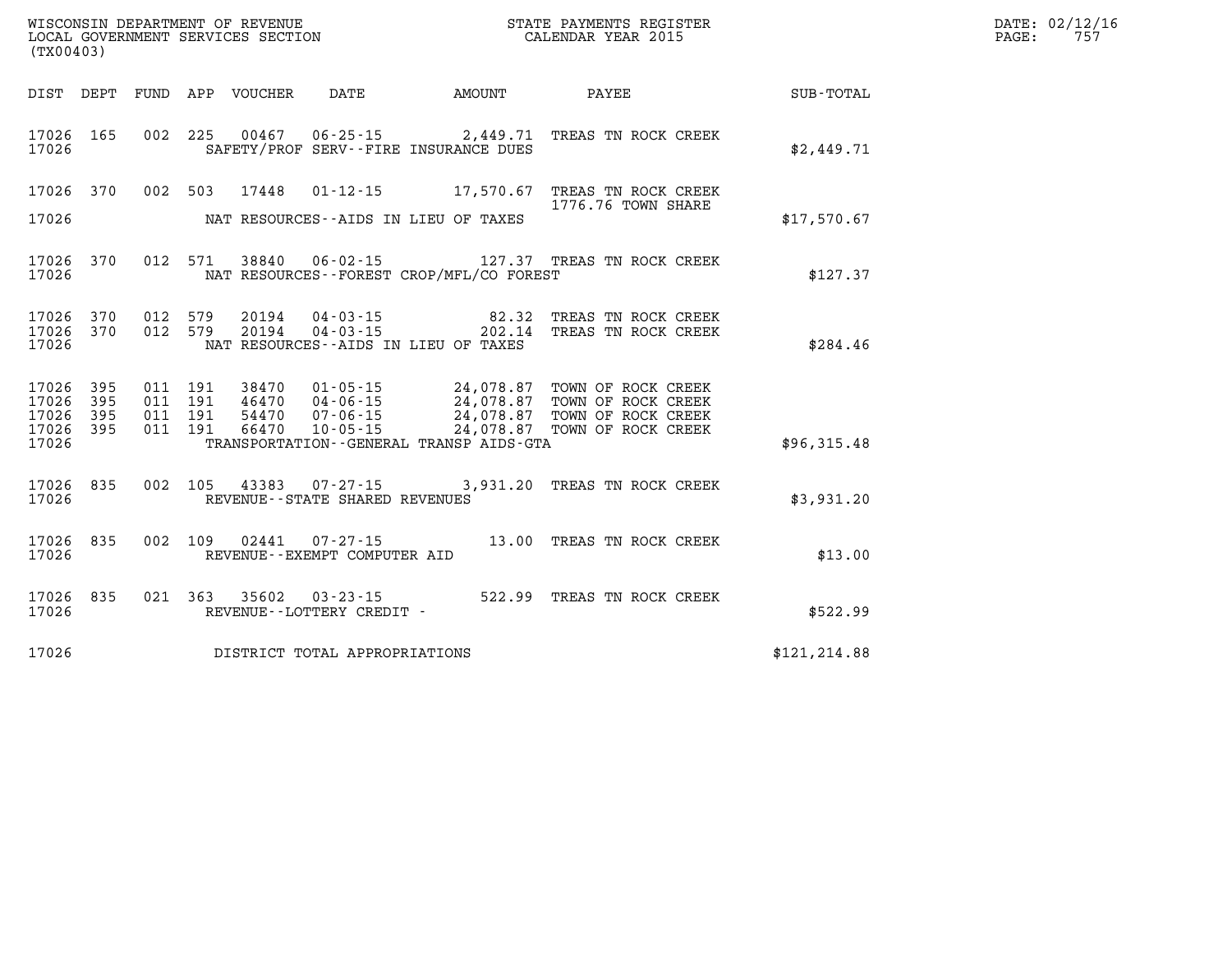| (TX00403)                                             |     |  |               |                                |                                                                                                                                      | WISCONSIN DEPARTMENT OF REVENUE<br>LOCAL GOVERNMENT SERVICES SECTION<br>CALENDAR YEAR 2015                     |              | DATE: 02/12/16<br>$\mathtt{PAGE:}$<br>758 |
|-------------------------------------------------------|-----|--|---------------|--------------------------------|--------------------------------------------------------------------------------------------------------------------------------------|----------------------------------------------------------------------------------------------------------------|--------------|-------------------------------------------|
|                                                       |     |  |               |                                |                                                                                                                                      | DIST DEPT FUND APP VOUCHER DATE AMOUNT PAYEE PATE SUB-TOTAL                                                    |              |                                           |
| 17028 165<br>17028                                    |     |  |               |                                | SAFETY/PROF SERV--FIRE INSURANCE DUES                                                                                                | 002 225 00468 06-25-15 1,213.44 TREAS TN SAND CREEK                                                            | \$1, 213.44  |                                           |
| 17028 370<br>17028 370<br>17028                       |     |  |               |                                | NAT RESOURCES-SEVERANCE/YIELD/WITHDRAWAL                                                                                             | 000 001 04DNR 06-03-15 1,709.00 TREAS TOWN SAND CREEK<br>000 001 05DNR 09-28-15 1,393.86 TREAS TOWN SAND CREEK | \$3,102.86   |                                           |
| 17028 370<br>17028                                    |     |  |               |                                | NAT RESOURCES--FOREST CROP/MFL/CO FOREST                                                                                             | 012 571 38841 06-02-15 681.07 TREAS TN SAND CREEK                                                              | \$681.07     |                                           |
| 17028 370<br>17028 370<br>17028 370<br>17028          |     |  |               |                                | 012 579 20195 04-03-15 251.99<br>012 579 20195 04-03-15 7.26<br>012 579 20195 04-03-15 57.10<br>NAT RESOURCES--AIDS IN LIEU OF TAXES | TREAS TN SAND CREEK<br>TREAS TN SAND CREEK<br>57.10 TREAS TN SAND CREEK                                        | \$316.35     |                                           |
| 17028 395<br>17028<br>17028 395<br>17028 395<br>17028 | 395 |  |               |                                | TRANSPORTATION - - GENERAL TRANSP AIDS - GTA                                                                                         |                                                                                                                | \$74,405.58  |                                           |
| 17028 505<br>17028                                    |     |  |               | DOA--HOUSING ASSISTANCE GRANTS |                                                                                                                                      | 002 743 09570 07-08-15 93,358.00 TREAS TN SAND CREEK                                                           | \$93,358.00  |                                           |
| 17028 835<br>17028                                    |     |  |               | REVENUE--STATE SHARED REVENUES |                                                                                                                                      | 002 105 43384 07-27-15 6,823.52 TREAS TN SAND CREEK                                                            | \$6,823.52   |                                           |
| 17028 835<br>17028                                    |     |  | 002 109 02442 | REVENUE--EXEMPT COMPUTER AID   |                                                                                                                                      | $07 - 27 - 15$ $4.00$ TREAS TN SAND CREEK                                                                      | \$4.00       |                                           |
| 17028                                                 |     |  |               | DISTRICT TOTAL APPROPRIATIONS  |                                                                                                                                      |                                                                                                                | \$179,904.82 |                                           |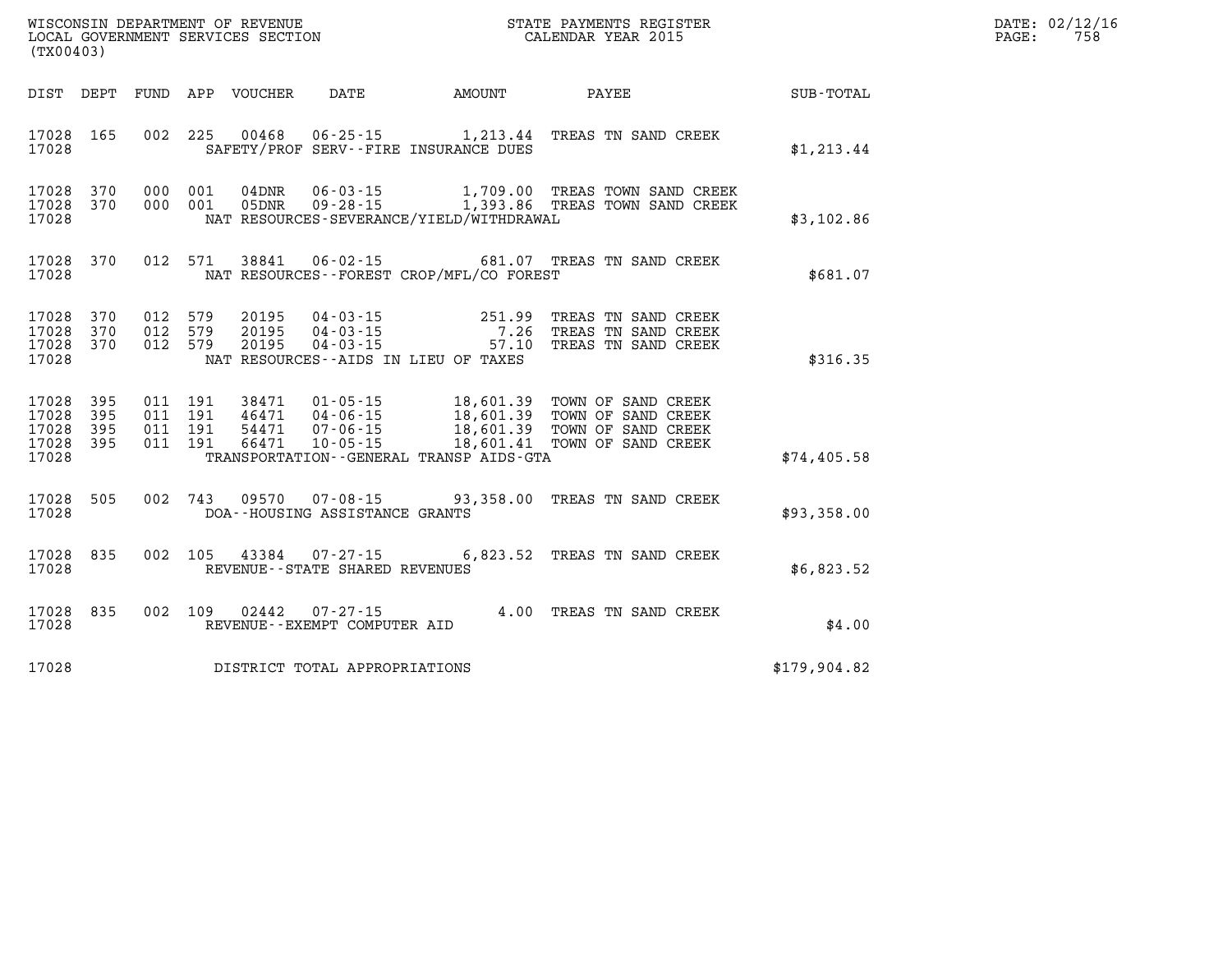| (TX00403)                        |                          |                          |                          | WISCONSIN DEPARTMENT OF REVENUE<br>LOCAL GOVERNMENT SERVICES SECTION |                                                     |                                                   | STATE PAYMENTS REGISTER<br>CALENDAR YEAR 2015                                |             |
|----------------------------------|--------------------------|--------------------------|--------------------------|----------------------------------------------------------------------|-----------------------------------------------------|---------------------------------------------------|------------------------------------------------------------------------------|-------------|
| DIST                             | DEPT                     | FUND                     | APP                      | VOUCHER                                                              | DATE                                                | AMOUNT                                            | PAYEE                                                                        | SUB-TOTAL   |
| 17030<br>17030                   | 165                      | 002                      | 225                      | 00469                                                                | 06-25-15                                            | 1,128.32<br>SAFETY/PROF SERV--FIRE INSURANCE DUES | TREAS TN SHERIDAN                                                            | \$1,128.32  |
| 17030<br>17030                   | 370                      | 000                      | 001                      | 05DNR                                                                | $09 - 28 - 15$                                      | NAT RESOURCES-SEVERANCE/YIELD/WITHDRAWAL          | 1,045.85 TREAS TOWN SHERIDAN                                                 | \$1,045.85  |
| 17030<br>17030                   | 370                      | 012                      | 571                      | 38842                                                                | $06 - 02 - 15$                                      | NAT RESOURCES - - FOREST CROP/MFL/CO FOREST       | 334.35 TREAS TN SHERIDAN                                                     | \$334.35    |
| 17030<br>17030<br>17030<br>17030 | 395<br>395<br>395<br>395 | 011<br>011<br>011<br>011 | 191<br>191<br>191<br>191 | 38472<br>46472<br>54472<br>66472                                     | 01-05-15<br>04-06-15<br>07-06-15<br>10-05-15        | 20,126.28<br>20,126.28<br>20,126.28<br>20,126.28  | TOWN OF SHERIDAN<br>TOWN OF SHERIDAN<br>TOWN OF SHERIDAN<br>TOWN OF SHERIDAN |             |
| 17030                            |                          |                          |                          |                                                                      |                                                     | TRANSPORTATION--GENERAL TRANSP AIDS-GTA           |                                                                              | \$80,505.12 |
| 17030<br>17030                   | 835                      | 002                      | 105                      | 43385                                                                | $07 - 27 - 15$<br>REVENUE - - STATE SHARED REVENUES | 5,349.71                                          | TREAS TN SHERIDAN                                                            | \$5,349.71  |
| 17030<br>17030                   | 835                      | 002                      | 109                      | 02443                                                                | $07 - 27 - 15$<br>REVENUE - - EXEMPT COMPUTER AID   | 1.00                                              | TREAS TN SHERIDAN                                                            | \$1.00      |
| 17030                            |                          |                          |                          |                                                                      | DISTRICT TOTAL APPROPRIATIONS                       |                                                   |                                                                              | \$88,364.35 |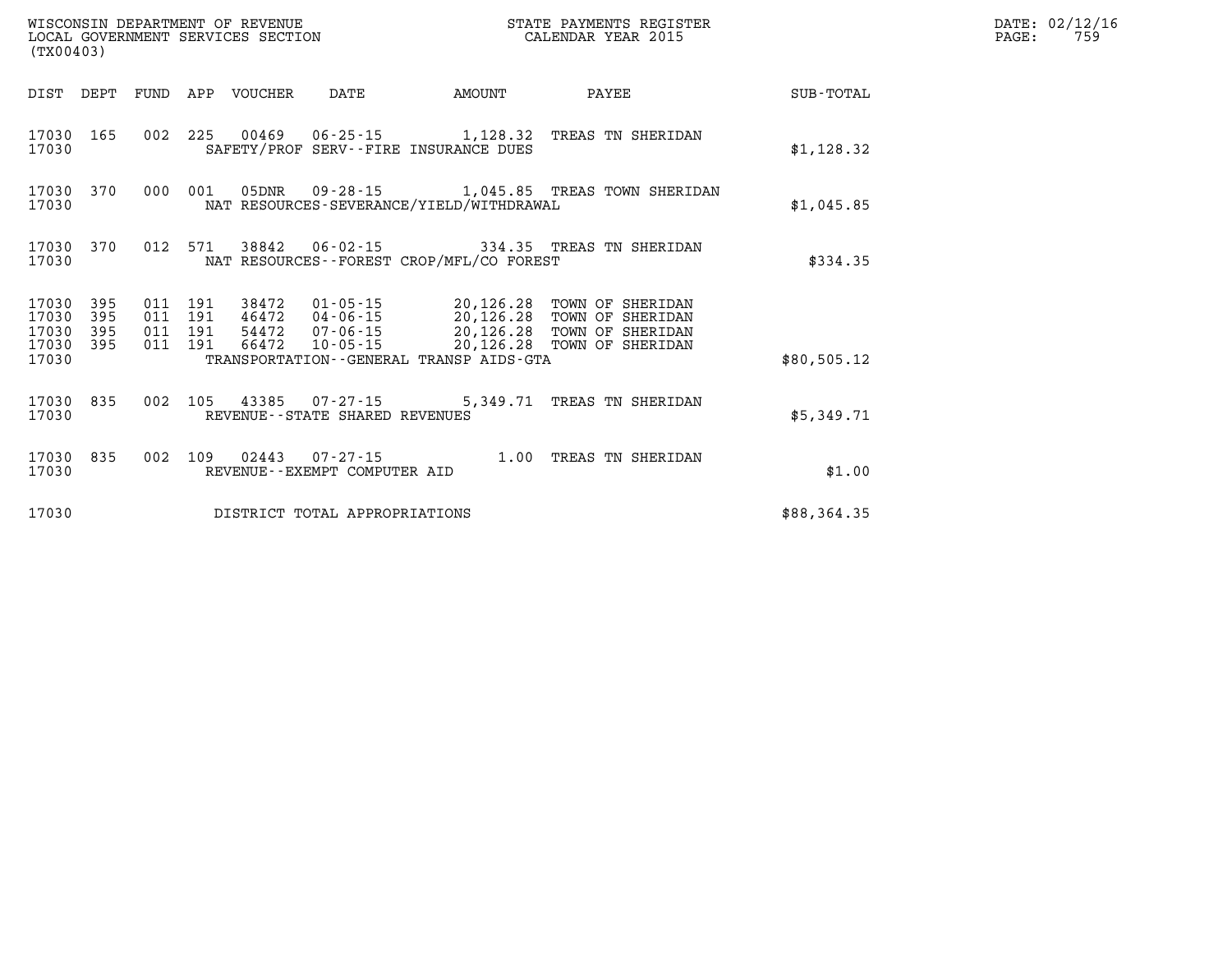| (TX00403)      |                                            |                   |  |                                  |                                              |                                                                                                                                                                                                                                                                                                                                                         |                  | DATE: 02/12/16<br>760<br>$\mathtt{PAGE:}$ |
|----------------|--------------------------------------------|-------------------|--|----------------------------------|----------------------------------------------|---------------------------------------------------------------------------------------------------------------------------------------------------------------------------------------------------------------------------------------------------------------------------------------------------------------------------------------------------------|------------------|-------------------------------------------|
|                |                                            |                   |  |                                  | DIST DEPT FUND APP VOUCHER DATE AMOUNT PAYEE |                                                                                                                                                                                                                                                                                                                                                         | <b>SUB-TOTAL</b> |                                           |
| 17032          | 17032 165                                  |                   |  |                                  | SAFETY/PROF SERV--FIRE INSURANCE DUES        | 002 225 00470 06-25-15 2,232.82 TREAS TN SHERMAN                                                                                                                                                                                                                                                                                                        | \$2,232.82       |                                           |
| 17032          |                                            | 17032 370 000 001 |  | 17032 370 000 001 05DNR 09-28-15 | NAT RESOURCES-SEVERANCE/YIELD/WITHDRAWAL     | 01DNR  04-09-15  651.97 TREAS TOWN SHERMAN<br>5,348.23 TREAS TOWN SHERMAN                                                                                                                                                                                                                                                                               | \$6,000.20       |                                           |
| 17032          |                                            |                   |  |                                  | NAT RESOURCES--AIDS IN LIEU OF TAXES         | 17032 370 002 503 17449 01-12-15 373.76 TREAS TN SHERMAN                                                                                                                                                                                                                                                                                                | \$373.76         |                                           |
| 17032          |                                            |                   |  |                                  | NAT RESOURCES--FOREST CROP/MFL/CO FOREST     | 17032 370 012 571 38843 06-02-15 546.17 TREAS TN SHERMAN                                                                                                                                                                                                                                                                                                | \$546.17         |                                           |
| 17032          |                                            |                   |  |                                  | NAT RESOURCES--AIDS IN LIEU OF TAXES         | $\begin{array}{cccccc} 17032 & 370 & 012 & 579 & 20196 & 04-03-15 & & & 273.60 & \text{TREAS TN SHERMAN} \\ 17032 & 370 & 012 & 579 & 20196 & 04-03-15 & & & 241.36 & \text{TREAS TN SHERMAN} \end{array}$                                                                                                                                              | \$514.96         |                                           |
| 17032<br>17032 | 17032 395<br>17032 395<br>395<br>17032 395 |                   |  |                                  | TRANSPORTATION--GENERAL TRANSP AIDS-GTA      | $\begin{array}{cccc} 011 & 191 & 38473 & 01\cdot 05\cdot 15 & 21,260.31 & \text{TOWN OF SHERMAN} \\ 011 & 191 & 46473 & 04\cdot 06\cdot 15 & 21,260.31 & \text{TOWN OF SHERMAN} \\ 011 & 191 & 54473 & 07\cdot 06\cdot 15 & 21,260.31 & \text{TOWN OF SHERMAN} \\ 011 & 191 & 66473 & 10\cdot 05\cdot 15 & 21,260.31 & \text{TOWN OF SHERMAN} \\ \end{$ | \$85,041.24      |                                           |
| 17032          | 17032 395                                  |                   |  |                                  | TRANSPORTATION--LRIP/TRIP/MSIP GRANTS        | 011 278 66676 11-18-15 17,393.42 TREAS TN SHERMAN                                                                                                                                                                                                                                                                                                       | \$17,393.42      |                                           |
| 17032          | 17032 835                                  |                   |  | REVENUE--STATE SHARED REVENUES   |                                              | 002 105 43386 07-27-15 4,494.16 TREAS TN SHERMAN                                                                                                                                                                                                                                                                                                        | \$4,494.16       |                                           |
| 17032          | 17032 835                                  |                   |  | REVENUE--EXEMPT COMPUTER AID     |                                              | 002 109 02444 07-27-15 11.00 TREAS TN SHERMAN                                                                                                                                                                                                                                                                                                           | \$11.00          |                                           |
| 17032          |                                            |                   |  | DISTRICT TOTAL APPROPRIATIONS    |                                              |                                                                                                                                                                                                                                                                                                                                                         | \$116,607.73     |                                           |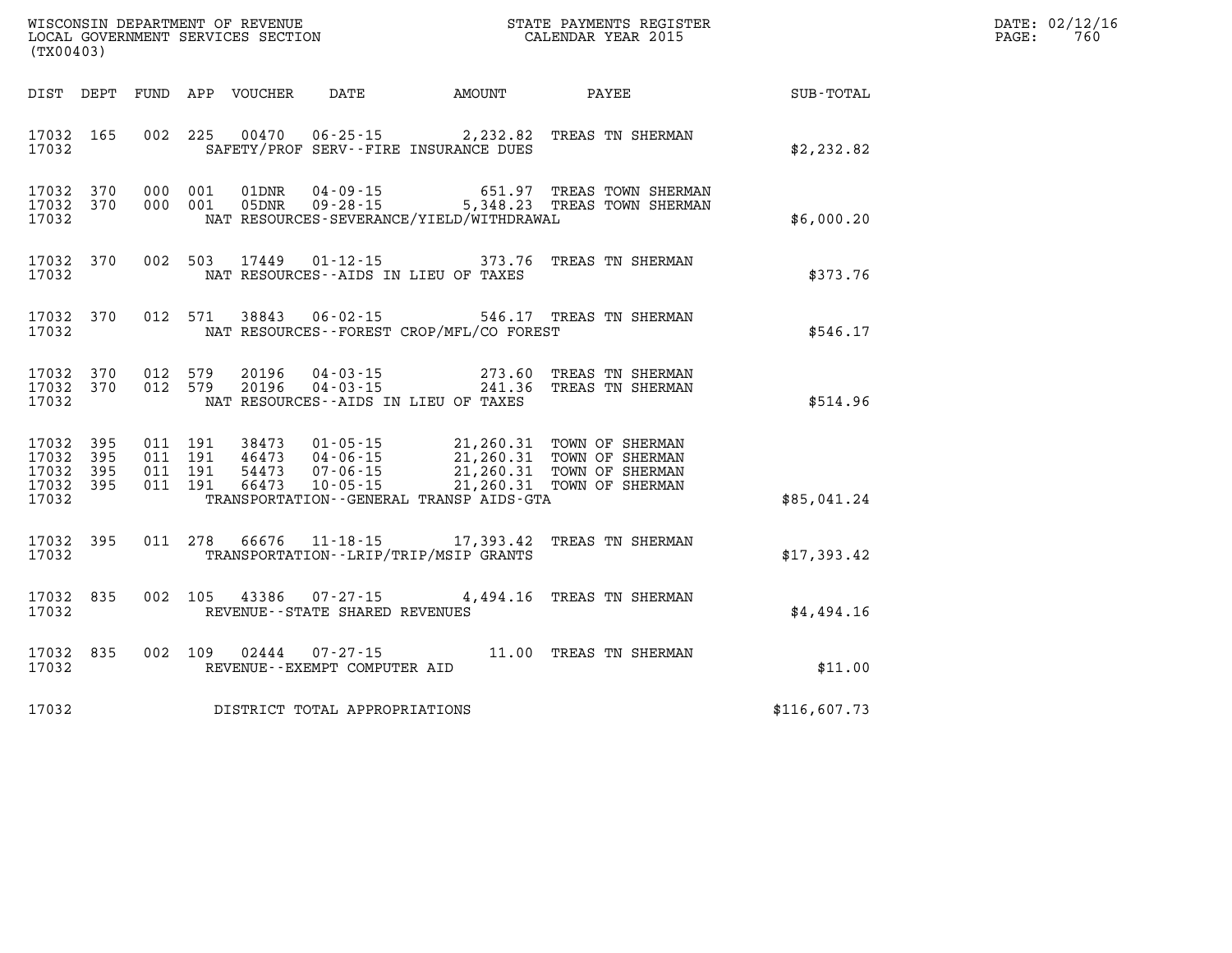| (TX00403)                                 |                          |                          |                          | WISCONSIN DEPARTMENT OF REVENUE<br>LOCAL GOVERNMENT SERVICES SECTION |                                                                      |                                                                                             | STATE PAYMENTS REGISTER<br>CALENDAR YEAR 2015                                                    |              |
|-------------------------------------------|--------------------------|--------------------------|--------------------------|----------------------------------------------------------------------|----------------------------------------------------------------------|---------------------------------------------------------------------------------------------|--------------------------------------------------------------------------------------------------|--------------|
| DIST                                      | DEPT                     | FUND                     | APP                      | VOUCHER                                                              | DATE                                                                 | AMOUNT                                                                                      | PAYEE                                                                                            | SUB-TOTAL    |
| 17034<br>17034                            | 165                      | 002                      | 225                      | 00471                                                                | $06 - 25 - 15$                                                       | 4,357.48<br>SAFETY/PROF SERV--FIRE INSURANCE DUES                                           | TREAS TN SPRING BROOK                                                                            | \$4,357.48   |
| 17034<br>17034                            | 370                      | 000                      | 001                      | 01DNR                                                                | $04 - 09 - 15$                                                       | NAT RESOURCES-SEVERANCE/YIELD/WITHDRAWAL                                                    | 2,667.11 TREAS TOWN SPRING BROOK                                                                 | \$2,667.11   |
| 17034<br>17034                            | 370                      | 002                      | 503                      | 17450                                                                |                                                                      | $01 - 12 - 15$ 13, 209.45<br>NAT RESOURCES--AIDS IN LIEU OF TAXES                           | TREAS TN SPRING BROOK                                                                            | \$13, 209.45 |
| 17034<br>17034                            | 370                      | 012                      | 571                      | 38844                                                                | $06 - 02 - 15$                                                       | 352.95<br>NAT RESOURCES - - FOREST CROP/MFL/CO FOREST                                       | TREAS TN SPRING BROOK                                                                            | \$352.95     |
| 17034<br>17034<br>17034<br>17034<br>17034 | 370<br>370<br>370<br>370 | 012<br>012<br>012<br>012 | 579<br>579<br>579<br>579 | 20197<br>20197<br>20197<br>20197                                     | $04 - 03 - 15$<br>$04 - 03 - 15$<br>$04 - 03 - 15$<br>$04 - 03 - 15$ | 9.20<br>62.60<br>5.83<br>544.11<br>NAT RESOURCES--AIDS IN LIEU OF TAXES                     | TREAS TN SPRING BROOK<br>TREAS TN SPRING BROOK<br>TREAS TN SPRING BROOK<br>TREAS TN SPRING BROOK | \$621.74     |
| 17034<br>17034<br>17034<br>17034<br>17034 | 395<br>395<br>395<br>395 | 011<br>011<br>011<br>011 | 191<br>191<br>191<br>191 | 38474<br>46474<br>54474<br>66474                                     | $01 - 05 - 15$<br>04-06-15<br>$07 - 06 - 15$<br>$10 - 05 - 15$       | 50,387.26<br>50,387.26<br>50,387.26<br>50,387.28<br>TRANSPORTATION--GENERAL TRANSP AIDS-GTA | TOWN OF SPRING BROOK<br>TOWN OF SPRING BROOK<br>TOWN OF SPRING BROOK<br>TOWN OF SPRING BROOK     | \$201,549.06 |
| 17034<br>17034                            | 835                      | 002                      | 105                      | 43387                                                                | $07 - 27 - 15$<br>REVENUE - - STATE SHARED REVENUES                  |                                                                                             | 6,689.86 TREAS TN SPRING BROOK                                                                   | \$6,689.86   |
| 17034<br>17034                            | 835                      | 002                      | 109                      | 02445                                                                | $07 - 27 - 15$<br>REVENUE - - EXEMPT COMPUTER AID                    | 70.00                                                                                       | TREAS TN SPRING BROOK                                                                            | \$70.00      |
| 17034                                     |                          |                          |                          |                                                                      | DISTRICT TOTAL APPROPRIATIONS                                        |                                                                                             |                                                                                                  | \$229,517.65 |

**LOCAL GOVERNIT SERVICE:** 761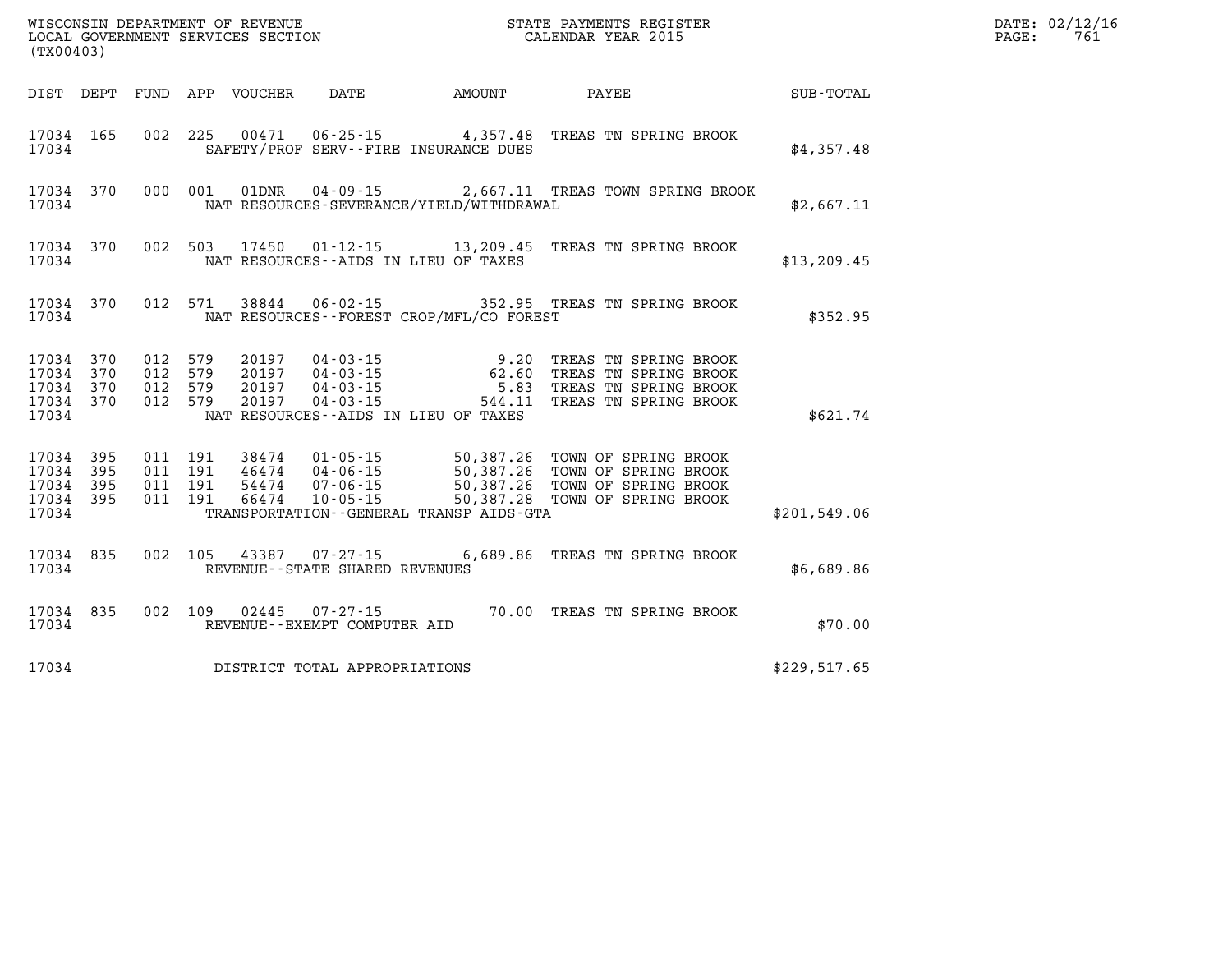| WISCONSIN DEPARTMENT OF REVENUE<br>LOCAL GOVERNMENT SERVICES SECTION<br>(TX00403) |            |            |            |                |                                          |                                                                   |                                              |             |
|-----------------------------------------------------------------------------------|------------|------------|------------|----------------|------------------------------------------|-------------------------------------------------------------------|----------------------------------------------|-------------|
| DIST                                                                              | DEPT       | FUND       |            |                | APP VOUCHER DATE AMOUNT                  |                                                                   | PAYEE                                        | SUB-TOTAL   |
| 17036<br>17036                                                                    | 165        | 002        | 225        | 00472          |                                          | 06-25-15 1,920.74<br>SAFETY/PROF SERV--FIRE INSURANCE DUES        | TREAS TN STANTON                             | \$1,920.74  |
| 17036<br>17036                                                                    | 370        | 000        | 001        | $04$ DNR       |                                          | NAT RESOURCES-SEVERANCE/YIELD/WITHDRAWAL                          | 06-03-15 674.25 TREAS TOWN STANTON           | \$674.25    |
| 17036                                                                             | 370        | 002        | 503        |                | 17451 01-12-15                           | 1,128.33                                                          | TREAS TN STANTON<br>196.69 TOWN SHARE        |             |
| 17036                                                                             |            |            |            |                |                                          | NAT RESOURCES--AIDS IN LIEU OF TAXES                              |                                              | \$1,128.33  |
| 17036<br>17036                                                                    | 370        | 012        | 571        | 38845          |                                          | $06 - 02 - 15$ 454.81<br>NAT RESOURCES--FOREST CROP/MFL/CO FOREST | TREAS TN STANTON                             | \$454.81    |
| 17036<br>17036                                                                    | 370        | 074        | 670        |                | NAT RESOURCES - - RU RECYCLING GRANT     | 42498 05-29-15 2,505.48                                           | TREAS TN STANTON                             | \$2,505.48  |
| 17036<br>17036                                                                    | 395<br>395 | 011<br>011 | 191<br>191 | 38475<br>46475 | $01 - 05 - 15$<br>$04 - 06 - 15$         | 19,735.42                                                         | 19,735.42 TOWN OF STANTON<br>TOWN OF STANTON |             |
| 17036<br>17036                                                                    | 395<br>395 | 011<br>011 | 191<br>191 | 54475<br>66475 | $07 - 06 - 15$<br>$10 - 05 - 15$         | 19,735.42<br>19,735.44                                            | TOWN OF STANTON<br>TOWN OF STANTON           |             |
| 17036                                                                             |            |            |            |                |                                          | TRANSPORTATION--GENERAL TRANSP AIDS-GTA                           |                                              | \$78,941.70 |
| 17036<br>17036                                                                    | 835        | 002        | 105        |                | REVENUE - - STATE SHARED REVENUES        | 43388 07-27-15 8,870.67                                           | TREAS TN STANTON                             | \$8,870.67  |
| 17036<br>17036                                                                    | 835        | 002        | 109        | 02446          | 07-27-15<br>REVENUE--EXEMPT COMPUTER AID |                                                                   | 2.00 TREAS TN STANTON                        | \$2.00      |
| 17036                                                                             |            |            |            |                | DISTRICT TOTAL APPROPRIATIONS            |                                                                   |                                              | \$94,497.98 |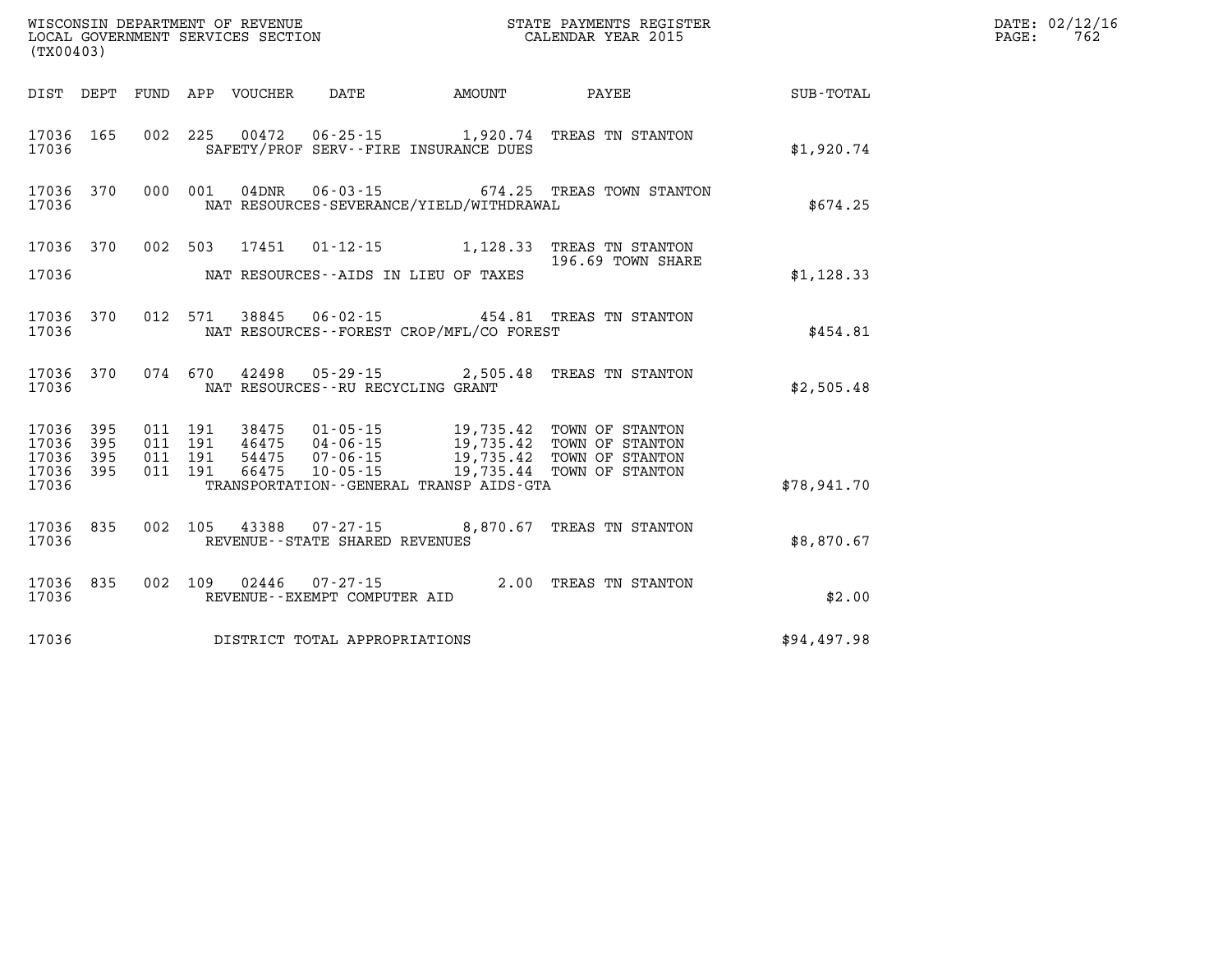| (TX00403)                                              |                          |                                                     |         |                                           |                                                |                                                                                                                                                                                                                                                                    |                                                                                                                                               |               | DATE: 02/12/16<br>$\mathtt{PAGE:}$<br>763 |
|--------------------------------------------------------|--------------------------|-----------------------------------------------------|---------|-------------------------------------------|------------------------------------------------|--------------------------------------------------------------------------------------------------------------------------------------------------------------------------------------------------------------------------------------------------------------------|-----------------------------------------------------------------------------------------------------------------------------------------------|---------------|-------------------------------------------|
|                                                        |                          |                                                     |         |                                           |                                                | DIST DEPT FUND APP VOUCHER DATE AMOUNT PAYEE                                                                                                                                                                                                                       |                                                                                                                                               | SUB-TOTAL     |                                           |
| 17038 165<br>17038                                     |                          | 002 225                                             |         | 00473                                     |                                                | SAFETY/PROF SERV--FIRE INSURANCE DUES                                                                                                                                                                                                                              | 06-25-15 6,933.42 TREAS TN TAINTER                                                                                                            | \$6,933.42    |                                           |
| 17038 370<br>17038                                     |                          | 000 001                                             |         | 01DNR                                     |                                                | NAT RESOURCES-SEVERANCE/YIELD/WITHDRAWAL                                                                                                                                                                                                                           | 04-09-15 931.00 TREAS TOWN TAINTER                                                                                                            | \$931.00      |                                           |
|                                                        | 17038 370                |                                                     |         |                                           |                                                |                                                                                                                                                                                                                                                                    | 002 503 17452 01-12-15 13,848.43 TREAS TN TAINTER<br>1978.29 TOWN SHARE                                                                       |               |                                           |
| 17038                                                  |                          |                                                     |         |                                           |                                                | NAT RESOURCES--AIDS IN LIEU OF TAXES                                                                                                                                                                                                                               |                                                                                                                                               | \$13,848.43   |                                           |
| 17038                                                  | 17038 370                |                                                     | 012 571 | 38846                                     |                                                | NAT RESOURCES - - FOREST CROP/MFL/CO FOREST                                                                                                                                                                                                                        | 06-02-15 405.16 TREAS TN TAINTER                                                                                                              | \$405.16      |                                           |
| 17038 370<br>17038<br>17038<br>17038<br>17038<br>17038 | 370<br>370<br>370<br>370 | 012 579<br>012 579<br>012 579<br>012 579<br>012 579 |         | 20198<br>20198<br>20198<br>20198<br>20198 |                                                | $\begin{array}{cccc} 04\cdot 03\cdot 15 & 3\cdot 20 \\ 04\cdot 03\cdot 15 & 73\cdot 60 \\ 04\cdot 03\cdot 15 & 32\cdot 00 \\ 04\cdot 03\cdot 15 & 426\cdot 37 \\ 04\cdot 03\cdot 15 & -\dots & -32\cdot 00 \\ \end{array}$<br>NAT RESOURCES--AIDS IN LIEU OF TAXES | TREAS TN TAINTER<br>3.20 TREAD IN SINTER<br>73.60 TREAS TN TAINTER<br>32.00 TREAS TN TAINTER<br>TREAS TN TAINTER<br>TREAS TN TAINTER          | \$567.17      |                                           |
| 17038 395<br>17038<br>17038<br>17038<br>17038          | 395<br>395<br>395        | 011 191<br>011 191<br>011 191<br>011 191            |         | 38476<br>46476<br>54476<br>66476          |                                                | $01 - 05 - 15$ 26,528.59<br>TRANSPORTATION--GENERAL TRANSP AIDS-GTA                                                                                                                                                                                                | TOWN OF TAINTER<br>01-05-15<br>04-06-15 26,528.59 TOWN OF TAINTER<br>07-06-15 26,528.61 TOWN OF TAINTER<br>10-05-15 26,528.61 TOWN OF TAINTER | \$106, 114.38 |                                           |
| 17038 835<br>17038                                     |                          |                                                     |         | 002 105 43389                             | REVENUE--STATE SHARED REVENUES                 |                                                                                                                                                                                                                                                                    | 07-27-15 3,738.17 TREAS TN TAINTER                                                                                                            | \$3,738.17    |                                           |
| 17038 835<br>17038                                     |                          |                                                     | 002 109 | 02447                                     | $07 - 27 - 15$<br>REVENUE--EXEMPT COMPUTER AID |                                                                                                                                                                                                                                                                    | 6.00 TREAS TN TAINTER                                                                                                                         | \$6.00        |                                           |
| 17038 835<br>17038                                     |                          |                                                     | 002 501 | 00002                                     | $02 - 02 - 15$                                 | DOA-PAYMENT FOR MUNICIPAL SERVICES AID                                                                                                                                                                                                                             | 161.58 TREAS TN TAINTER                                                                                                                       | \$161.58      |                                           |
| 17038 835<br>17038                                     |                          | 021 363                                             |         |                                           | REVENUE--LOTTERY CREDIT -                      |                                                                                                                                                                                                                                                                    | 35603 03-23-15 3,508.68 TREAS TN TAINTER                                                                                                      | \$3,508.68    |                                           |
| 17038                                                  |                          |                                                     |         |                                           | DISTRICT TOTAL APPROPRIATIONS                  |                                                                                                                                                                                                                                                                    |                                                                                                                                               | \$136, 213.99 |                                           |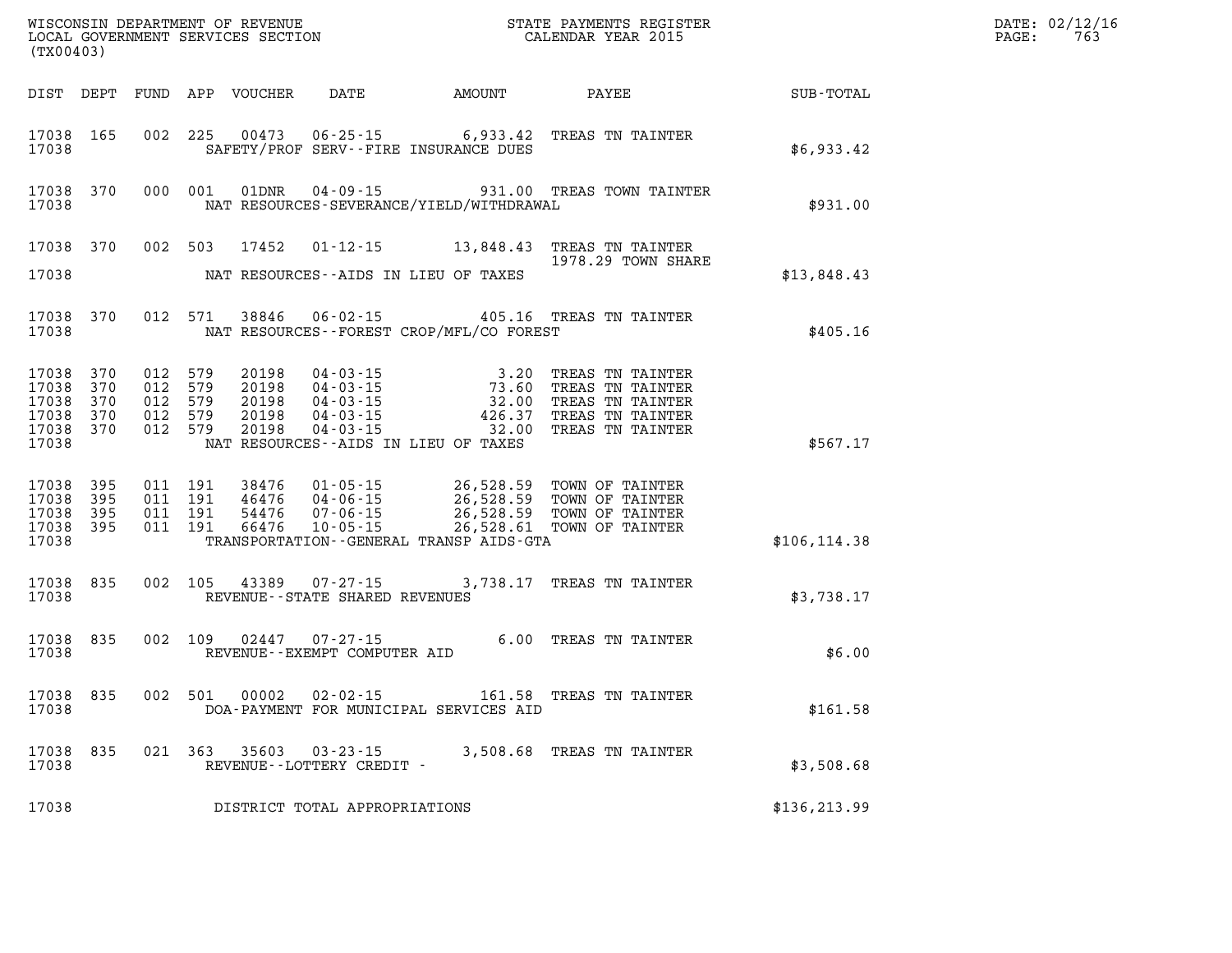| (TX00403)                                             |           |                                          |                            |                                                |                                                                                                                                                                                      |                           |             | PAGE: | DATE: 02/12/16<br>764 |
|-------------------------------------------------------|-----------|------------------------------------------|----------------------------|------------------------------------------------|--------------------------------------------------------------------------------------------------------------------------------------------------------------------------------------|---------------------------|-------------|-------|-----------------------|
|                                                       |           |                                          | DIST DEPT FUND APP VOUCHER | DATE                                           | AMOUNT                                                                                                                                                                               | PAYEE                     | SUB-TOTAL   |       |                       |
| 17040 165<br>17040                                    |           |                                          |                            |                                                | 002 225 00474 06-25-15 1,335.29 TREAS TN TIFFANY<br>SAFETY/PROF SERV--FIRE INSURANCE DUES                                                                                            |                           | \$1,335.29  |       |                       |
| 17040                                                 | 17040 370 |                                          | 000 001 05DNR              |                                                | 09-28-15 1,567.78 TREAS TOWN TIFFANY<br>NAT RESOURCES-SEVERANCE/YIELD/WITHDRAWAL                                                                                                     |                           | \$1,567.78  |       |                       |
| 17040                                                 | 17040 370 |                                          |                            |                                                | 012 571 38847 06-02-15 343.72 TREAS TN TIFFANY<br>NAT RESOURCES - - FOREST CROP/MFL/CO FOREST                                                                                        |                           | \$343.72    |       |                       |
| 17040                                                 | 17040 370 | 17040 370 012 579<br>012 579             |                            |                                                | 20199  04-03-15  25.56  TREAS TN TIFFANY<br>20199  04-03-15  6.60  TREAS TN TIFFANY<br>NAT RESOURCES--AIDS IN LIEU OF TAXES                                                          |                           | \$32.16     |       |                       |
| 17040 395<br>17040<br>17040 395<br>17040 395<br>17040 | 395       | 011 191<br>011 191<br>011 191<br>011 191 | 66477                      | $10 - 05 - 15$                                 | 38477  01-05-15  20,005.17  TOWN OF TIFFANY<br>46477  04-06-15  20,005.17  TOWN OF TIFFANY<br>54477  07-06-15  20,005.17  TOWN OF TIFFANY<br>TRANSPORTATION--GENERAL TRANSP AIDS-GTA | 20,005.17 TOWN OF TIFFANY | \$80,020.68 |       |                       |
| 17040                                                 | 17040 465 | 072 365                                  |                            |                                                | 00333  01-07-15   6,441.02   TREAS TN TIFFANY<br>MILITARY AFFAIRS - - EMERGENCY MANAGEMENT                                                                                           |                           | \$6,441.02  |       |                       |
| 17040 835<br>17040                                    |           | 002 105                                  |                            | REVENUE - - STATE SHARED REVENUES              | 43390  07-27-15  8,169.16  TREAS TN TIFFANY                                                                                                                                          |                           | \$8,169.16  |       |                       |
| 17040 835<br>17040                                    |           | 002 109                                  | 02448                      | $07 - 27 - 15$<br>REVENUE--EXEMPT COMPUTER AID |                                                                                                                                                                                      | 27.00 TREAS TN TIFFANY    | \$27.00     |       |                       |
| 17040                                                 | 17040 835 |                                          |                            | REVENUE--LOTTERY CREDIT -                      | 021 363 35604 03-23-15 489.60 TREAS TN TIFFANY                                                                                                                                       |                           | \$489.60    |       |                       |
| 17040                                                 |           |                                          |                            | DISTRICT TOTAL APPROPRIATIONS                  |                                                                                                                                                                                      |                           | \$98,426.41 |       |                       |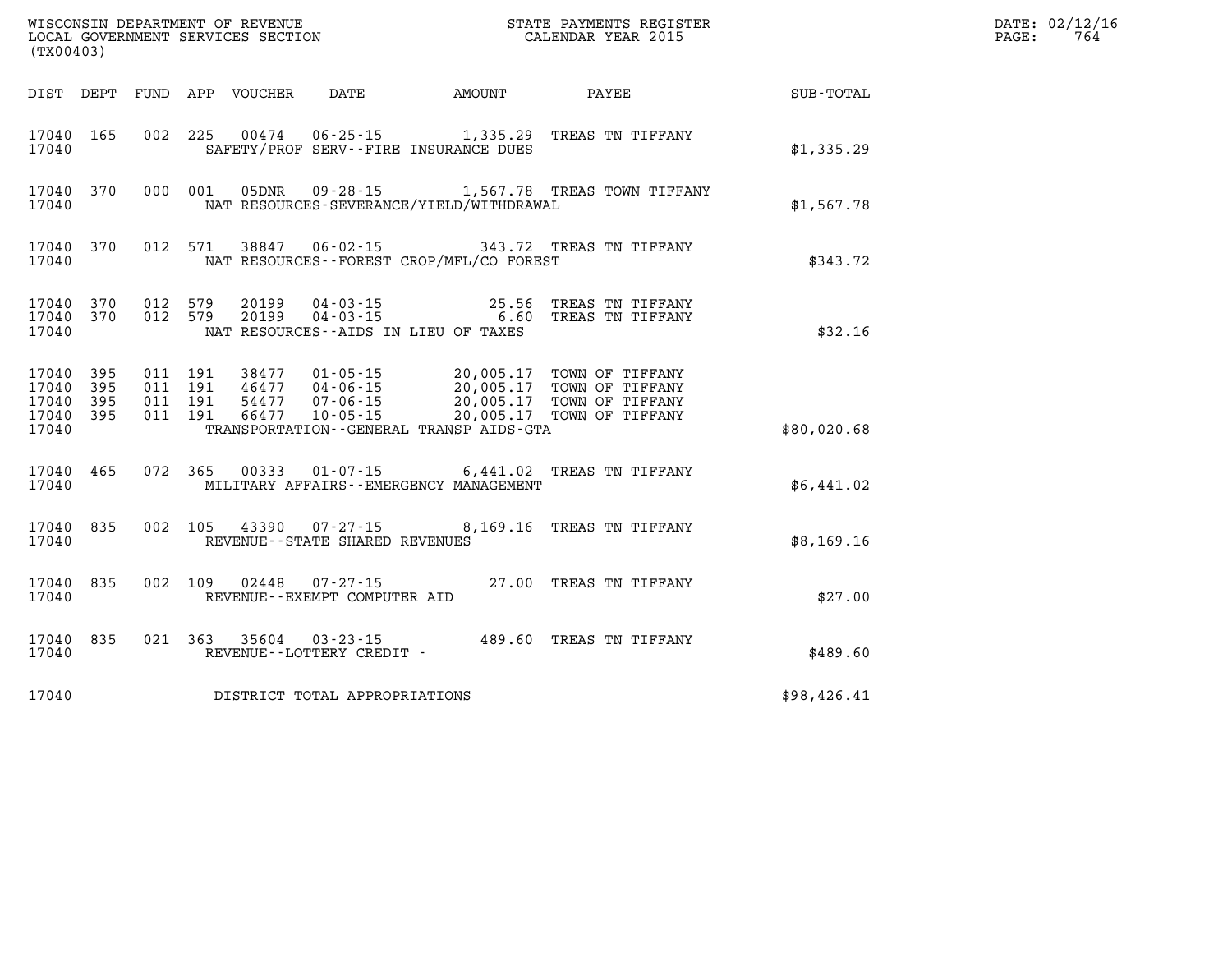| DATE:             | 02/12/16 |
|-------------------|----------|
| $\mathtt{PAGE}$ : | 765      |

| WISCONSIN DEPARTMENT OF REVENUE<br>LOCAL GOVERNMENT SERVICES SECTION<br>(TX00403)                 |                                                                                                                                                                           |           | STATE PAYMENTS REGISTER<br>CALENDAR YEAR 2015                                                      |              |
|---------------------------------------------------------------------------------------------------|---------------------------------------------------------------------------------------------------------------------------------------------------------------------------|-----------|----------------------------------------------------------------------------------------------------|--------------|
| DIST<br>DEPT<br>FUND                                                                              | APP<br>VOUCHER<br>DATE                                                                                                                                                    | AMOUNT    | PAYEE                                                                                              | SUB-TOTAL    |
| 165<br>002<br>17042<br>17042                                                                      | 225<br>00475<br>$06 - 25 - 15$<br>SAFETY/PROF SERV--FIRE INSURANCE DUES                                                                                                   |           | 1,431.94 TREAS TN WESTON                                                                           | \$1,431.94   |
| 370<br>17042<br>000<br>370<br>17042<br>000<br>370<br>000<br>17042<br>17042                        | 001<br>01DNR<br>$04 - 09 - 15$<br>001<br>$04$ DNR<br>$06 - 03 - 15$<br>001<br>05DNR<br>$09 - 28 - 15$<br>NAT RESOURCES-SEVERANCE/YIELD/WITHDRAWAL                         | 1,594.35  | 1,048.61 TREAS TOWN WESTON<br>2,123.58 TREAS TOWN WESTON<br>TREAS TOWN WESTON                      | \$4,766.54   |
| 370<br>012<br>17042<br>17042                                                                      | 571<br>$06 - 02 - 15$<br>38848<br>NAT RESOURCES - - FOREST CROP/MFL/CO FOREST                                                                                             | 973.25    | TREAS TN WESTON                                                                                    | \$973.25     |
| 17042<br>395<br>011<br>395<br>011<br>17042<br>17042<br>395<br>011<br>011<br>17042<br>395<br>17042 | 191<br>38478<br>$01 - 05 - 15$<br>191<br>46478<br>04-06-15<br>$07 - 06 - 15$<br>191<br>54478<br>191<br>66478<br>$10 - 05 - 15$<br>TRANSPORTATION--GENERAL TRANSP AIDS-GTA | 22,664.10 | 22,664.08 TOWN OF WESTON<br>22,664.08 TOWN OF WESTON<br>22,664.08 TOWN OF WESTON<br>TOWN OF WESTON | \$90,656.34  |
| 835<br>002<br>17042<br>17042                                                                      | 105<br>43391<br>$07 - 27 - 15$<br>REVENUE - - STATE SHARED REVENUES                                                                                                       | 4,503.07  | TREAS TN WESTON                                                                                    | \$4,503.07   |
| 835<br>002<br>17042<br>17042                                                                      | 109<br>02449<br>$07 - 27 - 15$<br>REVENUE--EXEMPT COMPUTER AID                                                                                                            | 11.00     | TREAS TN WESTON                                                                                    | \$11.00      |
| 021<br>17042<br>835<br>17042                                                                      | 363<br>35605<br>$03 - 23 - 15$<br>REVENUE - - LOTTERY CREDIT -                                                                                                            |           | 420.52 TREAS TN WESTON                                                                             | \$420.52     |
| 17042                                                                                             | DISTRICT TOTAL APPROPRIATIONS                                                                                                                                             |           |                                                                                                    | \$102,762.66 |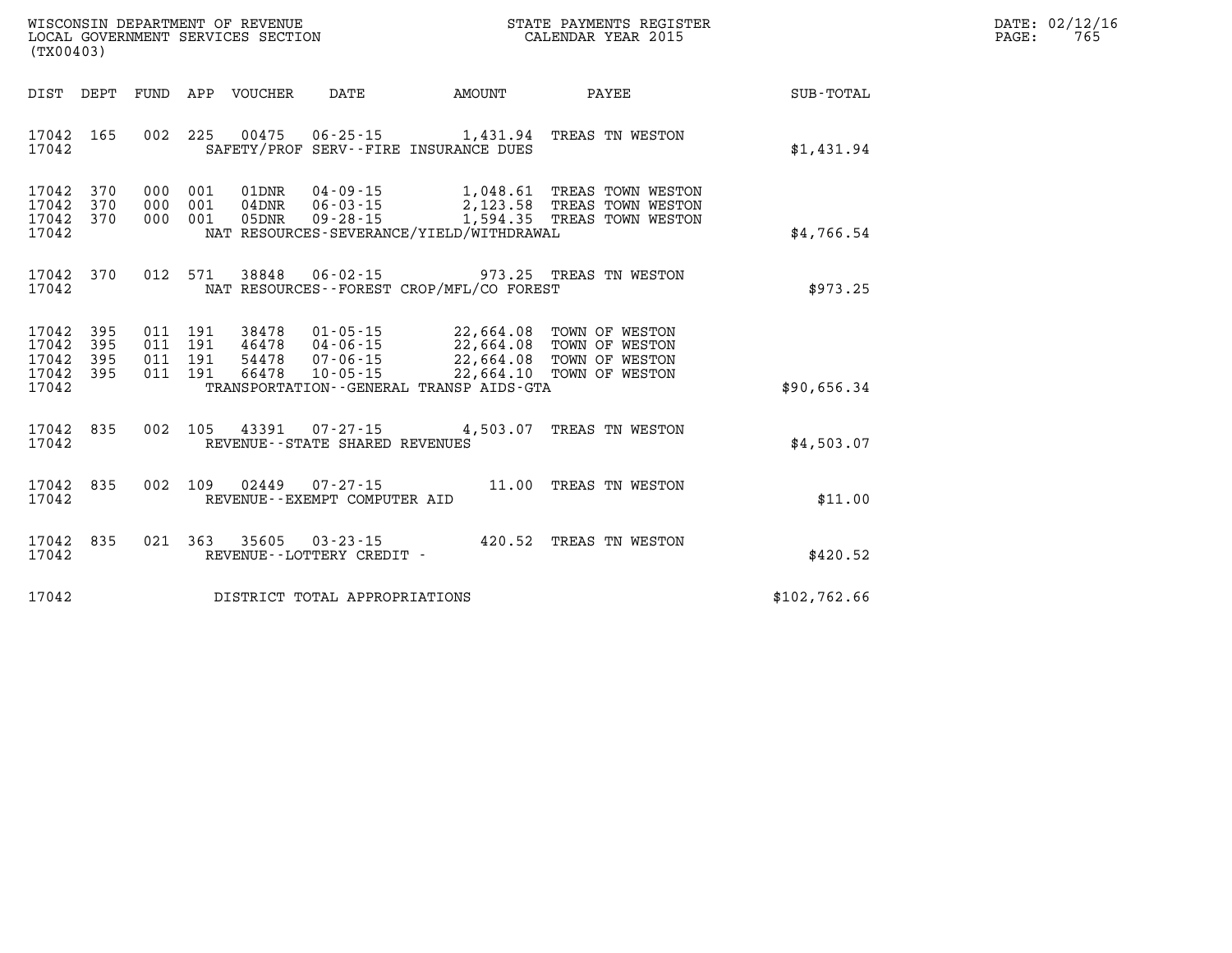| DATE:             | 02/12/16 |
|-------------------|----------|
| $\mathtt{PAGE}$ : | 766      |

| (TX00403)                                                             |                          |                                                              |                                                                |                                                                    |                                                                                          |              |
|-----------------------------------------------------------------------|--------------------------|--------------------------------------------------------------|----------------------------------------------------------------|--------------------------------------------------------------------|------------------------------------------------------------------------------------------|--------------|
| DIST<br>DEPT                                                          | FUND                     | APP VOUCHER                                                  | <b>DATE</b>                                                    | AMOUNT                                                             | PAYEE                                                                                    | SUB-TOTAL    |
| 17044 165<br>17044                                                    | 002                      | 225<br>00476                                                 |                                                                | SAFETY/PROF SERV--FIRE INSURANCE DUES                              | 06-25-15 1,029.94 TREAS TN WILSON                                                        | \$1,029.94   |
| 17044<br>370<br>370<br>17044<br>370<br>17044<br>17044                 | 000<br>000<br>000        | 01DNR<br>001<br>001<br>$04$ DNR<br>001<br>05DNR              | 04 - 09 - 15<br>$06 - 03 - 15$<br>$09 - 28 - 15$               | NAT RESOURCES-SEVERANCE/YIELD/WITHDRAWAL                           | 1,196.39 TREAS TOWN WILSON<br>1,639.11 TREAS TOWN WILSON<br>495.32 TREAS TOWN WILSON     | \$3,330.82   |
| 17044<br>370<br>17044                                                 | 012                      | 571<br>38849                                                 | $06 - 02 - 15$                                                 | NAT RESOURCES - - FOREST CROP/MFL/CO FOREST                        | 940.44 TREAS TN WILSON                                                                   | \$940.44     |
| 17044<br>395<br>395<br>17044<br>395<br>17044<br>17044<br>395<br>17044 | 011<br>011<br>011<br>011 | 191<br>38479<br>191<br>46479<br>54479<br>191<br>191<br>66479 | $01 - 05 - 15$<br>04-06-15<br>$07 - 06 - 15$<br>$10 - 05 - 15$ | 23,109.99<br>23, 109.99<br>TRANSPORTATION--GENERAL TRANSP AIDS-GTA | 23,109.99 TOWN OF WILSON<br>TOWN OF WILSON<br>23,109.99 TOWN OF WILSON<br>TOWN OF WILSON | \$92,439.96  |
| 17044<br>835<br>17044                                                 | 002                      |                                                              | REVENUE - - STATE SHARED REVENUES                              | 105 43392 07-27-15 4,986.64                                        | TREAS TN WILSON                                                                          | \$4,986.64   |
| 835<br>17044<br>17044                                                 | 002                      | 109<br>02450                                                 | $07 - 27 - 15$<br>REVENUE--EXEMPT COMPUTER AID                 |                                                                    | 1.00 TREAS TN WILSON                                                                     | \$1.00       |
| 835<br>17044<br>17044                                                 | 021                      | 363<br>35606                                                 | $03 - 23 - 15$<br>REVENUE - - LOTTERY CREDIT -                 |                                                                    | 686.03 TREAS TN WILSON                                                                   | \$686.03     |
| 17044                                                                 |                          |                                                              | DISTRICT TOTAL APPROPRIATIONS                                  |                                                                    |                                                                                          | \$103,414.83 |

WISCONSIN DEPARTMENT OF REVENUE **STATE PAYMENTS REGISTER**<br>LOCAL GOVERNMENT SERVICES SECTION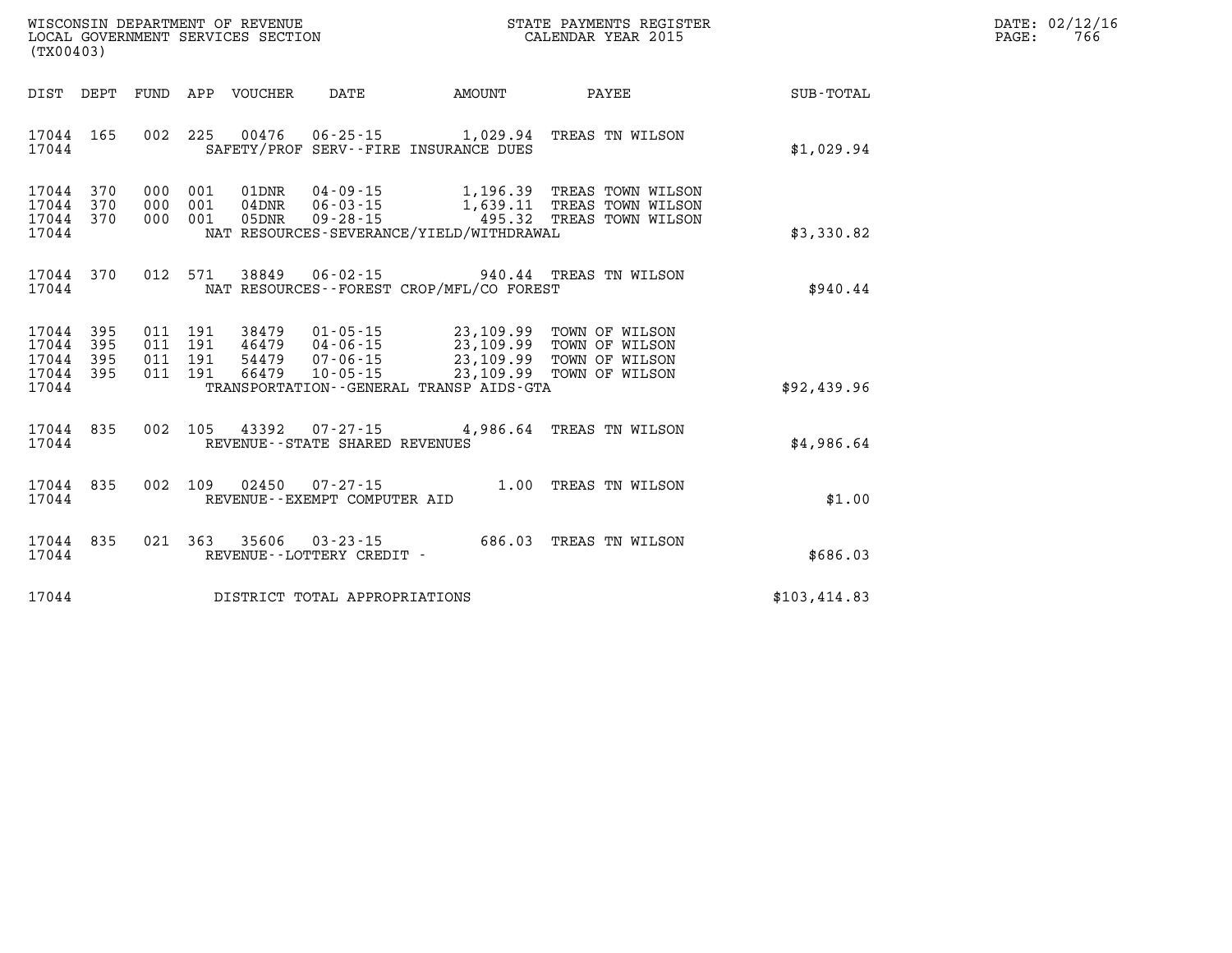| (TX00403)                       |                        |  |                                      | WISCONSIN DEPARTMENT OF REVENUE<br>LOCAL GOVERNMENT SERVICES SECTION<br>CALENDAR YEAR 2015                                                                                                                                               |  |              | $\mathtt{PAGE:}$ | DATE: 02/12/16<br>767 |
|---------------------------------|------------------------|--|--------------------------------------|------------------------------------------------------------------------------------------------------------------------------------------------------------------------------------------------------------------------------------------|--|--------------|------------------|-----------------------|
|                                 |                        |  |                                      | DIST DEPT FUND APP VOUCHER DATE AMOUNT PAYEE                                                                                                                                                                                             |  | SUB-TOTAL    |                  |                       |
| 17106                           |                        |  |                                      | 17106 165 002 225 00477 06-25-15 1,648.92 TREAS VIL BOYCEVILLE<br>SAFETY/PROF SERV--FIRE INSURANCE DUES                                                                                                                                  |  | \$1,648.92   |                  |                       |
| 17106                           |                        |  |                                      | 17106 370 012 571 38850 06-02-15 13.20 TREAS VIL BOYCEVILLE<br>NAT RESOURCES--FOREST CROP/MFL/CO FOREST                                                                                                                                  |  | \$13.20      |                  |                       |
| 17106                           |                        |  |                                      | 17106 395 011 185 49616 06-05-15 4,000.00 TREAS VIL BOYCEVILLE<br>TRANSPORTATION - - HIGHWAY SAFETY - FEDERAL                                                                                                                            |  | \$4,000.00   |                  |                       |
| 17106 395<br>17106 395<br>17106 | 17106 395<br>17106 395 |  |                                      | TRANSPORTATION - - GENERAL TRANSP AIDS - GTA                                                                                                                                                                                             |  | \$47,795.50  |                  |                       |
| 17106                           |                        |  |                                      | 17106 435 005 162 01DHS 09-11-15 4,908.11 BOYCEVILLE COMM AMBULANCE<br>HS--AMBULANCE FUNDING ASSISTANCE GRANTS                                                                                                                           |  | \$4,908.11   |                  |                       |
| 17106                           |                        |  |                                      | 17106 435 005 163 01LGS 11-16-15 3,013.83 DHS PREPAID MEDICAL TRANSPORT<br>HS--PREPAID MEDICAL TRANSPORT REIMBURSE                                                                                                                       |  | \$3,013.83   |                  |                       |
| 17106                           |                        |  | JUSTICE - - LAW ENFORCEMENT TRAINING | 17106 455 002 231 08 03-12-15 480.00 TREAS VIL BOYCEVILLE                                                                                                                                                                                |  | \$480.00     |                  |                       |
| 17106                           |                        |  | REVENUE--STATE SHARED REVENUES       | 17106 835 002 105 43393 07-27-15 69,692.65 TREAS VIL BOYCEVILLE                                                                                                                                                                          |  | \$69,692.65  |                  |                       |
| 17106                           |                        |  | REVENUE--EXEMPT COMPUTER AID         | $\begin{array}{cccccccc} 17106 & 835 & 002 & 109 & 02451 & 07\cdot 27\cdot 15 & & & 150.00 & \text{TREAS VIL BOYCEVILLE} \\ 17106 & 835 & 002 & 109 & 05100 & 07\cdot 27\cdot 15 & & & 150.00 & \text{TREAS VIL BOYCEVILLE} \end{array}$ |  | \$300.00     |                  |                       |
|                                 |                        |  |                                      | 17106 835 021 363 35607 03-23-15 5,071.08 TREAS VIL BOYCEVILLE 17106 REVENUE--LOTTERY CREDIT -                                                                                                                                           |  | \$5,071.08   |                  |                       |
| 17106                           |                        |  | DISTRICT TOTAL APPROPRIATIONS        |                                                                                                                                                                                                                                          |  | \$136,923.29 |                  |                       |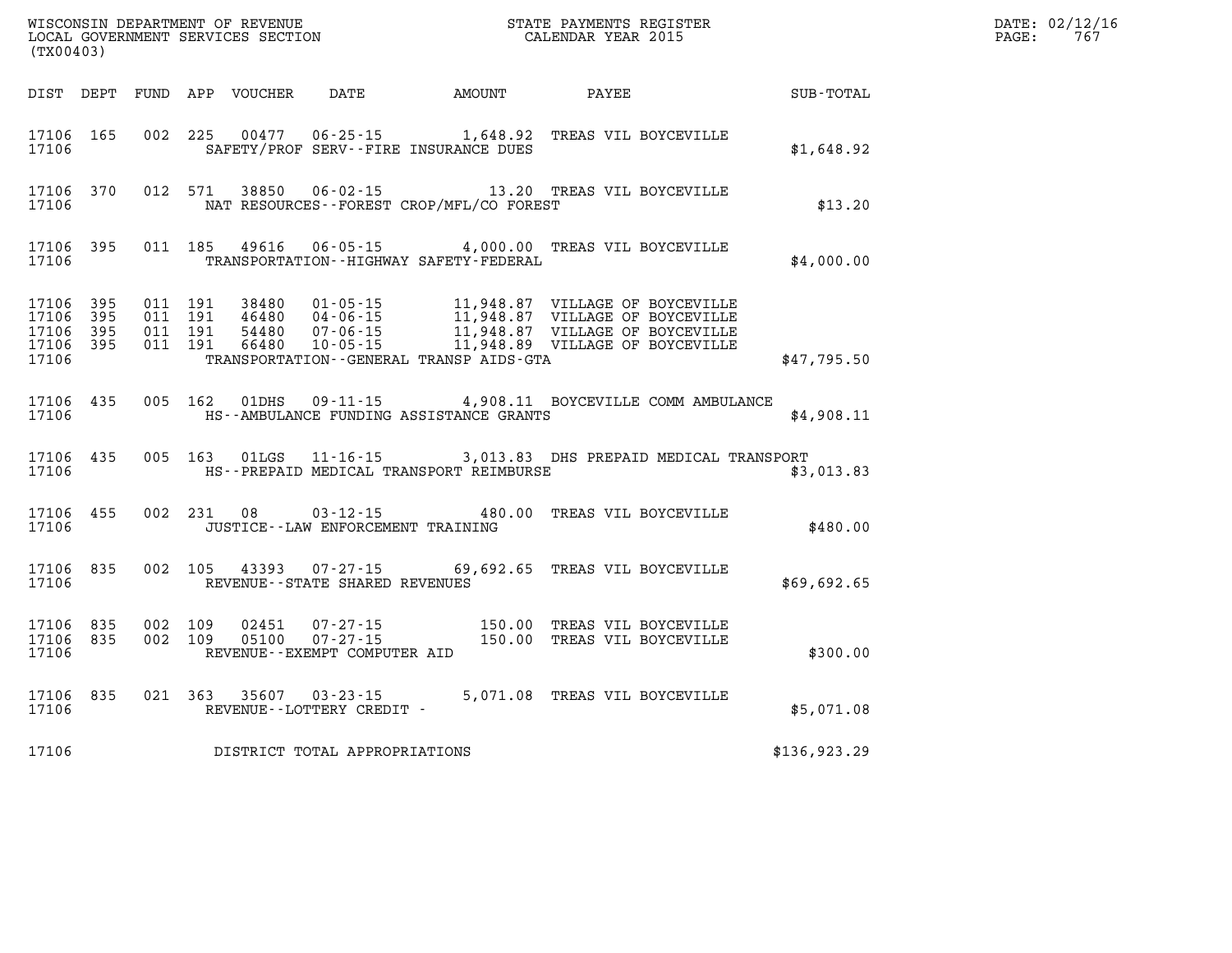| WISCONSIN DEPARTMENT OF REVENUE   | STATE PAYMENTS REGISTER |      | DATE: 02/12/16 |
|-----------------------------------|-------------------------|------|----------------|
| LOCAL GOVERNMENT SERVICES SECTION | CALENDAR YEAR 2015      | PAGE | 768            |

| (TX00403)                                                             |                                                                                          |                                                                                                                |          |                                                                                                                          |              |
|-----------------------------------------------------------------------|------------------------------------------------------------------------------------------|----------------------------------------------------------------------------------------------------------------|----------|--------------------------------------------------------------------------------------------------------------------------|--------------|
| DIST<br>DEPT                                                          | APP<br>FUND<br>VOUCHER                                                                   | DATE                                                                                                           | AMOUNT   | PAYEE                                                                                                                    | SUB-TOTAL    |
| 165<br>17111<br>17111                                                 | 002 225<br>00478                                                                         | $06 - 25 - 15$ 1,885.02<br>SAFETY/PROF SERV--FIRE INSURANCE DUES                                               |          | TREAS VIL COLFAX                                                                                                         | \$1,885.02   |
| 17111<br>395<br>395<br>17111<br>17111<br>395<br>17111<br>395<br>17111 | 191<br>38481<br>011<br>191<br>011<br>46481<br>54481<br>191<br>011<br>191<br>011<br>66481 | $01 - 05 - 15$<br>04-06-15<br>$07 - 06 - 15$<br>$10 - 05 - 15$<br>TRANSPORTATION - - GENERAL TRANSP AIDS - GTA |          | 13,887.40 VILLAGE OF COLFAX<br>13,887.40 VILLAGE OF COLFAX<br>13,887.40 VILLAGE OF COLFAX<br>13,887.43 VILLAGE OF COLFAX | \$55,549.63  |
| 17111<br>435<br>17111                                                 | 005<br>163<br>01LGS                                                                      | $11 - 16 - 15$ 7,998.25<br>HS--PREPAID MEDICAL TRANSPORT REIMBURSE                                             |          | DHS PREPAID MEDICAL TRANSPORT                                                                                            | \$7,998.25   |
| 835<br>17111<br>17111                                                 | 002<br>105<br>43394                                                                      | REVENUE - - STATE SHARED REVENUES                                                                              |          | 07-27-15 61,846.70 TREAS VIL COLFAX                                                                                      | \$61,846.70  |
| 17111<br>835<br>17111<br>835<br>17111                                 | 002<br>109<br>02452<br>002<br>109<br>05101                                               | $07 - 27 - 15$ 322.00<br>$07 - 27 - 15$<br>REVENUE - - EXEMPT COMPUTER AID                                     | 1,740.00 | TREAS VIL COLFAX<br>TREAS VIL COLFAX                                                                                     | \$2,062.00   |
| 17111<br>835<br>17111                                                 | 021<br>363<br>35608                                                                      | $03 - 23 - 15$<br>REVENUE - - LOTTERY CREDIT -                                                                 |          | 2,641.92 TREAS VIL COLFAX                                                                                                | \$2,641.92   |
| 17111                                                                 |                                                                                          | DISTRICT TOTAL APPROPRIATIONS                                                                                  |          |                                                                                                                          | \$131,983.52 |

WISCONSIN DEPARTMENT OF REVENUE **STATE PAYMENTS REGISTER**<br>LOCAL GOVERNMENT SERVICES SECTION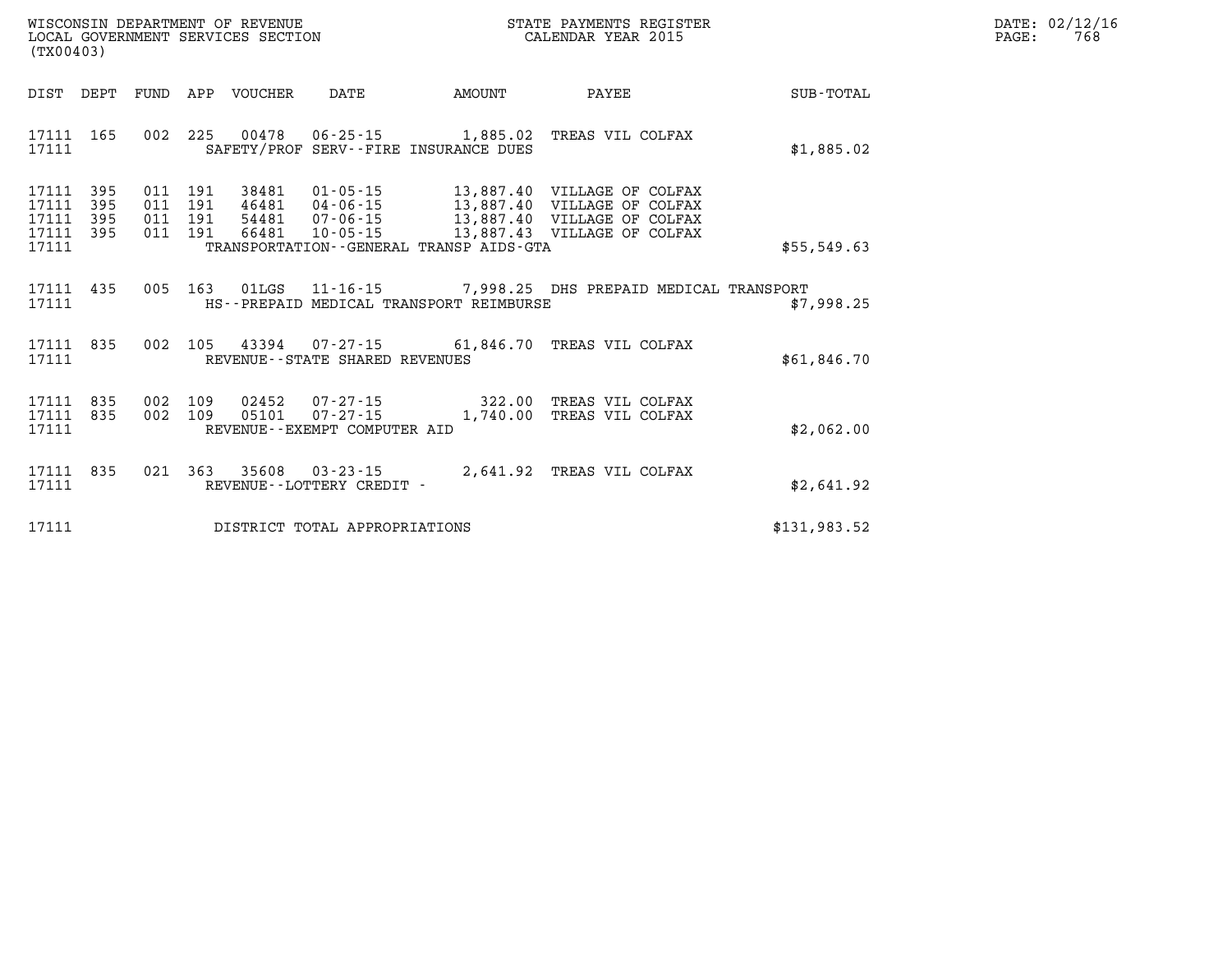| WISCONSIN DEPARTMENT OF REVENUE<br>LOCAL GOVERNMENT SERVICES SECTION<br>(TX00403) |            |            |                              |                                  |                                                                    |                                                            |              |
|-----------------------------------------------------------------------------------|------------|------------|------------------------------|----------------------------------|--------------------------------------------------------------------|------------------------------------------------------------|--------------|
| DIST                                                                              | DEPT       | FUND       | APP                          | VOUCHER DATE                     | AMOUNT                                                             | PAYEE                                                      | SUB-TOTAL    |
| 17116<br>17116                                                                    | 165        | 002        | 225                          |                                  | 00479   06-25-15   403.77<br>SAFETY/PROF SERV--FIRE INSURANCE DUES | TREAS VIL DOWNING                                          | \$403.77     |
| 17116<br>17116                                                                    | 370        | 012        | 571                          |                                  | NAT RESOURCES - - FOREST CROP/MFL/CO FOREST                        | 38851  06-02-15  4.60 TREAS VIL DOWNING                    | \$4.60       |
| 17116<br>17116                                                                    | 395<br>395 | 011<br>011 | 191<br>38482<br>191<br>46482 | 01-05-15<br>04-06-15             |                                                                    | 2,532.30 VILLAGE OF DOWNING<br>2,532.30 VILLAGE OF DOWNING |              |
| 17116<br>17116<br>17116                                                           | 395<br>395 | 011<br>011 | 191<br>54482<br>191<br>66482 | $07 - 06 - 15$<br>$10 - 05 - 15$ | TRANSPORTATION - - GENERAL TRANSP AIDS - GTA                       | 2,532.30 VILLAGE OF DOWNING<br>2,532.30 VILLAGE OF DOWNING | \$10, 129.20 |
| 17116<br>17116                                                                    | 835        | 002        | 105                          | REVENUE--STATE SHARED REVENUES   | 43395 07-27-15 3,463.46                                            | TREAS VIL DOWNING                                          | \$3,463.46   |
| 17116<br>17116                                                                    | 835        | 002        | 109<br>02453                 | REVENUE--EXEMPT COMPUTER AID     | $07 - 27 - 15$ 4.00                                                | TREAS VIL DOWNING                                          | \$4.00       |
| 17116                                                                             |            |            |                              | DISTRICT TOTAL APPROPRIATIONS    |                                                                    |                                                            | \$14,005.03  |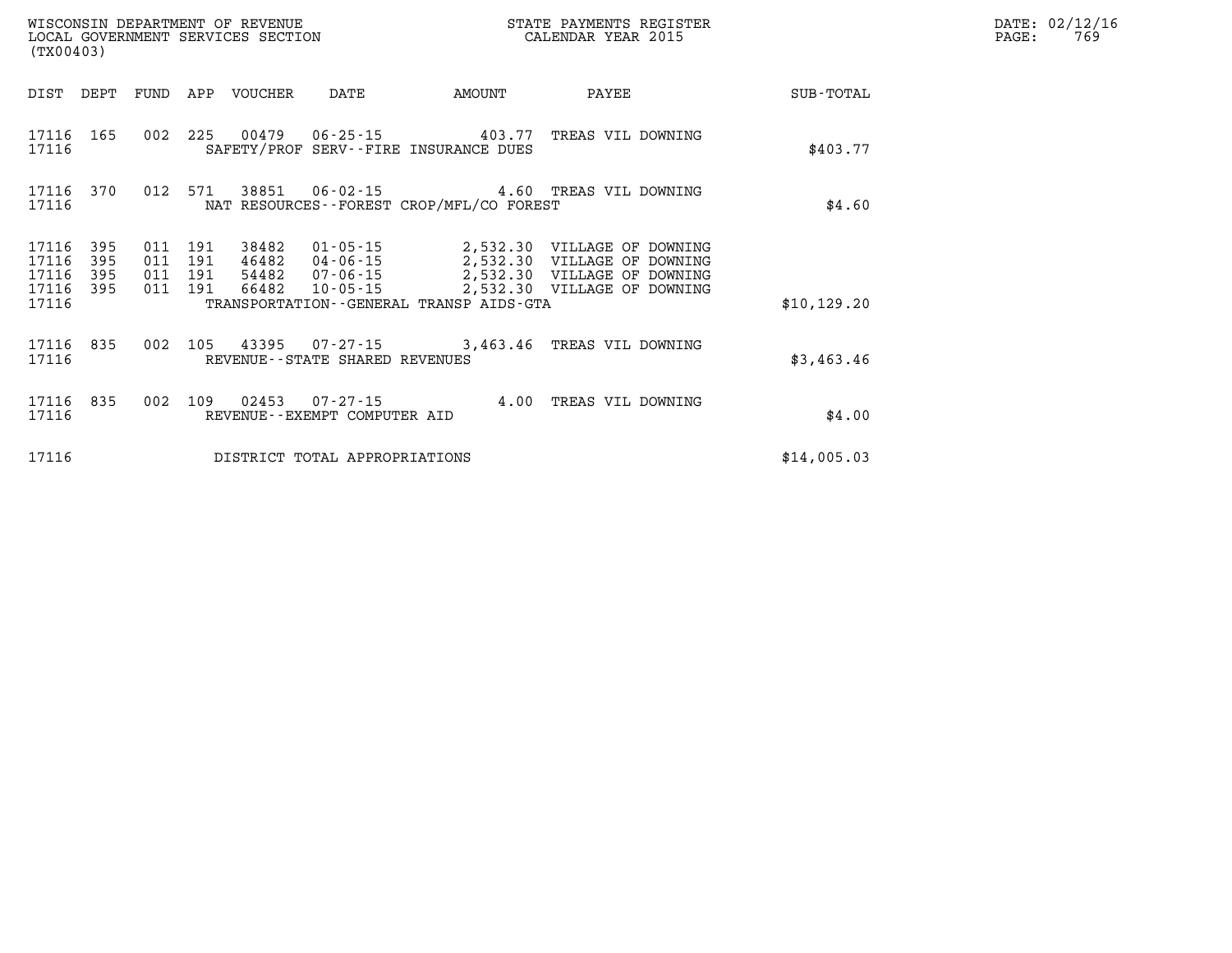| DATE: | 02/12/16 |
|-------|----------|
| PAGE: | 770      |

| (TX00403)                                                                                         |                                                                                                                                                               |                         |                                                                                                                                     |             |
|---------------------------------------------------------------------------------------------------|---------------------------------------------------------------------------------------------------------------------------------------------------------------|-------------------------|-------------------------------------------------------------------------------------------------------------------------------------|-------------|
| DIST<br>DEPT<br>FUND                                                                              | APP<br>VOUCHER<br>DATE                                                                                                                                        | AMOUNT                  | PAYEE                                                                                                                               | SUB-TOTAL   |
| 002<br>17121<br>165<br>17121                                                                      | 225<br>00480 06-25-15 1,458.67<br>SAFETY/PROF SERV--FIRE INSURANCE DUES                                                                                       |                         | TREAS VIL ELK MOUND                                                                                                                 | \$1,458.67  |
| 17121<br>395<br>011<br>395<br>011<br>17121<br>17121<br>395<br>011<br>17121<br>011<br>395<br>17121 | $01 - 05 - 15$<br>191<br>38483<br>191<br>$04 - 06 - 15$<br>46483<br>191<br>$07 - 06 - 15$<br>54483<br>191<br>66483<br>TRANSPORTATION--GENERAL TRANSP AIDS-GTA | 10,890.23               | 10,890.23 VILLAGE OF ELK MOUND<br>VILLAGE OF ELK MOUND<br>10,890.23 VILLAGE OF ELK MOUND<br>10-05-15 10,890.26 VILLAGE OF ELK MOUND | \$43,560.95 |
| 002<br>455<br>17121<br>17121                                                                      | 231<br>16<br>$04 - 20 - 15$ 160.00<br>JUSTICE -- LAW ENFORCEMENT TRAINING                                                                                     |                         | TREAS VIL ELK MOUND                                                                                                                 | \$160.00    |
| 002<br>17121<br>835<br>17121                                                                      | 105<br>REVENUE - - STATE SHARED REVENUES                                                                                                                      |                         | 43396 07-27-15 34,085.32 TREAS VIL ELK MOUND                                                                                        | \$34.085.32 |
| 17121<br>835<br>17121<br>835<br>17121                                                             | 002 109<br>02454 07-27-15<br>002 109<br>05102<br>REVENUE--EXEMPT COMPUTER AID                                                                                 | $07 - 27 - 15$ 1,004.00 | 94.00 TREAS VIL ELK MOUND<br>TREAS VIL ELK MOUND                                                                                    | \$1,098.00  |
| 17121<br>835<br>021<br>17121                                                                      | 363<br>35609 03-23-15<br>REVENUE - - LOTTERY CREDIT -                                                                                                         | 962.15                  | TREAS VIL ELK MOUND                                                                                                                 | \$962.15    |
| 17121                                                                                             | DISTRICT TOTAL APPROPRIATIONS                                                                                                                                 |                         |                                                                                                                                     | \$81,325.09 |

WISCONSIN DEPARTMENT OF REVENUE **STATE PAYMENTS REGISTER**<br>LOCAL GOVERNMENT SERVICES SECTION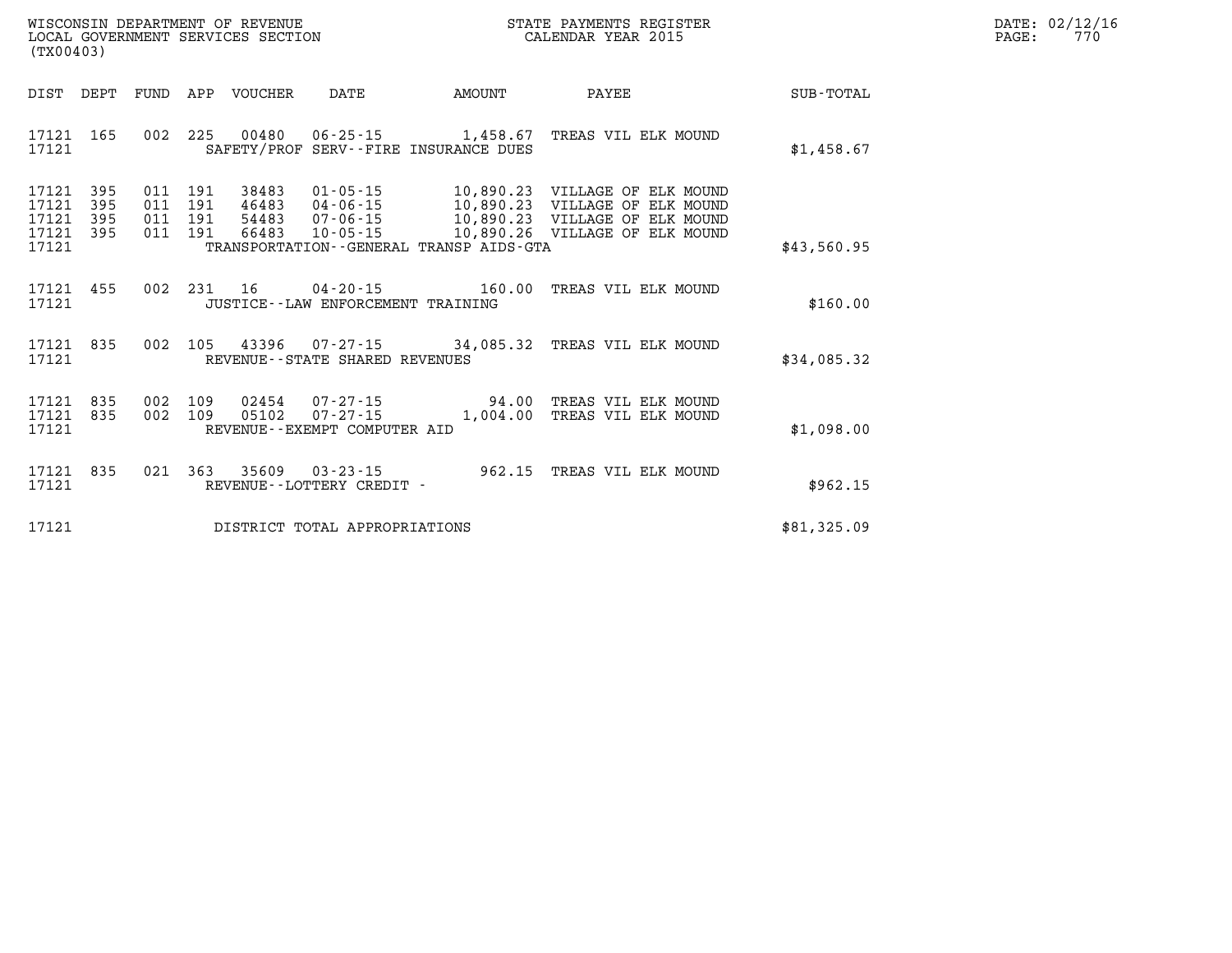| (TX00403)      |                               |                                            |     |                                   |                                              |                                                                                                                                                                                              |             |
|----------------|-------------------------------|--------------------------------------------|-----|-----------------------------------|----------------------------------------------|----------------------------------------------------------------------------------------------------------------------------------------------------------------------------------------------|-------------|
|                |                               |                                            |     |                                   |                                              | DIST DEPT FUND APP VOUCHER DATE AMOUNT PAYEE TOTAL                                                                                                                                           |             |
| 17141          |                               |                                            |     |                                   | SAFETY/PROF SERV--FIRE INSURANCE DUES        | 17141 165 002 225 00481 06-25-15 891.35 TREAS VIL KNAPP                                                                                                                                      | \$891.35    |
| 17141          |                               |                                            |     | NAT RESOURCES--RU RECYCLING GRANT |                                              | 17141 370 074 670 42499 05-29-15 2,919.42 TREAS VIL KNAPP                                                                                                                                    | \$2,919.42  |
| 17141<br>17141 | 17141 395<br>395<br>17141 395 | 011 191<br>011<br>011<br>17141 395 011 191 |     |                                   | TRANSPORTATION - - GENERAL TRANSP AIDS - GTA | 191 38484 01-05-15 3,435.12 VILLAGE OF KNAPP<br>191 46484 04-06-15 3,435.12 VILLAGE OF KNAPP<br>191 54484 07-06-15 3,435.12 VILLAGE OF KNAPP<br>191 66484 10-05-15 3,435.12 VILLAGE OF KNAPP | \$13,740.48 |
| 17141          |                               |                                            |     | REVENUE--STATE SHARED REVENUES    |                                              | 17141 835 002 105 43397 07-27-15 18,482.21 TREAS VIL KNAPP                                                                                                                                   | \$18,482.21 |
| 17141          | 17141 835<br>17141 835        | 002<br>002                                 | 109 | REVENUE--EXEMPT COMPUTER AID      | 05103 07-27-15 442.00                        | 109 02455 07-27-15 127.00 TREAS VIL KNAPP<br>TREAS VIL KNAPP                                                                                                                                 | \$569.00    |
| 17141          |                               |                                            |     | REVENUE--LOTTERY CREDIT -         |                                              | 17141 835 021 363 35610 03-23-15 1,989.69 TREAS VIL KNAPP                                                                                                                                    | \$1,989.69  |
| 17141          |                               |                                            |     | DISTRICT TOTAL APPROPRIATIONS     |                                              |                                                                                                                                                                                              | \$38,592.15 |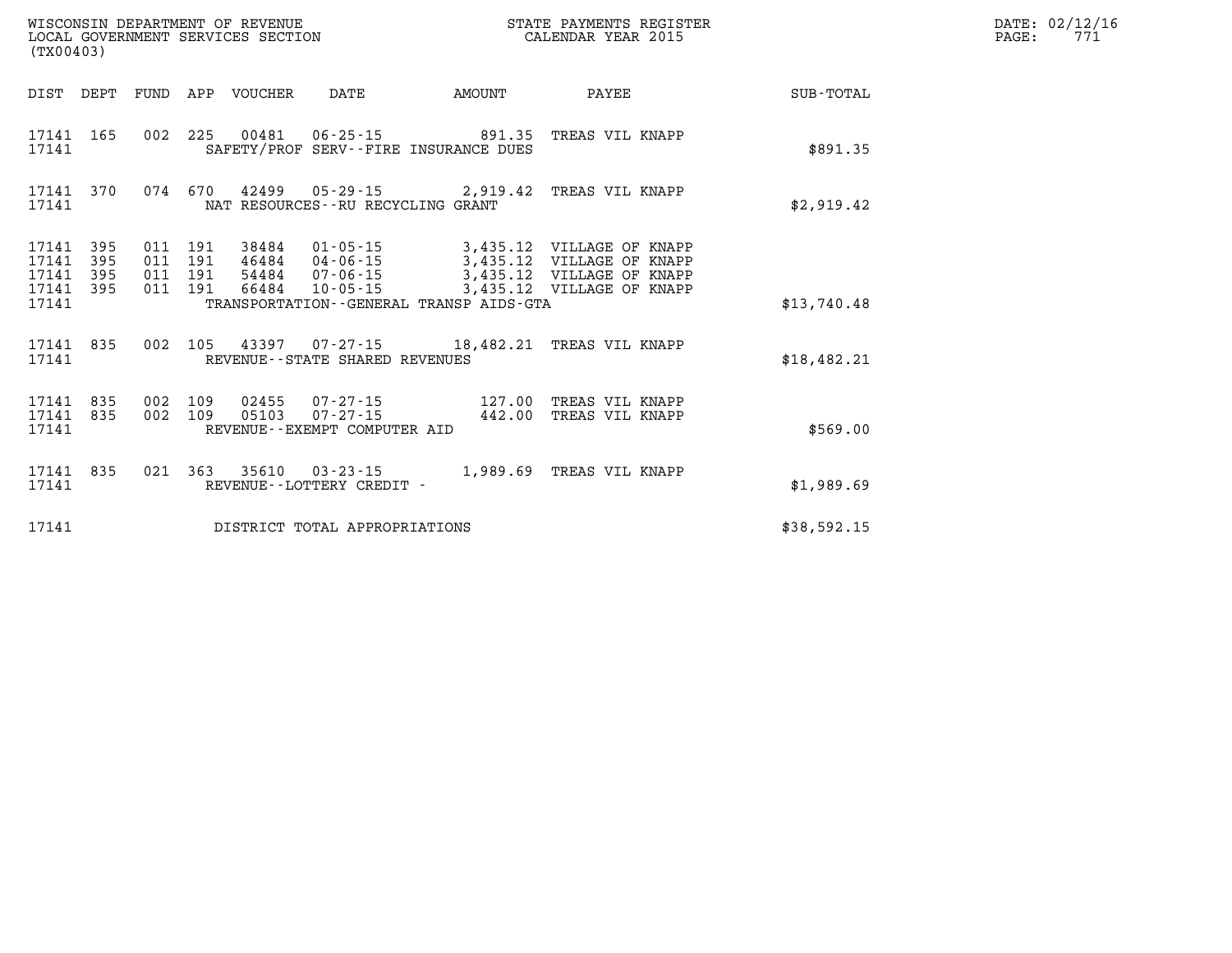| DATE: | 02/12/16 |
|-------|----------|
| PAGE: | 772      |

| WISCONSIN DEPARTMENT OF REVENUE<br>STATE PAYMENTS REGISTER<br>CALENDAR YEAR 2015<br>LOCAL GOVERNMENT SERVICES SECTION<br>(TX00403) |                          |                          |                          |                                  |                                                                      |                                                                     |                                                                                                       |                  |
|------------------------------------------------------------------------------------------------------------------------------------|--------------------------|--------------------------|--------------------------|----------------------------------|----------------------------------------------------------------------|---------------------------------------------------------------------|-------------------------------------------------------------------------------------------------------|------------------|
| DIST                                                                                                                               | DEPT                     | FUND                     | APP                      | VOUCHER                          | DATE                                                                 | AMOUNT                                                              | PAYEE                                                                                                 | <b>SUB-TOTAL</b> |
| 17176<br>17176                                                                                                                     | 165                      | 002                      | 225                      |                                  |                                                                      | $00482$ $06-25-15$ 602.32<br>SAFETY/PROF SERV--FIRE INSURANCE DUES  | TREAS VIL RIDGELAND                                                                                   | \$602.32         |
| 17176<br>17176<br>17176<br>17176                                                                                                   | 395<br>395<br>395<br>395 | 011<br>011<br>011<br>011 | 191<br>191<br>191<br>191 | 38485<br>46485<br>54485<br>66485 | $01 - 05 - 15$<br>$04 - 06 - 15$<br>$07 - 06 - 15$<br>$10 - 05 - 15$ | 2,035.10<br>2,035.10<br>2,035.10                                    | VILLAGE OF RIDGELAND<br>VILLAGE OF RIDGELAND<br>VILLAGE OF RIDGELAND<br>2,035.10 VILLAGE OF RIDGELAND |                  |
| 17176                                                                                                                              |                          |                          |                          |                                  |                                                                      | TRANSPORTATION--GENERAL TRANSP AIDS-GTA                             |                                                                                                       | \$8,140.40       |
| 17176<br>17176                                                                                                                     | 395                      | 011                      | 278                      | 64872                            |                                                                      | $11 - 02 - 15$ 7,500.00<br>TRANSPORTATION - - LRIP/TRIP/MSIP GRANTS | TREAS VIL RIDGELAND                                                                                   | \$7,500.00       |
| 17176<br>17176                                                                                                                     | 835                      | 002                      | 105                      |                                  | REVENUE - - STATE SHARED REVENUES                                    | 43398 07-27-15 9,917.37                                             | TREAS VIL RIDGELAND                                                                                   | \$9,917.37       |
| 17176<br>17176<br>17176                                                                                                            | 835<br>835               | 002<br>002               | 109<br>109               | 02456<br>05104                   | $07 - 27 - 15$<br>REVENUE--EXEMPT COMPUTER AID                       | $07 - 27 - 15$ 10.00<br>1,988.00                                    | TREAS VIL RIDGELAND<br>TREAS VIL RIDGELAND                                                            | \$1,998.00       |
| 17176                                                                                                                              |                          |                          |                          |                                  | DISTRICT TOTAL APPROPRIATIONS                                        |                                                                     |                                                                                                       | \$28,158.09      |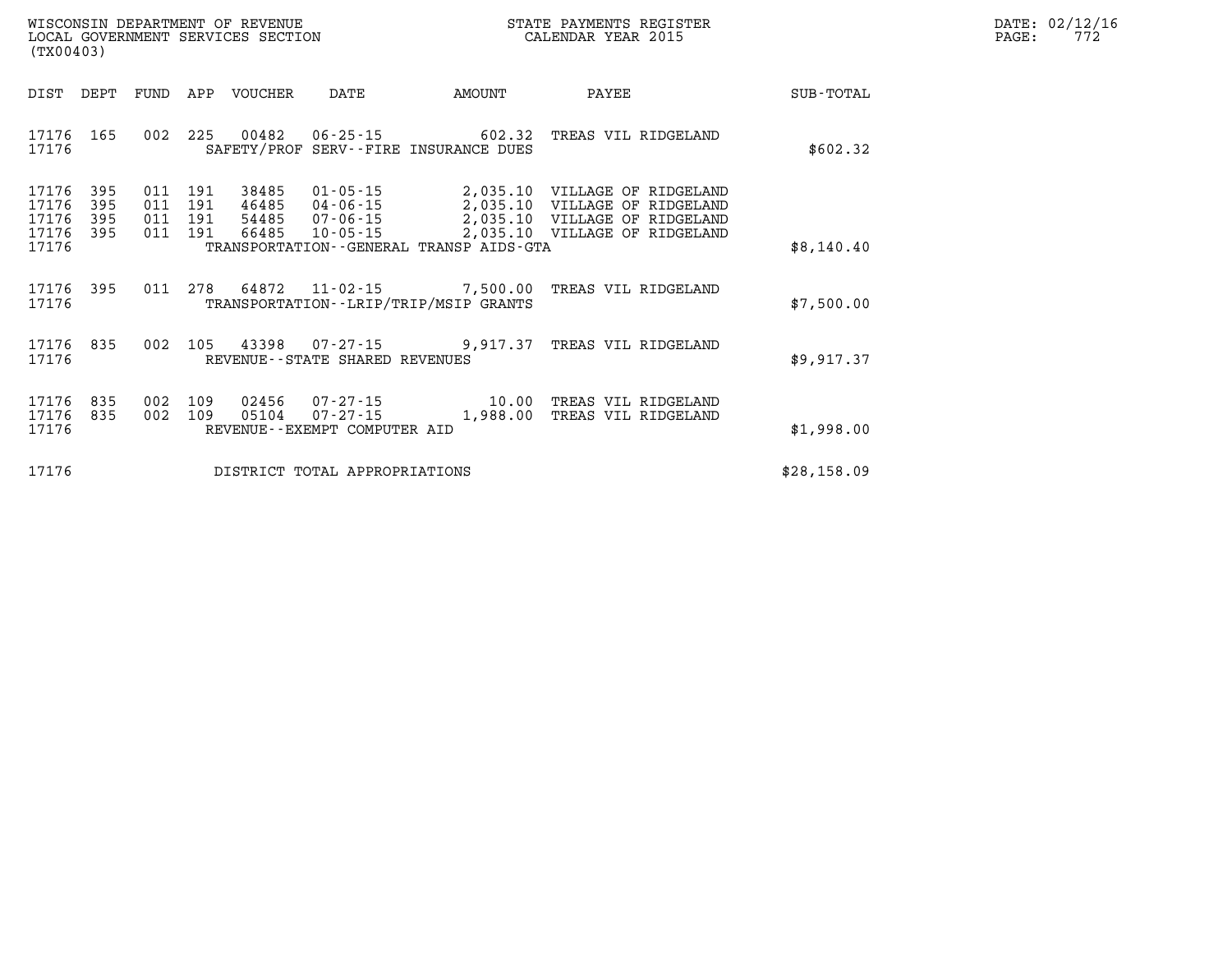|       | DATE: 02/12/16 |
|-------|----------------|
| PAGE: | 773            |

| (TX00403)                                 |                          | LOCAL GOVERNMENT SERVICES SECTION |                          |                                  |                                                          |                                                          | CALENDAR YEAR 2015                                                                                                       |              | PAGE: | 773 |
|-------------------------------------------|--------------------------|-----------------------------------|--------------------------|----------------------------------|----------------------------------------------------------|----------------------------------------------------------|--------------------------------------------------------------------------------------------------------------------------|--------------|-------|-----|
| DIST                                      | DEPT                     | FUND                              | APP                      | VOUCHER                          | DATE                                                     | AMOUNT                                                   | PAYEE                                                                                                                    | SUB-TOTAL    |       |     |
| 17191<br>17191                            | 165                      | 002                               | 225                      | 00483                            |                                                          | 06-25-15 337.01<br>SAFETY/PROF SERV--FIRE INSURANCE DUES | TREAS VIL WHEELER                                                                                                        | \$337.01     |       |     |
| 17191<br>17191<br>17191<br>17191<br>17191 | 395<br>395<br>395<br>395 | 011<br>011<br>011<br>011          | 191<br>191<br>191<br>191 | 38486<br>46486<br>54486<br>66486 | $01 - 05 - 15$<br>04-06-15<br>07-06-15<br>$10 - 05 - 15$ | TRANSPORTATION - - GENERAL TRANSP AIDS - GTA             | 2,392.16 VILLAGE OF WHEELER<br>2,392.16 VILLAGE OF WHEELER<br>2,392.16 VILLAGE OF WHEELER<br>2,392.16 VILLAGE OF WHEELER | \$9,568.64   |       |     |
| 17191                                     | 835                      | 002                               | 105                      | 43399                            |                                                          |                                                          | 07-27-15 18,250.52 TREAS VIL WHEELER                                                                                     |              |       |     |
| 17191                                     |                          |                                   |                          |                                  | REVENUE--STATE SHARED REVENUES                           |                                                          |                                                                                                                          | \$18, 250.52 |       |     |
| 17191<br>17191                            | 835                      | 002                               | 109                      | 02457                            | 07-27-15<br>REVENUE--EXEMPT COMPUTER AID                 | 74.00                                                    | TREAS VIL WHEELER                                                                                                        | \$74.00      |       |     |
| 17191                                     |                          |                                   |                          |                                  | DISTRICT TOTAL APPROPRIATIONS                            |                                                          |                                                                                                                          | \$28, 230.17 |       |     |

WISCONSIN DEPARTMENT OF REVENUE **STATE PAYMENTS REGISTER**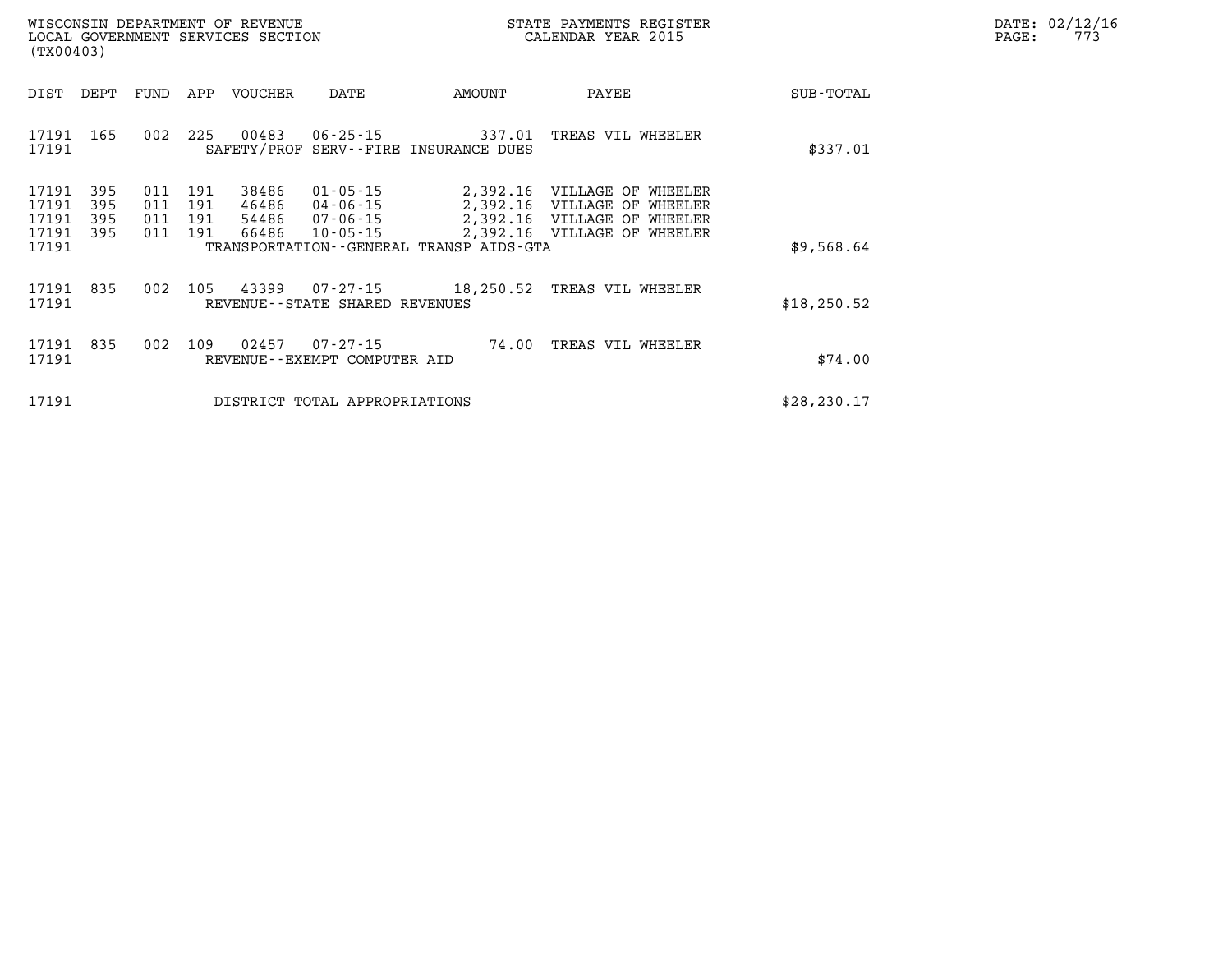| (TX00403)                                     |                          |                                          |            |                                  |                                                        |                                                                   |                                                                                                                                                                                          |              | DATE: 02/12/16<br>774<br>PAGE: |
|-----------------------------------------------|--------------------------|------------------------------------------|------------|----------------------------------|--------------------------------------------------------|-------------------------------------------------------------------|------------------------------------------------------------------------------------------------------------------------------------------------------------------------------------------|--------------|--------------------------------|
|                                               |                          |                                          |            | DIST DEPT FUND APP VOUCHER       | DATE                                                   | AMOUNT                                                            | PAYEE                                                                                                                                                                                    | SUB-TOTAL    |                                |
| 17251                                         | 17251 165                |                                          | 002 225    | 00484                            |                                                        | $06 - 25 - 15$ 37,453.82<br>SAFETY/PROF SERV--FIRE INSURANCE DUES | TREAS CITY MENOMONIE                                                                                                                                                                     | \$37,453.82  |                                |
| 17251                                         | 17251 370                |                                          | 012 579    | 20200                            |                                                        | $04 - 03 - 15$ 227.89<br>NAT RESOURCES--AIDS IN LIEU OF TAXES     | TREAS CITY MENOMONIE                                                                                                                                                                     | \$227.89     |                                |
| 17251<br>17251<br>17251<br>17251<br>17251     | 395<br>395<br>395<br>395 | 011 162<br>011 162<br>011 162<br>011 162 |            | 40023<br>48023<br>56023<br>68023 | 01-05-15<br>04-06-15<br>07-06-15<br>$10 - 05 - 15$     | 33,874.17<br>TRANSPORTATION--CONNECTING HIGHWAY AIDS              | CITY OF MENOMONIE<br>33,874.17 CITY OF MENOMONIE<br>33,874.17 CITY OF MENOMONIE<br>33,874.20 CITY OF MENOMONIE                                                                           | \$135,496.71 |                                |
|                                               |                          |                                          |            |                                  |                                                        |                                                                   |                                                                                                                                                                                          |              |                                |
| 17251 395<br>17251                            |                          |                                          | 011 185    | 61099                            | $09 - 28 - 15$                                         | TRANSPORTATION - - HIGHWAY SAFETY - FEDERAL                       | 4,000.00 TREAS CITY MENOMONIE                                                                                                                                                            | \$4,000.00   |                                |
| 17251<br>17251<br>17251<br>17251 395<br>17251 | 395<br>395<br>395        | 011 191<br>011 191<br>011 191            | 011 191    |                                  |                                                        | TRANSPORTATION--GENERAL TRANSP AIDS-GTA                           | 38487 01-05-15 139,393.34 CITY OF MENOMONIE<br>46487 04-06-15 139,393.34 CITY OF MENOMONIE<br>54487 07-06-15 139,393.34 CITY OF MENOMONIE<br>66487 10-05-15 139,393.37 CITY OF MENOMONIE | \$557,573.39 |                                |
| 17251 435<br>17251                            |                          |                                          | 005 162    | 01DHS                            | 09-11-15                                               | HS--AMBULANCE FUNDING ASSISTANCE GRANTS                           | 4,382.70 MENOMONIE FIRE DEPT                                                                                                                                                             | \$4,382.70   |                                |
| 17251 435<br>17251                            |                          |                                          | 005 163    | 01LGS                            |                                                        | HS--PREPAID MEDICAL TRANSPORT REIMBURSE                           | 11-16-15 46,076.88 DHS PREPAID MEDICAL TRANSPORT                                                                                                                                         | \$46,076.88  |                                |
| 17251 455<br>17251                            |                          |                                          | 002 231 16 |                                  | $04 - 20 - 15$<br>JUSTICE - - LAW ENFORCEMENT TRAINING |                                                                   | 3,840.00 TREAS CITY MENOMONIE                                                                                                                                                            | \$3,840.00   |                                |
| 17251<br>17251<br>17251 465<br>17251          | 465<br>465               | 002 306<br>002 306<br>002 306            |            | 01062<br>01173<br>01219          | 02-02-15<br>04-27-15<br>$05 - 28 - 15$                 | 3,887.36<br>MILITARY AFFAIRS-EMER MGMT--HAZMAT AIDS               | 3,887.36 TREAS CITY MENOMONIE<br>TREAS CITY MENOMONIE<br>3,887.36 TREAS CITY MENOMONIE                                                                                                   | \$11,662.08  |                                |
| 17251                                         | 17251 505                |                                          | 002 743    | 09284                            | 06-25-15<br>DOA--HOUSING ASSISTANCE GRANTS             |                                                                   | 9,143.00 TREAS CITY MENOMONIE                                                                                                                                                            | \$9,143.00   |                                |
| 17251 835<br>17251                            |                          |                                          | 002 105    | 43400                            | 07-27-15<br>REVENUE--STATE SHARED REVENUES             |                                                                   | 620,009.08 TREAS CITY MENOMONIE                                                                                                                                                          | \$620,009.08 |                                |
| 17251 835                                     |                          |                                          | 002 109    | 02458                            | 07-27-15                                               |                                                                   | 38,540.00 TREAS CITY MENOMONIE                                                                                                                                                           |              |                                |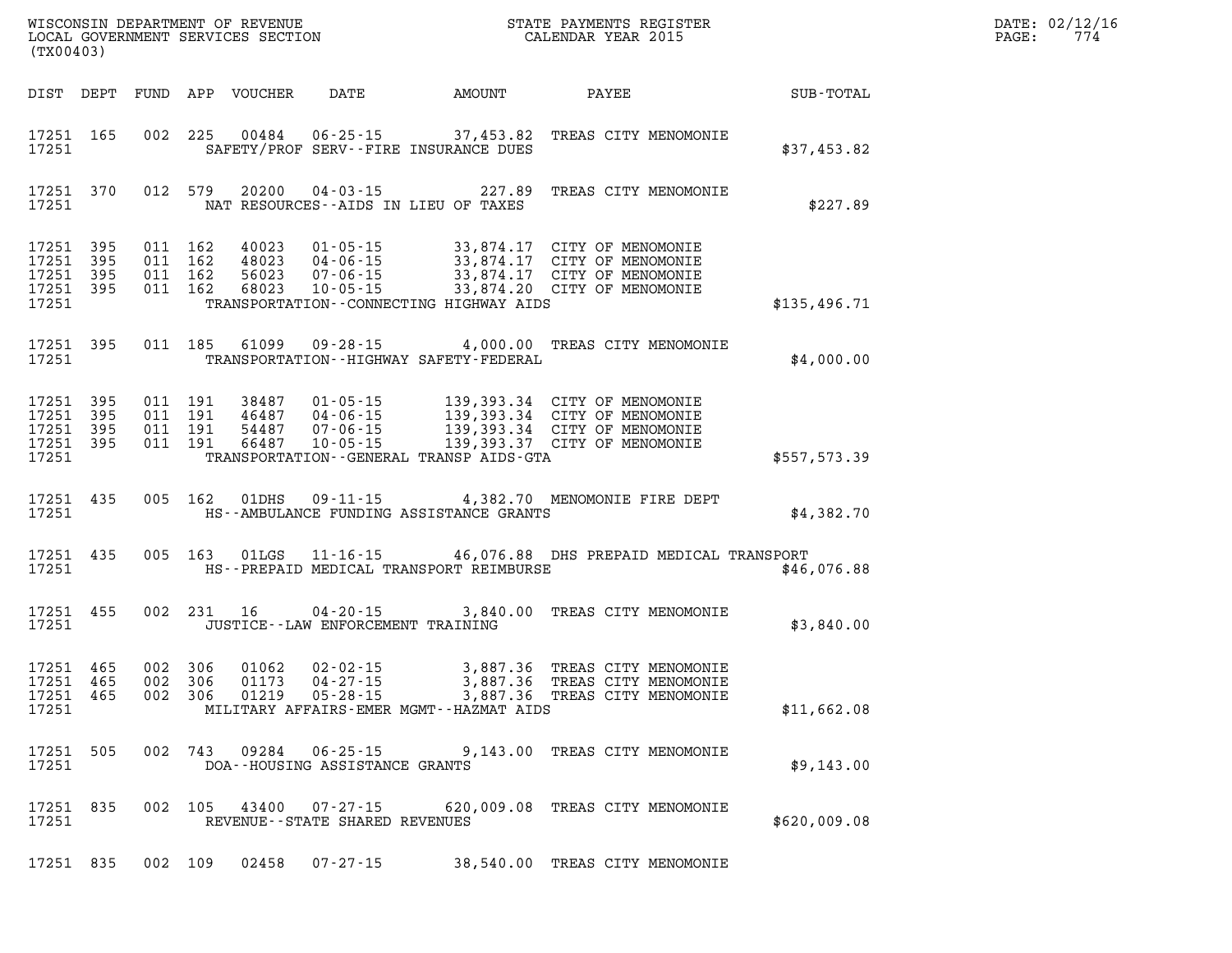| WISCONSIN DEPARTMENT OF REVENUE<br>LOCAL GOVERNMENT SERVICES SECTION<br>(TX00403) |      |      |     |                        |                                                | STATE PAYMENTS REGISTER<br>CALENDAR YEAR 2015 |                      |  |                | PAGE: | DATE: 02/12/16<br>775 |
|-----------------------------------------------------------------------------------|------|------|-----|------------------------|------------------------------------------------|-----------------------------------------------|----------------------|--|----------------|-------|-----------------------|
| DIST                                                                              | DEPT | FUND | APP | VOUCHER                | DATE                                           | AMOUNT                                        | PAYEE                |  | SUB-TOTAL      |       |                       |
| 17251<br>17251                                                                    | 835  | 002  | 109 | 05105                  | $07 - 27 - 15$<br>REVENUE--EXEMPT COMPUTER AID | 9,137.00                                      | TREAS CITY MENOMONIE |  | \$47,677.00    |       |                       |
| 17251<br>17251                                                                    | 835  | 002  | 501 | 00002<br>DOA - PAYMENT | $02 - 02 - 15$<br>FOR MUNICIPAL SERVICES AID   | 308,801.20                                    | TREAS CITY MENOMONIE |  | \$308,801.20   |       |                       |
| 17251<br>17251                                                                    | 835  | 021  | 363 | 35611                  | $03 - 23 - 15$<br>REVENUE - - LOTTERY CREDIT - | 14,963.44                                     | TREAS CITY MENOMONIE |  | \$14,963.44    |       |                       |
| 17251                                                                             |      |      |     |                        | DISTRICT TOTAL APPROPRIATIONS                  |                                               |                      |  | \$1,801,307.19 |       |                       |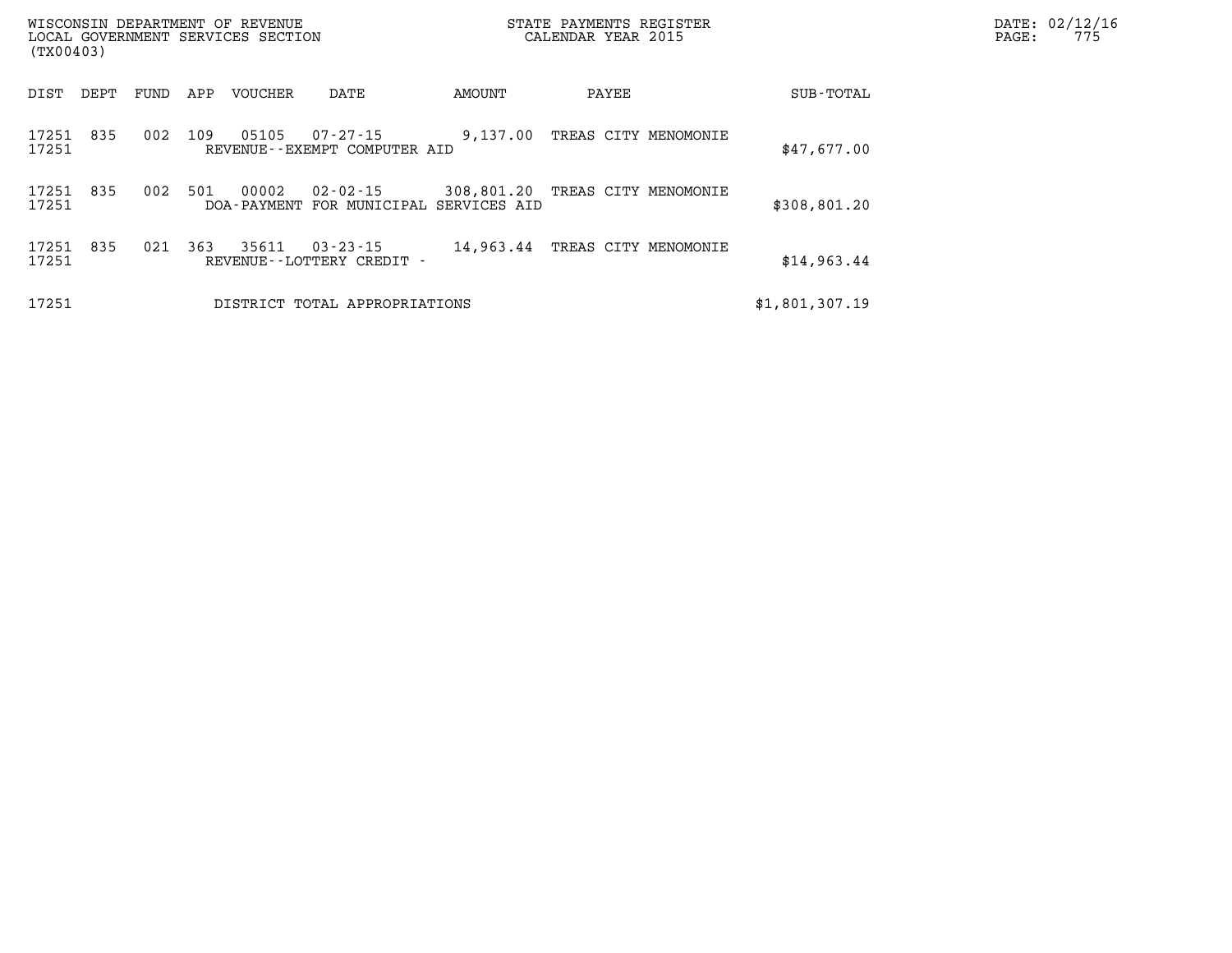| <b>District</b> | (District Name (Payee) | Dept. | <b>Agency Name</b>             | Fund  | Appropriation | <b>Payment Description</b>          | Voucher  | Date          | <b>Payment Amount</b>     |
|-----------------|------------------------|-------|--------------------------------|-------|---------------|-------------------------------------|----------|---------------|---------------------------|
| M17000          | Dunn County            | 11500 | Dept of Ag, Trade & Cons Protc | 27400 | 76400         | Soil_Water Mgmt Aids                | 00003788 | 12/21/2015    | \$<br>1.305.00            |
| M17000          | Dunn County            | 11500 | Dept of Ag, Trade & Cons Protc | 27400 | 76400         | Soil_Water Mgmt Aids                | 00003790 | 12/21/2015    | \$<br>2,895.00            |
| M17000          | Dunn County            | 11500 | Dept of Ag, Trade & Cons Protc | 36300 | <b>WE100</b>  | AGRICULTURE-SOIL & WATER            | 00003782 | 12/21/2015    | \$<br>514.00              |
| M17000          | Dunn County            | 11500 | Dept of Ag, Trade & Cons Protc | 36300 | <b>WE100</b>  | AGRICULTURE-SOIL & WATER            | 00003783 | 12/21/2015    | \$<br>560.00              |
| M17000          | Dunn County            | 11500 | Dept of Ag, Trade & Cons Protc |       | 36300 WE100   | <b>AGRICULTURE-SOIL &amp; WATER</b> | 00003785 | 12/21/2015 \$ | 3,137.00                  |
| M17000          | Dunn County            | 11500 | Dept of Ag, Trade & Cons Protc |       | 36300 WE100   | AGRICULTURE-SOIL & WATER            | 00003786 | 12/21/2015 \$ | 6,188.00                  |
| M17000          | Dunn County            | 37000 | Dept of Natural Resources      | 21200 | 57500         | RA- snowmobile trail areas          | 00013556 | 12/10/2015 \$ | 36,337.50                 |
| M17000          | Dunn County            | 41000 | Department of Corrections      | 10000 | 11600         | Reimbursing counties for proba      | 00009397 | 11/18/2015 \$ | 37,739.52                 |
| M17000          | Dunn County            | 43500 | Department of Health Services  | 10000 | 97500         | <b>GENERAL RCPT/CLRING</b><br>975-  | 00003911 | 10/23/2015    | \$<br>136.03              |
| M17000          | Dunn County            | 43500 | Department of Health Services  |       | 10000 97500   | 975-<br><b>GENERAL RCPT/CLRING</b>  | 00003912 | 10/23/2015 \$ | 66.57                     |
| M17000          | Dunn County            | 45500 | Department of Justice          |       | 10000 54200   | Federal aid, victim assistance      | 00001655 | 11/10/2015    | \$<br>8,563.00            |
| M17000          | Dunn County            | 46500 | Department of Military Affairs | 10000 | 30800         | Emergency response equipment        | 00001587 | 11/12/2015    | \$<br>7,257.40            |
| M17000          | Dunn County            | 48500 | Department of Veterans Affairs | 58200 | 28000         | Veterans transportation grant       | 00004056 | 12/21/2015    | \$<br>1,293.68            |
| M17000          | Dunn County            | 50500 | Department of Administration   | 10000 | 15500         | Federal aid, local assistance       | 00000194 | 10/5/2015 \$  | 1,028.38                  |
| M17000          | Dunn County            | 50500 | Department of Administration   | 10000 | 15500         | Federal aid, local assistance       | 00002181 | 10/29/2015    | \$<br>1,505.82            |
| M17000          | Dunn County            | 50500 | Department of Administration   | 10000 | 15500         | Federal aid, local assistance       | 00004672 | 12/2/2015 \$  | 3.65                      |
| M17000          | Dunn County            | 50500 | Department of Administration   | 10000 | 15500         | Federal aid, local assistance       | 00004685 | 12/2/2015     | $\sqrt{3}$<br>6,788.49    |
| M17000          | Dunn County            | 50500 | Department of Administration   | 10000 | 15500         | Federal aid, local assistance       | 00007101 | 12/29/2015    | \$<br>4,805.94            |
| M17000          | Dunn County            | 50500 | Department of Administration   | 23500 | 37100         | Low-income assistance grants        | 00000194 | 10/5/2015     | \$<br>437.99              |
| M17000          | Dunn County            | 50500 | Department of Administration   | 23500 | 37100         | Low-income assistance grants        | 00002181 | 10/29/2015 \$ | 4,422.42                  |
| M17000          | Dunn County            | 50500 | Department of Administration   | 23500 | 37100         | Low-income assistance grants        | 00004672 | 12/2/2015     | \$<br>339.15              |
| M17000          | Dunn County            | 50500 | Department of Administration   |       | 23500 37100   | Low-income assistance grants        | 00004685 | 12/2/2015 \$  | 263.85                    |
| M17000          | Dunn County            | 50500 | Department of Administration   | 23500 | 37100         | Low-income assistance grants        | 00007101 | 12/29/2015 \$ | 2,628.82                  |
| M17000          | Dunn County            | 83500 | Department of Revenue          | 10000 | 10500         | County and Municipal Aid            | 00000813 | 11/16/2015    | <b>\$</b><br>1,993,117.07 |
| M17002          | Town Of Colfax         | 83500 | Department of Revenue          | 10000 | 10500         | County and Municipal Aid            | 00000783 | 11/16/2015    | $\sqrt{3}$<br>14,789.80   |
| M17004          | Town Of Dunn           | 83500 | Department of Revenue          | 10000 | 10500         | County and Municipal Aid            | 00000784 | 11/16/2015    | \$<br>72,833.24           |
| M17006          | Town Of Eau Galle      | 83500 | Department of Revenue          | 10000 | 10500         | County and Municipal Aid            | 00000785 | 11/16/2015    | \$<br>30,808.61           |
| M17008          | Elk Mound, Town of     | 83500 | Department of Revenue          | 10000 | 10500         | County and Municipal Aid            | 00000786 | 11/16/2015 \$ | 22,615.12                 |
| M17010          | Town Of Grant          | 83500 | Department of Revenue          | 10000 | 10500         | County and Municipal Aid            | 00000787 | 11/16/2015    | \$<br>21,376.65           |
| M17012          | Town Of Hay River      | 83500 | Department of Revenue          | 10000 | 10500         | County and Municipal Aid            | 00000788 | 11/16/2015 \$ | 26,250.80                 |
| M17014          | Town Of Lucas          | 83500 | Department of Revenue          | 10000 | 10500         | County and Municipal Aid            | 00000789 | 11/16/2015 \$ | 32,312.11                 |
| M17016          | Town Of Menomonie      | 83500 | Department of Revenue          | 10000 | 10500         | County and Municipal Aid            | 00000790 | 11/16/2015    | \$<br>132,944.31          |
| M17018          | Town Of New Haven      | 83500 | Department of Revenue          | 10000 | 10500         | County and Municipal Aid            | 00000791 | 11/16/2015 \$ | 50,231.43                 |
| M17020          | Town Of Otter Creek    | 83500 | Department of Revenue          | 10000 | 10500         | County and Municipal Aid            | 00000792 | 11/16/2015    | $\sqrt{3}$<br>20,560.74   |
| M17022          | Town Of Peru           | 83500 | Department of Revenue          | 10000 | 10500         | County and Municipal Aid            | 00000793 | 11/16/2015    | \$<br>15,776.66           |
| M17024          | Town Of Red Cedar      | 83500 | Department of Revenue          | 10000 | 10500         | County and Municipal Aid            | 00000794 | 11/16/2015 \$ | 44,226.90                 |
| M17026          | Town Of Rock Creek     | 83500 | Department of Revenue          | 10000 | 10500         | County and Municipal Aid            | 00000795 | 11/16/2015 \$ | 23,557.72                 |
| M17028          | Town Of Sand Creek     | 83500 | Department of Revenue          | 10000 | 10500         | County and Municipal Aid            | 00000796 | 11/16/2015    | \$<br>38,666.58           |
| M17030          | Town Of Sheridan       | 83500 | Department of Revenue          | 10000 | 10500         | County and Municipal Aid            | 00000797 | 11/16/2015    | \$<br>30,364.22           |
| M17032          | Town Of Sherman        | 83500 | Department of Revenue          |       | 10000 10500   | County and Municipal Aid            | 00000798 | 11/16/2015    | \$<br>25,491.07           |